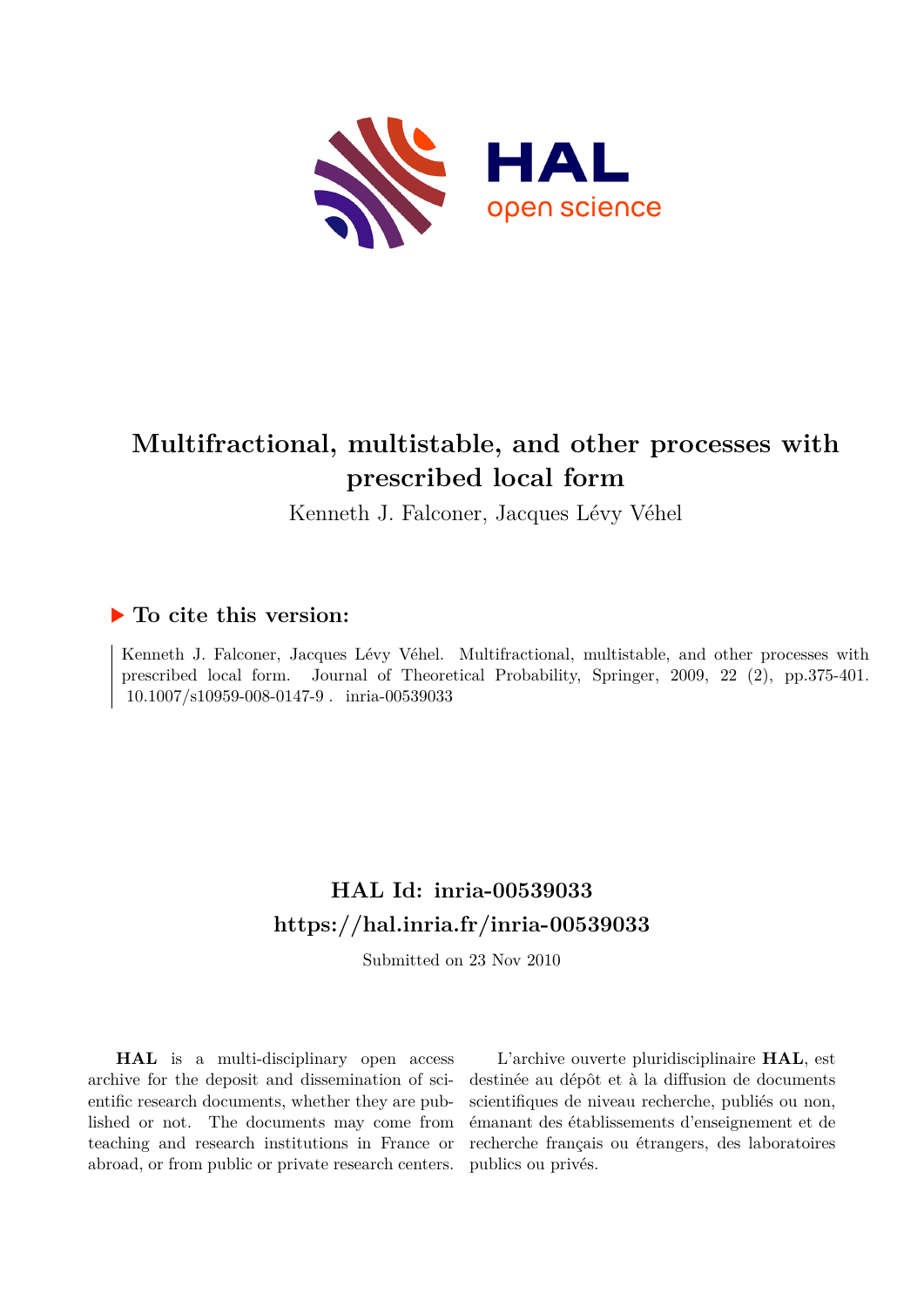# Multifractional, multistable, and other processes with prescribed local form

K.J. Falconer

Mathematical Institute, University of St Andrews, North Haugh, St Andrews, Fife, KY16 9SS, Scotland

and

J. Lévy Véhel

Projet Fractales, INRIA Rocquencourt, 78153 Le Chesnay Cedex, France

#### Abstract

We present a general method for constructing stochastic processes with prescribed local form. Such processes include variable amplitude multifractional Brownian motion, multifractional  $\alpha$ -stable processes, and multistable processes, that is processes that are locally  $\alpha(t)$ -stable but where the stability index  $\alpha(t)$  varies with t. In particular we construct multifractional multistable processes, where both the local self-similarity and stability indices vary.

#### 1 Introduction

In this paper we present a general framework for constructing stochastic processes with prescribed local forms.

Stochastic processes where the local Hölder regularity varies with a parameter  $t$  (usually time) are important both in theory and in practical applications. The best known example is multifractional Brownian motion  $(mBm)$ , where the Hurst index h of fractional Brownian motion is replaced by a functional parameter  $h(t)$ , permitting the Hölder exponent to vary in a prescribed manner. This allows local regularity and long range dependence to be decoupled to give sample paths that are both highly irregular and highly correlated, a useful feature for terrain or TCP traffic modeling.

For modelling financial or medical data another feature is often important, namely the presence of jumps. Stable non-Gaussian processes give good models for data containing discontinuities, with the stability index  $\alpha$  controlling the distribution of jumps. Recently, multifractional stable processes, generalising mBm, were introduced to provide jump processes with varying local regularity. However, a further step is needed for situations where both local regularity and jump intensity vary with time, for example to model financial data or epileptic episodes in EEG, where for some periods there may be only small jumps and at other instants very large ones. Our method may be used to construct processes where both h and  $\alpha$  vary in a prescribed way: thus there are two parameters which might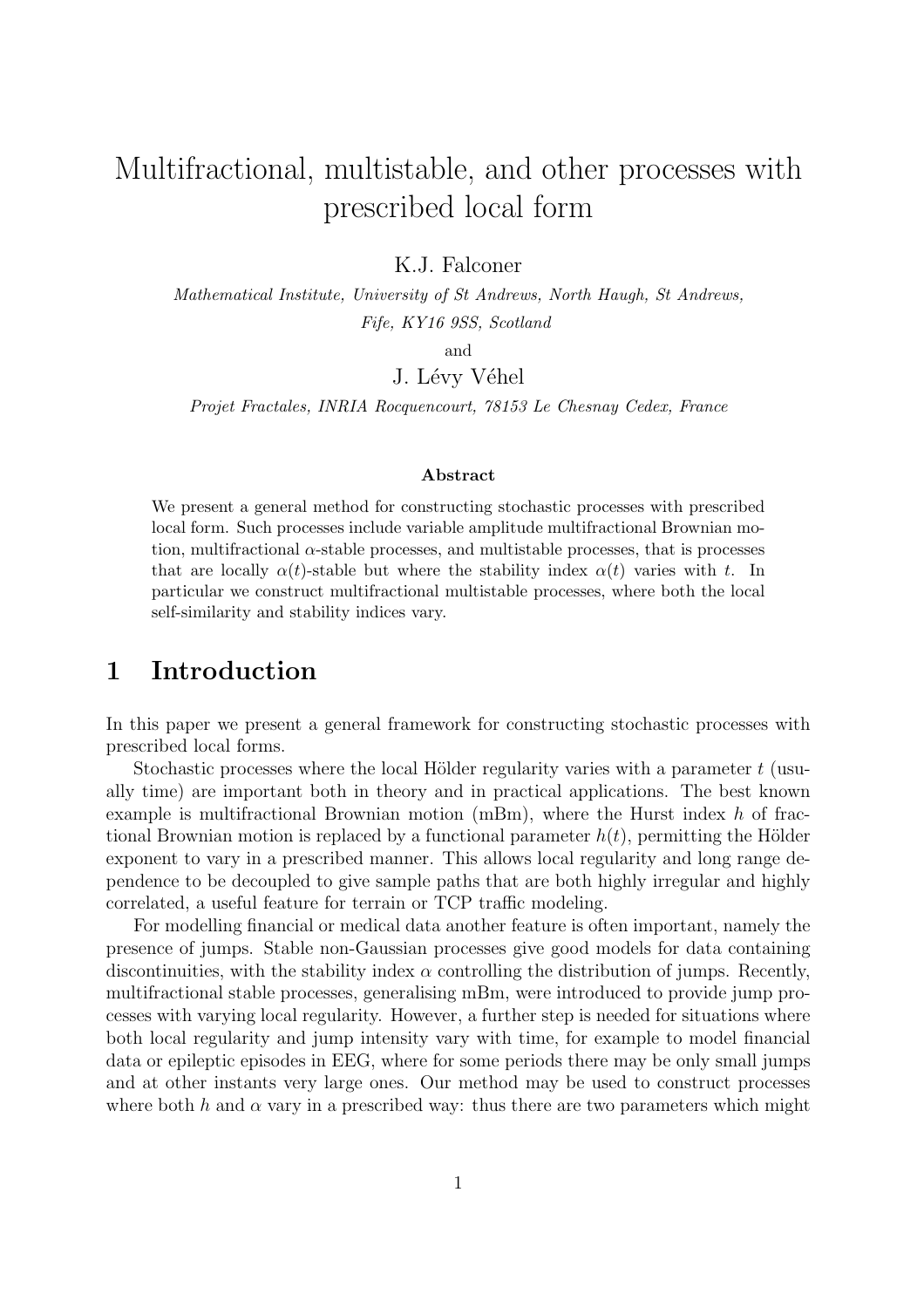correspond to distinct aspects of financial risk, to different sources of irregularity leading to the onset of epilepsy, or to textured images where both Hölder regularity and the distribution of discontinuities varies.

It is natural to construct processes  $Y = \{Y(t) : t \in \mathbb{R}\}\)$  that have an identifiable local form near each  $u$ , that is where there is a limiting process

$$
\lim_{r \to 0} \frac{Y(u + rt) - Y(u)}{r^h} = Y'_u(t) \tag{1.1}
$$

which may vary with  $u$ . If this limit exists as a non-trivial process we will say that Y is h-localisable at u and call the process  $Y'_u = \{Y'_u(t) : t \in \mathbb{R}\}\$  the local form of Y at u. The limit (1.1) may be taken in several ways: of particular interest are convergence in finite dimensional distributions, and convergence in distribtion; in the latter case we term the process strongly h-localisable. We will be especially concerned with h-localisable processes with  $0 < h < 1$  which are usually of a fractal nature.

The most familiar example is multifractional Brownian motion Y which resembles index- $h(u)$  fractional Brownian motion close to time u but where  $h(u)$  varies, that is

$$
\lim_{r \to 0} \frac{Y(u + rt) - Y(u)}{r^h} = B_{h(u)}(t)
$$
\n(1.2)

where  $B_h$  is index-h fractional Brownian motion, see [1, 2, 3, 10, 14]. Generalising this, mulitfractional  $\alpha$ -stable processes processes have been constructed with local form  $h(u)$ self-similar linear  $\alpha$ -stable motions [19, 20].

It is clear from (1.1) that the h-local form  $Y'_u$  at u, if it exists, must itself be h-selfsimilar, that is  $Y'_u(rt) = r^h Y'_u(t)$  for  $r > 0$ . However, much more is true: under quite general conditions  $Y'_u$  must be self-similar with stationary increments (sssi) at almost all u at which it is strongly localisable, that is  $r^{-h}(Y_u'(u + rt) - Y_u'(u)) = Y_u'(t)$  for all u and  $r > 0$ , see [8, 9]. Thus if we wish to construct processes with given local forms, the local forms should themselves be sssi. Whilst this is a strong requirement, many classes of sssi processes are known, including fractional Brownian motion, linear fractional stable motion and  $\alpha$ -stable Lévy motion, see [6, 17].

Our general construction will allow known localisable processes  $X(\cdot, v) = \{X(t, v) :$  $t \in \mathbb{R}$  for a range of v to be pieced together to yield a localisable 'diagonal' process  $Y = \{X(t,t): t \in \mathbb{R}\}\$  with local form depending on t. We will obtain conditions for the transference of the local properties of  $X(\cdot, v)$  to Y. The basic setting is akin to that adopted in [2, 19]. Thus we seek a random field  $\{X(t, v) : (t, v) \in \mathbb{R}^2\}$  such that for each v the local form  $X'_v(\cdot,v)$  of  $X(\cdot,v)$  at v is the desired local form  $Y'_v$  of Y at v. Typically, for each v the process  $\{X(t, v) : t \in \mathbb{R}\}\$  will be one where the local form can be readily identified, such as an sssi process. Clearly the interplay of  $X(\cdot, v)$  for v in a neighbourhood of u will be crucial to the local behaviour of Y near u. Thus the random field is set up as an integral or sum of functions that depend on  $t$  and  $v$  with respect to a single underlying random measure or process to provide the necessary correlations. In Section 4 we derive general criteria that guarantee the transference of localisability from the  $X(\cdot, v)$  to  $Y = \{X(t, t) : t \in \mathbb{R}\}$ ; Section 5 addresses this for strong localisability.

We illustrate the general method with several specific classes of processes. The method permits easy constructions of multifractional processes such as multifractional Brownian motion with variable amplitude (Section 6) and multifractional  $\alpha$ -stable motions (Section 7). In Section 9 we develop *multistable* processes, where the stability index  $\alpha(t)$  is allowed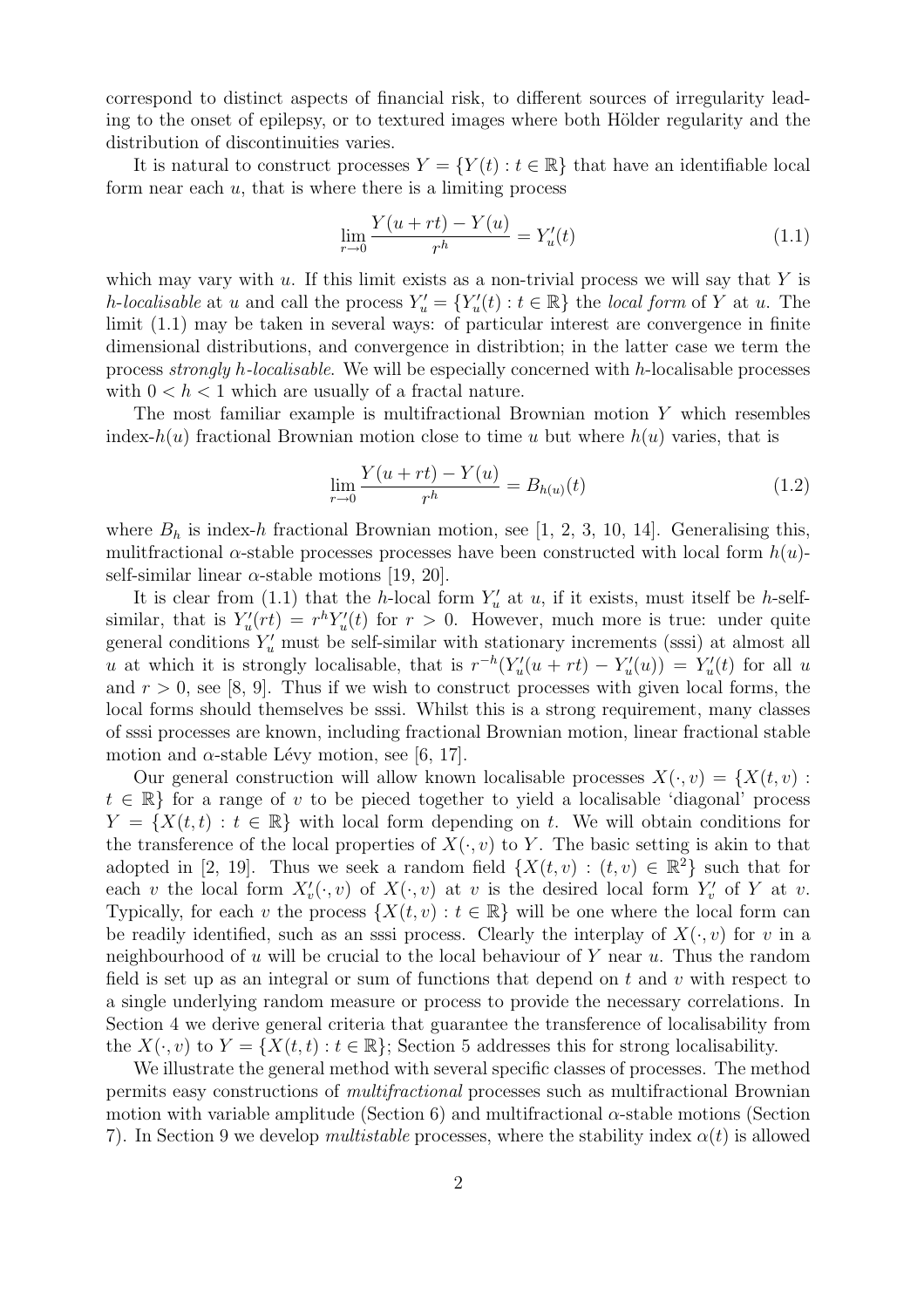to vary. Here the constructions are based on sums over Poisson processes for which the required properties are reviewed in Section 8. In particular we construct multifractional multistable processes, where both the local self-similarity index and the stability index vary.

#### 2 Convergence of random processes

We work with two definitions of localisability of real valued random processes, one in terms of convergence of finite dimensional distributions and one requiring the stronger convergence in distribution, appropriate when the sample functions are viewed as members of some metric space.

Given a probability space  $(\Omega, \mathcal{P}, P)$ , a *random process X* on a domain T is a family of random variables  $\{X(t): t \in T\}$ . The law of the process is determined by its finite dimensional distributions, that is the k-dimensional distributions of  $(X(t_1), \ldots, X(t_k))$ for all  $t_1, \ldots, t_k \in T$  for all k. For our purposes T will be either R or a subinterval of R, or sometimes a subset of  $\mathbb{R}^2$  in which case we will refer to the process as a *random field*.

Let  $X_r$  be a family of random processes on T. We say that  $X_r$  converges to a process X in finite-dimensional distributions, written  $X_r \stackrel{\text{fdd}}{\rightarrow} X$ , if, for all k and all  $t_1, \ldots, t_k \in T$ ,

$$
(X_r(t_1),...,X_r(t_k)) \to (X(t_1),...,X(t_k))
$$
\n(2.1)

as  $r \to 0$  (or some other value) in the sense of k-dimensional distributions.

For processes with sample paths in suitable function spaces, convergence in distribution is defined in terms of a metric on the spaces. Let  $C(T)$  be the space of continuous functions on  $T \subset \mathbb{R}$ . For T compact, let  $d^T$  be the uniform metric on  $C(T)$ , that is

$$
d^{T}(x, y) = \sup_{t \in T} |x(t) - y(t)| \quad (x, y \in C(T)).
$$

Then

$$
d(x,y) = \sum_{\tau=1}^{\infty} 2^{-\tau} \min\{1, d^{[-\tau,\tau]}(x,y)\} \quad (x, y \in C(\mathbb{R}))
$$
 (2.2)

defines a seperable metric on  $C(\mathbb{R})$  that gives the topology of uniform convergence on compact subsets of R.

To accommodate processes with sample functions that have jumps, let T be a closed subinterval of R, and let  $D(T)$  denote the "càdlàg" functions on T, that is functions which are continuous on the right and have left limits at all  $t \in T$ . When T is a bounded closed interval we define a metric  $d_S^{[a,b]}$  $S^{[a,0]}$  on  $D[a, b]$  as follows. Let  $\Phi$  be the class of strictly increasing continuous bijections from [a, b] to itself. For each  $x, y \in D[a, b]$  we define  $d_S^{[a,b]}$  $S^{a,b}(x, y)$  to be the infimum of those  $\delta > 0$  for which there exists  $\phi \in \Phi$  such that both  $\sup_{0 \leq t \leq 1} |\phi(t) - t| \leq \delta$  and  $\sup_{0 \leq t \leq 1} |x(t) - y(\phi(t))| \leq \delta$ . Then  $d_S^{[a,b]}$  $S^{[a,0]}$  is the *Skorohod metric* on  $D([a, b])$ , see [15, Chapter VI] or [4]. The Skorohod metric extends to a seperable metric on  $D(\mathbb{R})$  by

$$
d_S(x,y) = \sum_{\tau=1}^{\infty} 2^{-\tau} \min\{1, d_S^{[-\tau,\tau]}(x,y)\} \quad (x,y \in D(\mathbb{R})).
$$
 (2.3)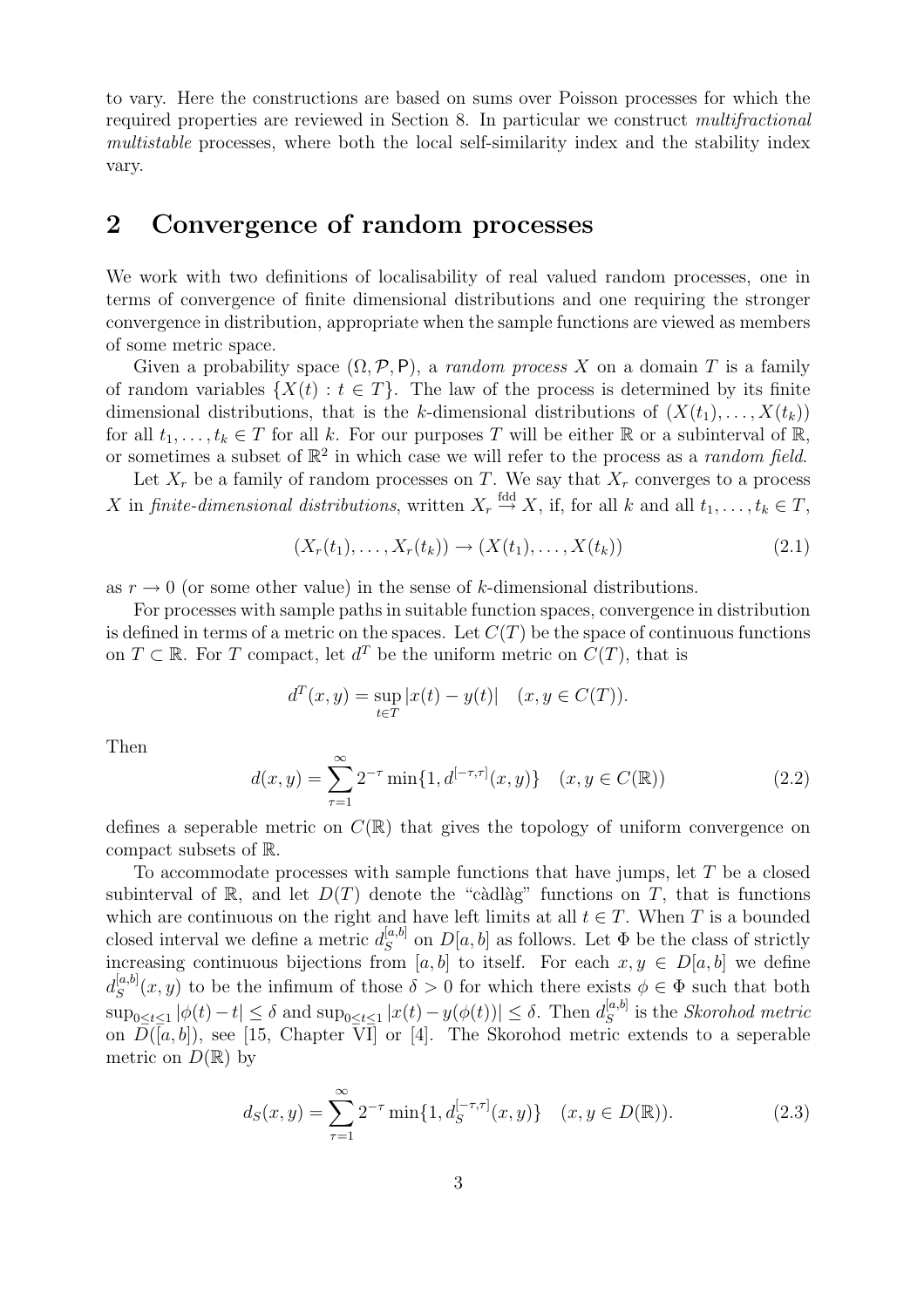Taking T as [a, b] or R, let  $F(T)$  be either  $C(T)$  or  $D(T)$  with the appropriate metric as above. Given a probability space  $(\Omega, \mathcal{P}, P)$  we call  $X : \Omega \to F(T)$  a random function or *random element* of  $F(T)$  if  $X^{-1}(B) \in \mathcal{P}$  for every Borel subset B of the metric space  $F(T)$ . If T' is a suitable subset of T and X is a random function on T then we may regard the restriction of  $X$  as a random function on  $T'$ .

We will say that two random functions  $X, Y$  are equal and write  $X = Y$  if either they are equal in finite dimensional distributions or if they are equal in distribution; it will generally be clear from the context which is intended.

Convergence in distribution in these spaces is stronger than convergence of finite dimensional distributions, with more global control on the approach to the limit. For  $X_r$ and X random functions in  $F(T)$  where T is a closed interval, perhaps R, we say that  $X_r$ converges in distribution to X, written  $X_r \stackrel{d}{\rightarrow} X$ , if  $\mathsf{E}(f(X_r)) \to \mathsf{E}(f(X))$  for all bounded continuous  $f: F(T) \to \mathbb{R}$ . Convergence in distribution is equivalent to convergence of finite dimensional distributions together with an appropriate stochastic equicontinuity condition. For example, in the case of  $C(T)$  where T is a compact interval this additional condition may be expressed: given  $c > 0$  there exists  $\delta > 0$  such that

$$
\lim_{r} \mathsf{P}\left(\sup_{t,t' \in T, |t-t'| < \delta} |X_r(t) - X_r(t')| > c\right) = 0.
$$
 (2.4)

There is a similar characterisation for  $D(T)$ , see [4, 15].

Note that whilst convergence in distribution in  $C(\mathbb{R})$  or  $D(\mathbb{R})$  is defined as convergence in the metric d or  $d<sub>S</sub>$ , this is equivalent to convergence in distribution of the restrictions of the random functions to [a, b] for all compact intervals  $[a, b]$ .

A technicality here is that our functions or processes may have a domain U that is a proper interval of R. However  $X_r$  will generally be a sequence of enlargements of a process about some u interior to U, for example  $X_r(t) = (Y(u + rt) - Y(u))/r^h$  as  $r \to 0$ . In such cases, as we approach the limit, the domain of definition will eventually include every finite subset  $\{t_1, \ldots, t_k\}$  of  $\mathbb R$  so we may still refer to convergence of finite dimensional distributions to a process on R. Similarly, the domain will eventually contain each bounded interval  $[a, b]$ , allowing us to identify convergence in distribution of such sequences as convergence in distribution of the restrictions of the random functions to all bounded intervals.

Finally, recall that *convergence in probability* of random functions, written  $X_r \stackrel{p}{\rightarrow} X$ , requires that for all  $c > 0$ 

$$
\lim_{r} \mathsf{P}\left(d_0(X_r, X) > c\right) \to 0
$$

for  $X_r, X \in F(T)$ , where  $d_0$  is the appropriate metric.

#### 3 Localisable processes

For convenience we give the definitions of localisability at  $u$  for random processes with domain R, but the definitions will also apply in the obvious way where the domain is a real interval with u as an interior point. Intuitively, a random process Y on  $\mathbb R$  is localisable at  $u \in \mathbb{R}$  if it has a unique non-trivial scaling limit at u. More precisely, we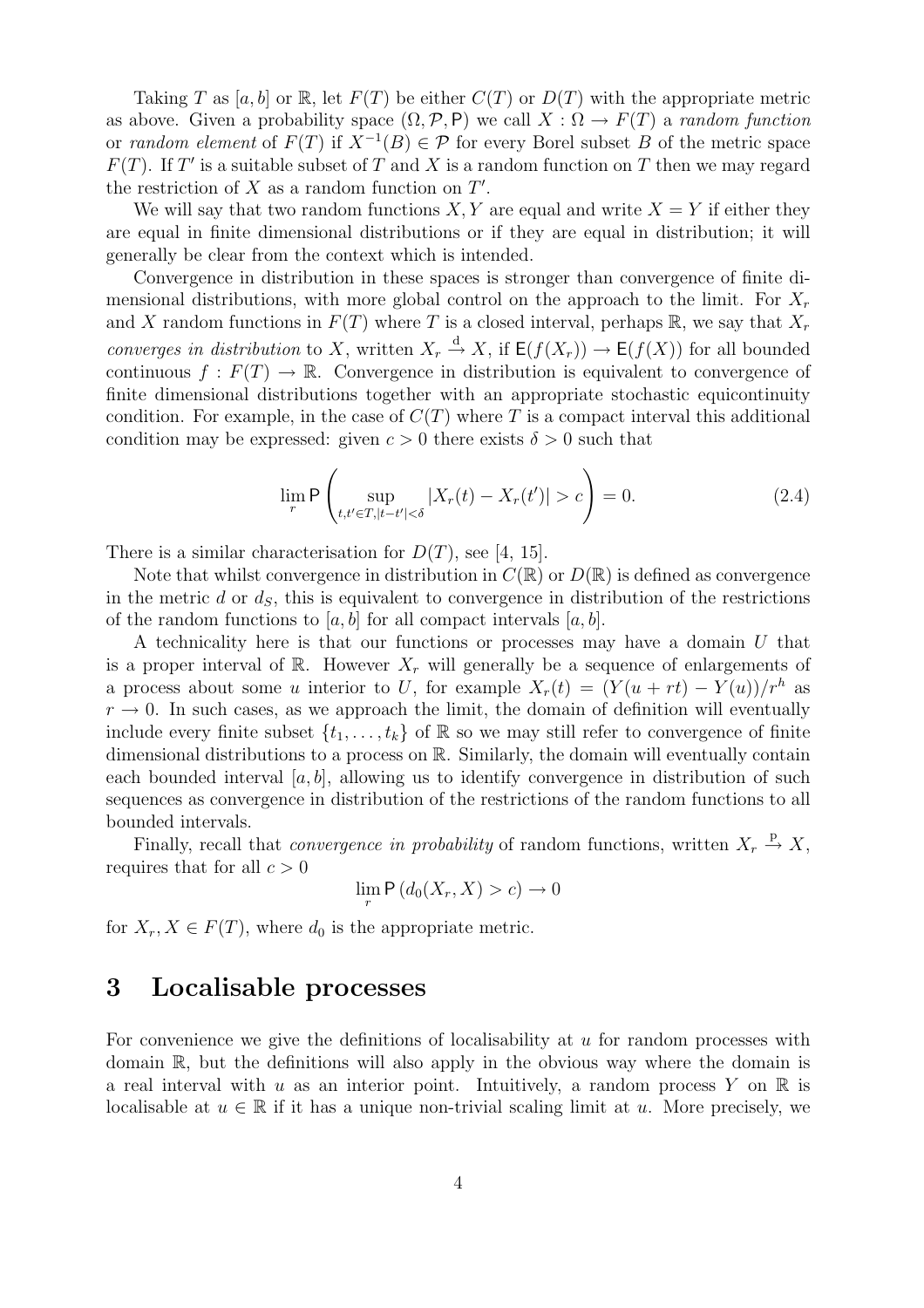say that  $Y = \{Y(t) : t \in \mathbb{R}\}\$ is *h*-localisable at u with local form the random process  $Y'_u = \{Y'_u(t) : t \in \mathbb{R}\},\$ if

$$
\frac{Y(u+rt) - Y(u)}{r^h} \to Y'_u(t) \tag{3.1}
$$

as  $r \searrow 0$ , where convergence is of finite dimensional distributions. If Y and  $Y'_u$  have versions in  $C(\mathbb{R})$  or  $D(\mathbb{R})$  and convergence in (3.1) is in distribution, we say that Y is strongly localisable at u with strong local form  $Y'_u$ . Of course, strongly localisable processes are localisable, with the strong local form a version of the local form in  $C(\mathbb{R})$  or  $D(\mathbb{R})$ . Note that the term *locally asymptotically self-similar* is sometimes used for strong localisability.

A number of well-known processes are h-localisable, in particular processes that are h-self-similar, that is  $Y(rt) = r^h Y(t)$  for  $r > 0$ , and which have stationary increments, that is  $Y(t+u) = Y(t)$  for  $u \in \mathbb{R}$ .

**Proposition 3.1** Let  $\{Y(t): t \in \mathbb{R}\}$  be a process that is h-self-similar with stationary increments (h-sssi). Then Y is h-localisable at all  $u \in \mathbb{R}$  with  $Y'_u = Y$ . If in addition Y is in  $C(\mathbb{R})$  or  $D(\mathbb{R})$  then Y is strongly h-localisable at all  $u \in \mathbb{R}$ .

*Proof.* If Y is h-self-similar with stationary increments, then

$$
\frac{Y(u+rt) - Y(u)}{r^h} = \frac{Y(rt) - Y(0)}{r^h} = \frac{Y(rt)}{r^h} = Y(t),
$$

for all  $r \neq 0$ , so Y is localisible at u.

Further, if Y is in  $C(\mathbb{R})$  or  $D(\mathbb{R})$  then  $(Y(u + rt) - Y(u))/r^h$  and  $Y(t)$  have identical probability distributions, since probability distributions on  $C(\mathbb{R})$  and  $D(\mathbb{R})$  are completely determined by their finite dimensional distributions, see [4]. Thus  $Y$  is strongly localisible.

There are several important processes which are sssi so which are strongly localisable by Proposition 3.1.

For  $0 < h < 1$ , index-h fractional Brownian motion (fBm) on R may be defined as a stochastic integral with respect to Wiener measure W:

$$
B_h(t) = c(h)^{-1} \int_{-\infty}^{\infty} \left( (t - x)_+^{h - 1/2} - (-x)_+^{h - 1/2} \right) W(dx), \tag{3.2}
$$

where  $(a)_+$  = max $\{0, a\}$  and  $c(h)$  is a normalising constant that ensures that the variance  $varB_h(1) = 1$ . (Here, and throughout, we make the convention that expressions involving the difference of two positive parts represent an indicator function when the exponent is 0, so for example, if  $h = 1/2$  then  $(t - x)^{h-1/2}$  –  $(-x)^{h-1/2}$  is taken to mean  $\mathbf{1}_{[0,t)}(x)$ .) It is well-known [6, 7, 13, 17] that index-h fBm is an h-self-similar process with a version in  $C(\mathbb{R})$  that has stationary increments, so is strongly localisable at all  $u \in \mathbb{R}$  with  $(B_h)'_u = B_h.$ 

The  $\alpha$ -stable processes form another important class of fractal processes of  $C(\mathbb{R})$ , or of  $D(\mathbb{R})$  in the case of 'jump' processes, see Section 7. Under certain conditions  $\alpha$ -stable processes may be sssi, see [17, Corollary 7.3.4], in which case by Proposition 3.1 they are strongly h-localisable.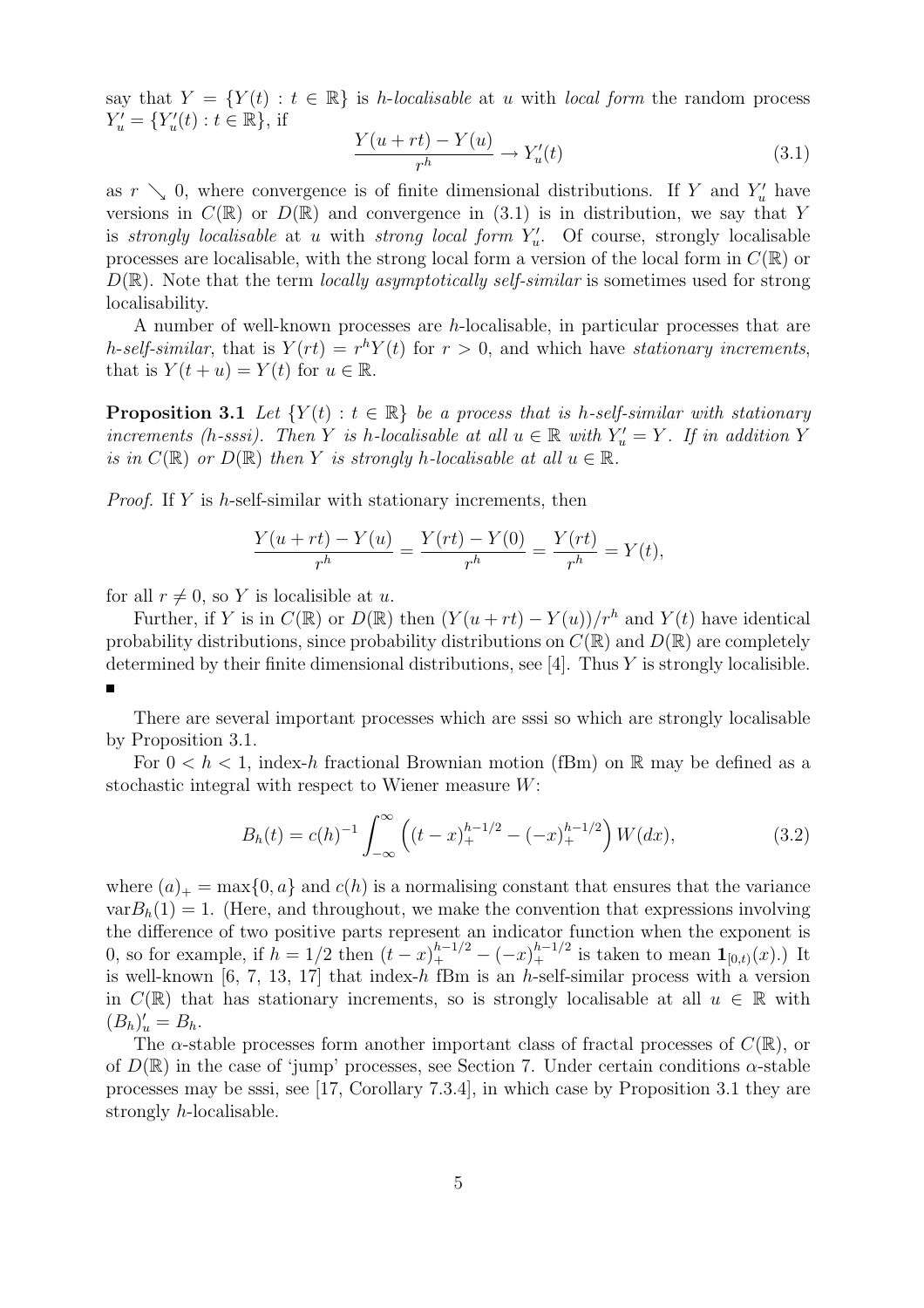A particular instance is linear stable fractional motion:

$$
L_{\alpha,h}(t) = \int_{-\infty}^{\infty} \left[ a \left( (t-x)_+^{h-1/\alpha} - (-x)_+^{h-1/\alpha} \right) + b \left( (t-x)_-^{h-1/\alpha} - (-x)_-^{h-1/\alpha} \right) \right] M(dx),\tag{3.3}
$$

where  $0 < \alpha < 2$  and M is an  $\alpha$ -stable random measure with constant skewness  $\beta$  and control measure Lebesgue measure,  $0 < h < 1$  and a and b are constants, see [17, Section 7.4 and Chapter 10. The process is h-sssi and so is h-localisable at all  $u \in \mathbb{R}$  with  $(L_{\alpha,h})'_u = L_{\alpha,h}$ . Provided that  $h > 1/\alpha$  it has a version in  $C(\mathbb{R})$ , so is strongly localisable. However, if  $h < 1/\alpha$  then almost surely Y is unbounded on every interval and so is not a process of  $D(\mathbb{R})$ , though it is nevertheless localisable. (Note that later we will represent such processes as Poisson sums rather than integrals with respect to random measures.)

An  $\alpha$ -stable Lévy motion,  $0 < \alpha < 2$  is a process in  $D(\mathbb{R})$  with stationary independent increments which have a strictly  $\alpha$ -stable distribution. It may be represented as

$$
L_{\alpha}(t) = M([0, t]) \tag{3.4}
$$

where M is an  $\alpha$ -stable random measure on R with constant skewness intensity, see [17, Section 7.5. Then  $L_{\alpha}$  is  $1/\alpha$ -sssi, and so is strongly  $1/\alpha$ -localisable.

In later sections we will give general constructions of localisable processes where the local form  $Y'_u$  varies with u. For now we note that localisability behaves well under reasonably smooth changes of coordinates. In particular the following proposition allows the introduction of varying 'local amplitude' for localisable processes.

**Proposition 3.2** Let U be an interval with u an interior point. Suppose that  $\{Y(t): t \in$ U} is h-localisable (resp. strongly h-localisable) at u. Let  $a: U \to \mathbb{R}$  satisfy an  $n$ -Hölder condition on U, that is

$$
|a(t) - a(t')| \le c|t - t'|^{\eta} \quad (t, t' \in U),
$$

where  $\eta > h$ . Then  $aY = \{a(t)Y(t) : t \in U\}$  is h-localisable (resp. strongly h-localisable) at u with  $(aY)'_u = a(u)Y'_u$ .

Proof. We have

$$
\frac{a(u+rt)Y(u+rt) - a(u)Y(u)}{r^h} = a(u+rt)\frac{Y(u+rt) - Y(u)}{r^h} + Y(u)\frac{a(u+rt) - a(u)}{r^h}.
$$

The result now follows on letting  $r \to 0$  with the appropriate form of convergence, noting that the right-hand term has zero limit almost surely.

#### 4 Localisable processes with prescribed local form

We aim to construct localisable funtions with prescribed local form by 'joining together' localisable processes  $\{X(t, v) : t \in U\}$  over a range of v. Thus we seek conditions that ensure  $Y = \{X(t,t): t \in U\}$  looks locally like  $\{X(t,u): t \in U\}$  when t is close to u.

Let U be an interval with u an interior point. Let  $\{X(t, v) : (t, v) \in U \times U\}$  be a random field and let Y be the diagonal process  $Y = \{X(t,t): t \in U\}$ . We want Y and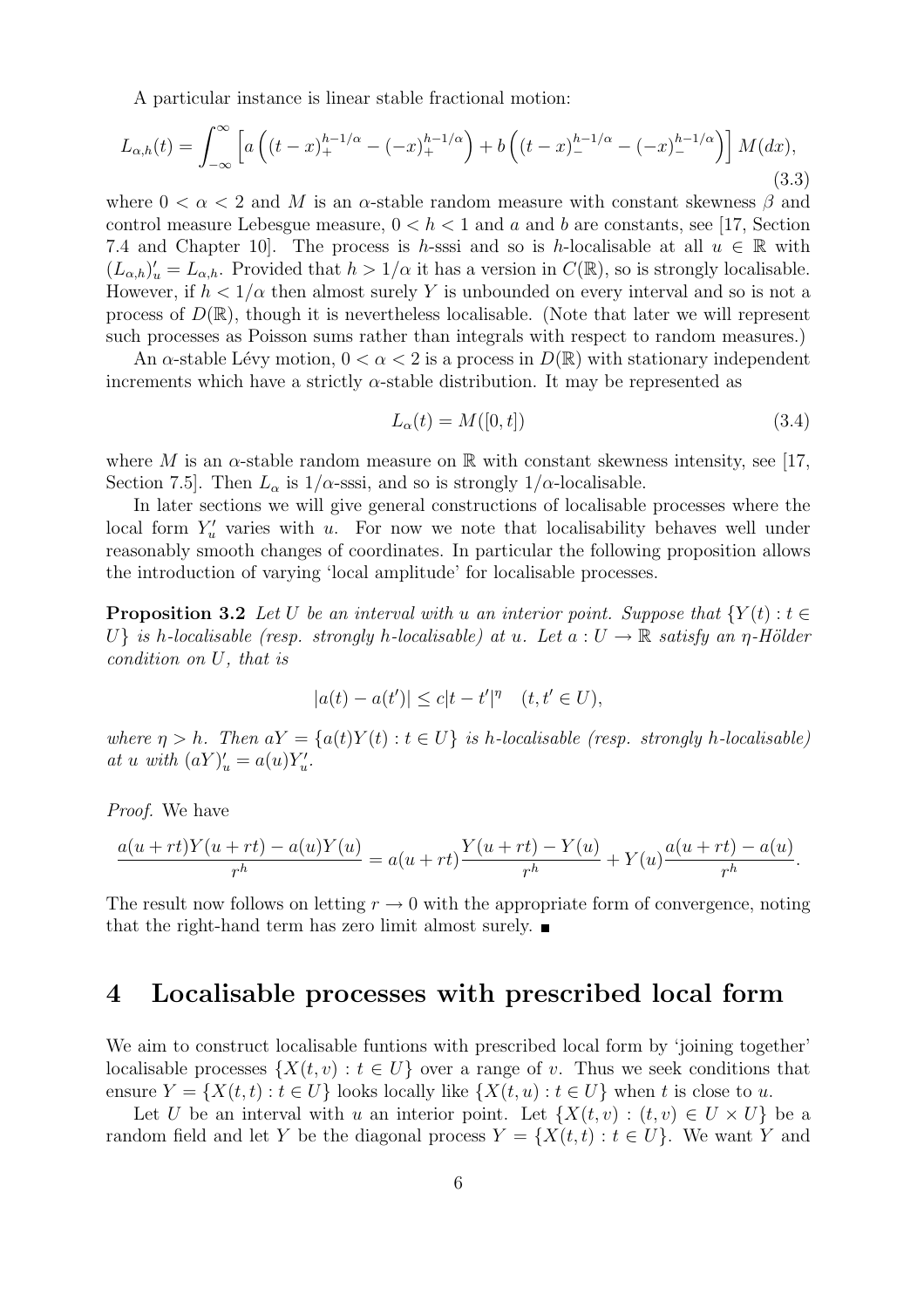$X(\cdot, u)$  to have the same local forms at u, that is  $Y'_u(\cdot) = X'_u(\cdot, u)$  where  $X'_u(\cdot, u)$  is the local form of  $X(\cdot, u)$  at u. Thus we require

$$
\frac{X(u+rt, u+rt) - X(u, u)}{r^h} \stackrel{\text{fdd}}{\to} X'_u(t, u) \tag{4.1}
$$

as  $r \searrow 0$ . The following theorem gives a sufficient condition for this to occur.

**Theorem 4.1** Let U be an interval with u an interior point. Suppose that for some  $0 < h < \eta$  the process  $\{X(t, u) : t \in U\}$  is h-localisable at  $u \in U$  with local form  $X'_u(\cdot, u)$ and

$$
P(|X(v,v) - X(v,u)| \ge |v - u|^{\eta}) \to 0
$$
\n(4.2)

as  $v \to u$ . Then  $Y = \{X(t,t) : t \in U\}$  is h-localisable at u with  $Y'_u(\cdot) = X'_u(\cdot, u)$ . In particular, this conclusion holds if for some  $p > 0$  and  $\eta > h$ 

$$
E(|X(v,v) - X(v,u)|^{p}) = O(|v-u|^{np})
$$
\n(4.3)

as  $v \rightarrow u$ .

*Proof.* For  $r \neq 0$ 

$$
\frac{Y(u+rt) - Y(u)}{r^h} = \frac{X(u+rt, u+rt) - X(u, u)}{r^h}
$$
  
= 
$$
\frac{X(u+rt, u+rt) - X(u+rt, u)}{r^h} + \frac{X(u+rt, u) - X(u, u)}{r^h}.
$$
 (4.4)

Fix  $t \in \mathbb{R}$  and  $c > 0$ . Let  $r_0$  be sufficiently small to ensure that if  $0 < r < r_0$  then both  $u \pm rt \in U$  and  $cr^h \ge (r|t|)^{\eta}$ . Then for  $0 < r < r_0$ 

$$
\mathsf{P}\left(\frac{|X(u+rt, u+rt) - X(u+rt, u)|}{r^h} \ge c\right)
$$
\n
$$
\le \mathsf{P}\left(|X(u+rt, u+rt) - X(u+rt, u)| \ge (r|t|)^{\eta}\right)
$$
\n
$$
\le \mathsf{P}\left(|X(u+rt, u+rt) - X(u+rt, u)| \ge |(u+rt) - u|^{\eta}\right) \to 0
$$

as  $r \searrow 0$ , by (4.2). Thus for all  $t \in \mathbb{R}$ ,

$$
\frac{X(u+rt, u+rt) - X(u+rt, u)}{r^h} \to 0
$$

in probability and so in finite dimensional distributions. Moreover,

$$
\frac{X(u+rt,u)-X(u,u)}{r^h} \stackrel{\text{fdd}}{\to} X'_u(t,u),
$$

since  $X(\cdot, u)$  is localisable at u. We conclude from (4.4) that Y is localisable at u with local form  $Y'_u(\cdot) = X'_u(\cdot, u)$ .

If (4.3) holds, Markov's inequality implies (4.2) (with  $\eta$  replaced by some  $h < \eta' < \eta$ ) and the conclusion follows.  $\blacksquare$ 

Although Theorem 4.1 is valid for all  $h > 0$ , it is normally applied with  $0 < h < 1$ . If  $X(\cdot, u)$  is h-localisable for  $h > 1$  then the limit of (4.4) is usually dominated by the left-hand term giving that Y is 1-localisable, see Theorem 9.4 for an example of this.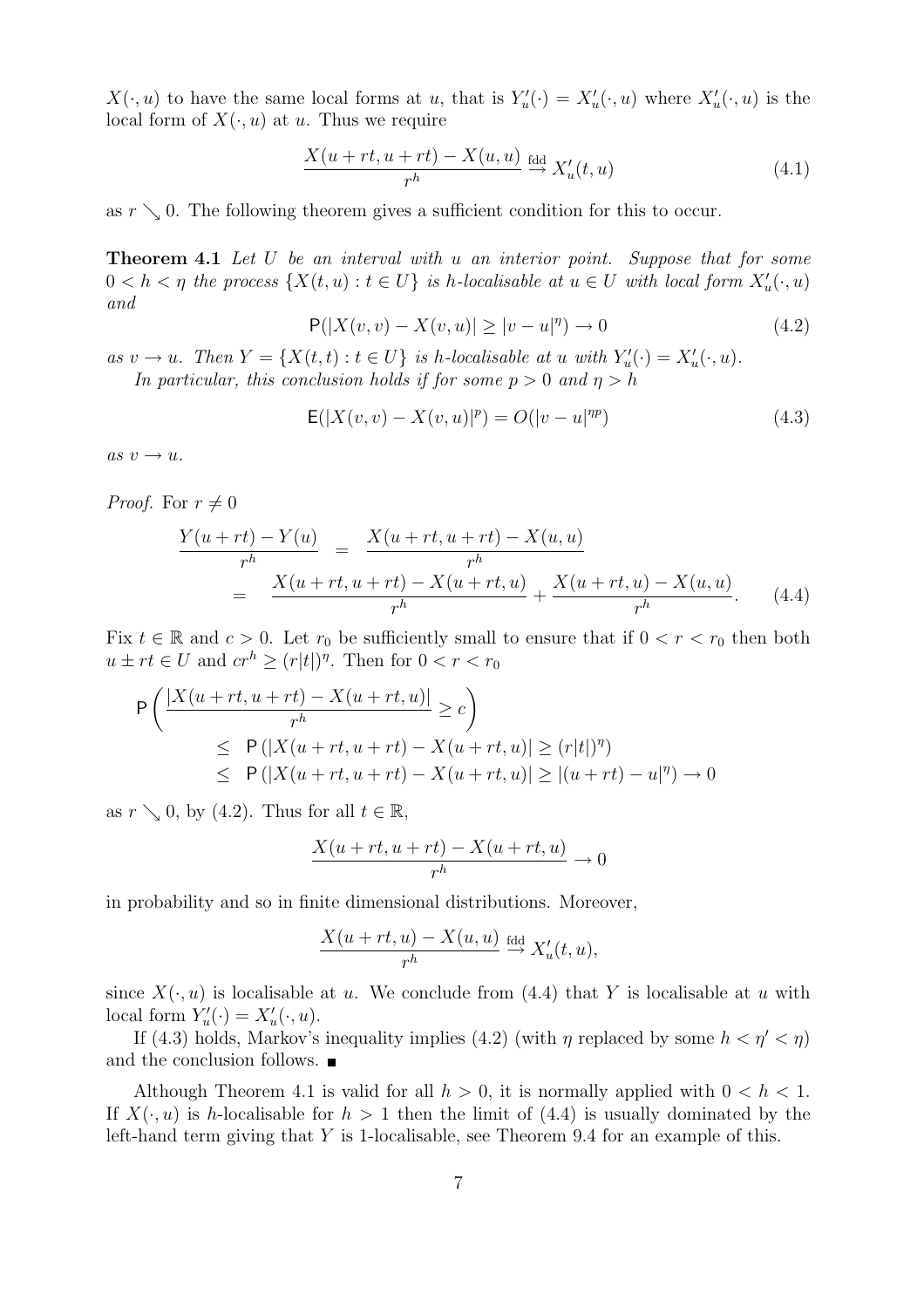## 5 Strongly localisable processes with prescribed local form

We obtain an analogue of Theorem 4.1 in the strongly localisable case, that is a criterion for convergence in distribution in (3.1).

**Theorem 5.1** Let  $F(\mathbb{R})$  be either  $C(\mathbb{R})$  endowed with the metric d or  $D(\mathbb{R})$  with  $d_S$ , see (2.2) or (2.3). Let U be an interval with u an interior point. Suppose that for some  $h > 0$ the process  $\{X(t, u): t \in U\}$  of  $F(U)$  is strongly h-localisable at u, with local form  $X'_u(\cdot, u)$ a random function of  $F(\mathbb{R})$ . Suppose that for all  $c > 0$ 

$$
\mathsf{P}\left(\sup_{0<|v-u|<\epsilon} \frac{|X(v,v)-X(v,u)|}{|v-u|^h}>c\right)\to 0\tag{5.1}
$$

as  $\epsilon \to 0$ . If the process  $Y = \{X(t,t) : t \in U\}$  is in  $F(U)$  then Y is strongly h-localisable at u with  $Y'_u(\cdot) = X'_u(\cdot, u)$ .

In particular, this conclusion holds if for some  $\eta > h$  we have

$$
\sup_{v \in U, v \neq u} \frac{|X(v, v) - X(v, u)|}{|v - u|^{\eta}} < \infty \tag{5.2}
$$

almost surely.

*Proof.* First consider  $(C(\mathbb{R}), d)$ . For each positive  $\tau$  and r sufficiently small,

$$
\mathsf{P}\left(\sup_{0<|t|\leq\tau} \frac{|X(u+rt, u+rt)-X(u+rt, u)|}{r^h}>c\right) \leq \mathsf{P}\left(\sup_{0<|t|\leq\tau} \frac{|X(u+rt, u+rt)-X(u+rt, u)|}{|rt|^h}>\frac{c}{\tau^h}\right) \leq \mathsf{P}\left(\sup_{0<|v-u|\leq r\tau} \frac{|X(v, v)-X(v, u)|}{|v-u|^h}>\frac{c}{\tau^h}\right)\to 0 \tag{5.3}
$$

as  $r \to 0$ . Thus, the restriction of  $\frac{X(u + rt, u + rt) - X(u + rt, u)}{h}$  $\frac{r}{r^h}$  to  $[-\tau, \tau]$ , converges to 0 in probability in  $(C[-\tau, \tau], d^{[-\tau, \tau]})$  as  $r \to 0$ . From the definition (2.2) of d, convergence in probability on every bounded interval implies convergence in probability on  $(C(\mathbb{R}), d)$ , so

$$
\frac{X(u+rt, u+rt) - X(u+rt, u)}{r^h} \xrightarrow{p} 0
$$
\n(5.4)

in  $(C(\mathbb{R}), d)$ . Then

$$
\frac{Y(u+rt) - Y(u)}{r^h} = \frac{X(u+rt, u+rt) - X(u, u)}{r^h}
$$
\n
$$
= \frac{X(u+rt, u+rt) - X(u+rt, u)}{r^h} + \frac{X(u+rt, u) - X(u, u)}{r^h}
$$
\n
$$
\stackrel{d}{\to} X'_u(t, u),
$$
\n(5.5)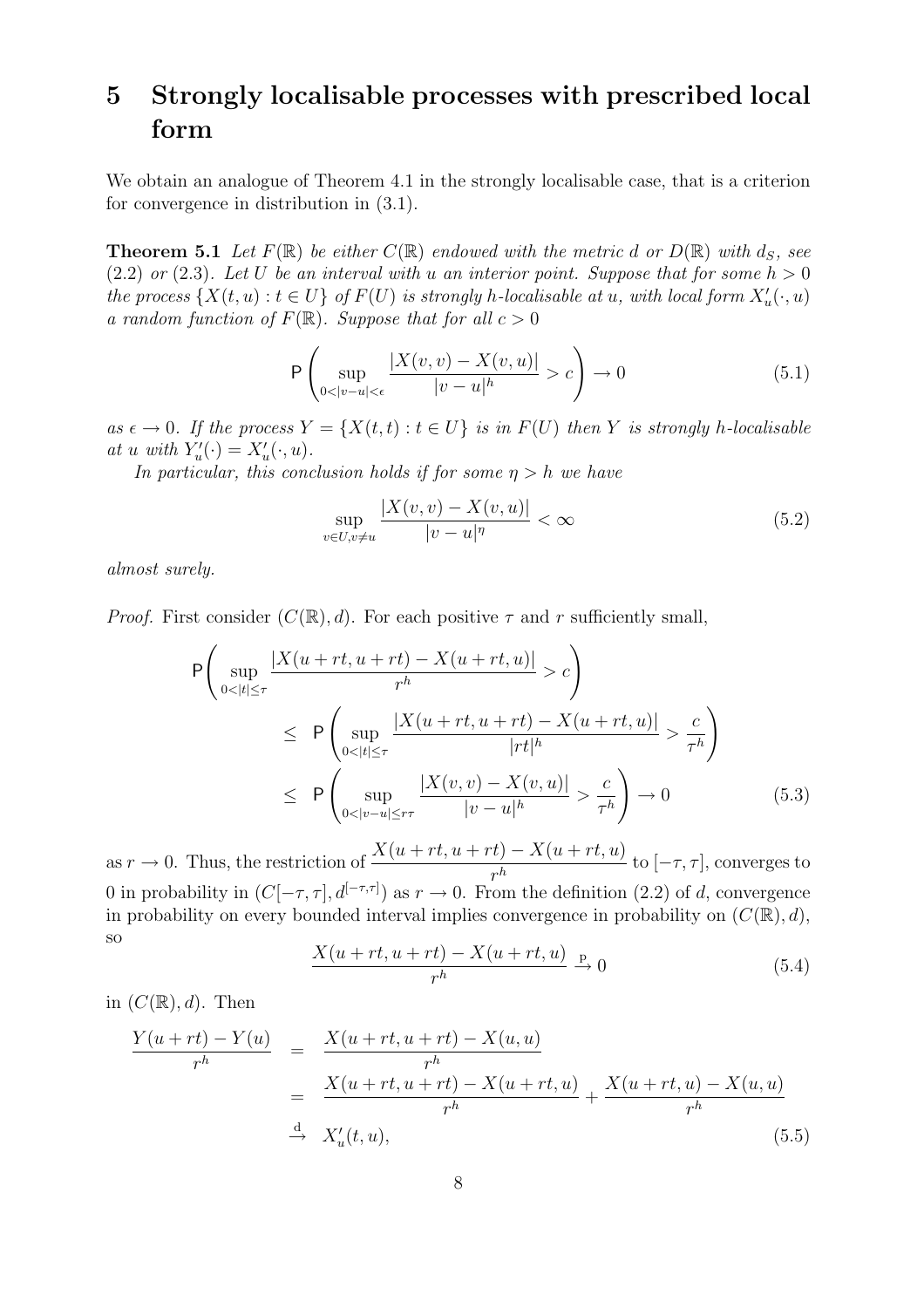as  $r \to 0$ , since X is localisable at u. Here we use a standard property [4, Theorem 4.1], that for random elements  $Z_r, Z, W_r, W$  of some metric space  $(M, \rho)$ , if  $Z_r \stackrel{d}{\rightarrow} Z$  and  $\rho(Z_r, W_r) \stackrel{\text{p}}{\rightarrow} 0$ , then  $W_r \stackrel{\text{d}}{\rightarrow} W$ .

Turning to  $(D(\mathbb{R}), d_S)$ , if  $X(t, u) \in D(\mathbb{R})$  and  $(5.1)$  holds, the same argument using  $(5.3)$  implies convergence in probability in  $(5.4)$  with respect to the metric  $d_s$ . (Note that  $d_S^{[-\tau,\tau]}$  $\int_{S}^{[-\tau,\tau]}(f,0) \leq \sup_{t \in [-\tau,\tau]} |f(t)|$  for each  $\tau$  for  $f \in D(\mathbb{R})$ .) Convergence in distribution then follows just as for  $C(\mathbb{R})$ .

Finally,  $(5.1)$  is an immediate consequence of  $(5.2)$  if  $h < \eta$ .

To utilise Theorem 5.1 we need to verify (5.2), that is to show that  $Z(v) = (X(v, v) X(v, u)/|v - u|^{\eta}$  is bounded as v ranges across an interval. The following form of Kolmogorov's continuity theorem will be extremely useful for this.

**Theorem 5.2** (Kolmogorov's continuity theorem) Let  $\{Z(v): v \in T\}$  be a random process where T is a bounded subset of  $\mathbb{R}^n$ . If for some  $p > 0, \epsilon > 0$  and  $c > 0$ 

$$
E|Z(v) - Z(v')|^p \le c|v - v'|^{n+\epsilon} \quad (v, v' \in T),
$$

then Z has a continuous version that is almost surely  $\eta$ -Hölder continuous for all  $0 < \eta <$  $\epsilon/p$ .

*Proof.* See, for example, [16, Theorem 25.2].  $\blacksquare$ 

## 6 Multifractional Brownian motion with variable amplitude

A number of constructions of multifractional Brownian motion, a process with index- $h(u)$ fractional Brownian motion as its local form at u, have been given, see [1, 2, 3, 14]. Our method provides a straightforward construction of multifractional Brownian motion, that is strongly localisable with a given local index and amplitude.

As in [14] we model our definition on  $(3.2)$  but allow h to vary. By virtue of Proposition 3.2 variable local amplitude presents no difficulty. Let U be a bounded closed interval and let  $h: U \to (0, 1)$  satisfy an  $\eta$ -Hölder condition

$$
|h(v) - h(v')| \le k|v - v'|^{\eta} \quad (v, v' \in U)
$$
\n(6.1)

where  $0 < \eta \leq 1$ . Note that by compactness there are numbers  $0 < a \leq b < 1$  such that  $h(u) \in [a, b]$  for all  $u \in U$  (we shall often shrink intervals in this way without comment). We define a random field by the stochastic integral

$$
X(t,v) = \int_{-\infty}^{\infty} \left( (t-x)_+^{h(v)-1/2} - (-x)_+^{h(v)-1/2} \right) W(dx) \quad (t,v \in U), \tag{6.2}
$$

where W is Wiener measure on R. Since the integrand of  $(6.2)$  is square integrable,  $X(t, v)$ exists a.s. with mean 0 for all  $t, v \in U$ .

We require the following estimate of the moments of increments.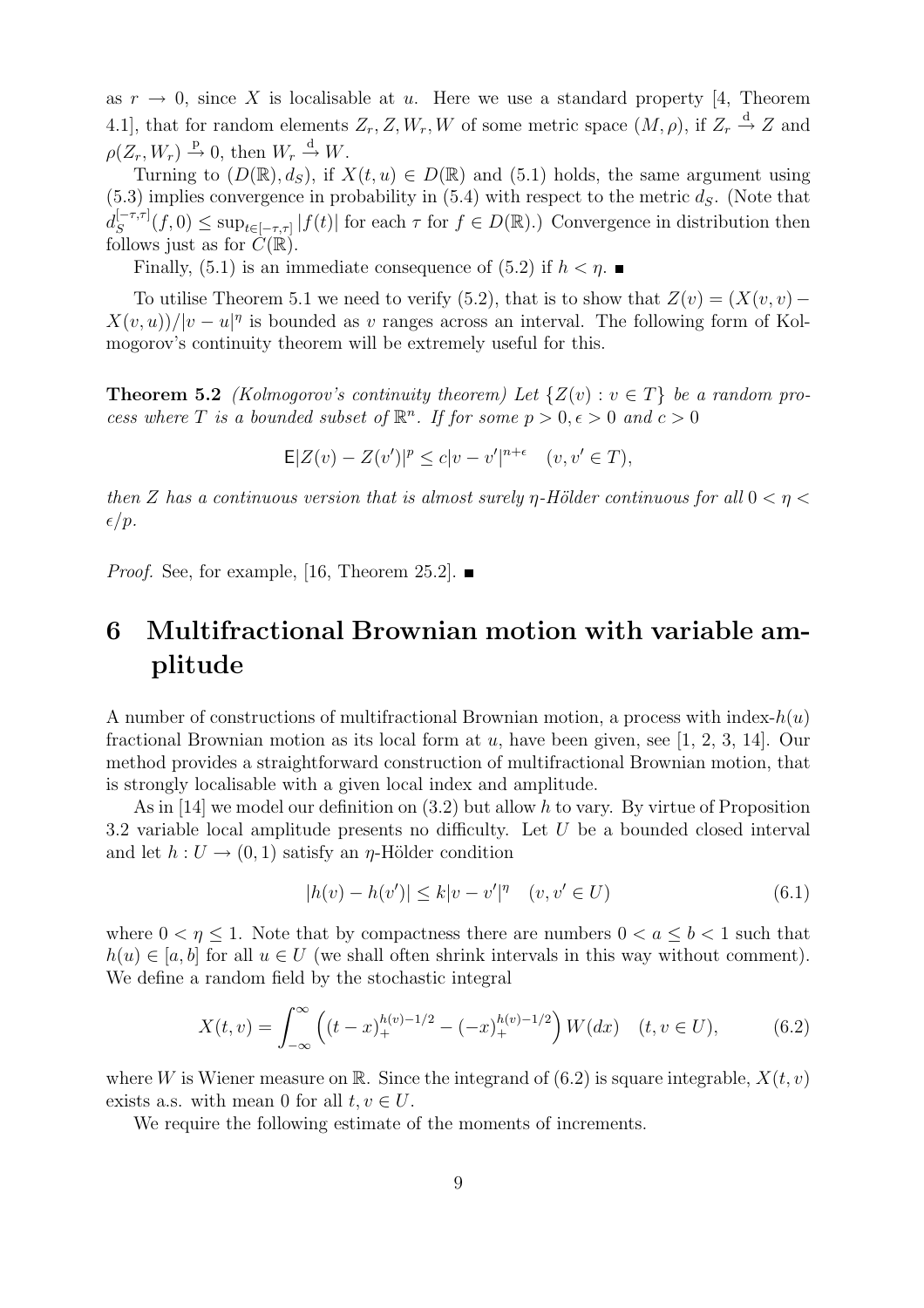**Lemma 6.1** Let  $\{X(t, v): t, u \in U\}$  be as in (6.2). Then for all  $p > 0$  there is a constant c such that

$$
\mathsf{E}|X(t,v) - X(t',v')|^p \le c(|t-t'|^{pa} + |v-v'|^{pq}) \quad (t,t',v,v' \in U). \tag{6.3}
$$

*Proof.* Firstly, since for fixed v' the process  $X(\cdot, v')$  is just index- $h(v')$  fBm to within a constant  $c(h(v'))$ , see (3.2),

$$
\mathsf{E}(X(t, v') - X(t', v'))^2 = c(h(v'))|t - t'|^{2h(v')} \le c_1|t - t'|^{2a} \quad (t, t', v, v' \in U) \tag{6.4}
$$

for some  $c_1$ . Secondly, applying the mean value theorem to the integrand of  $(6.2)$  for each  $v \neq v', t \neq x$ , we have

$$
X(t, v) - X(t, v')
$$
  
=  $(h(v) - h(v')) \int_{-\infty}^{\infty} \left( (t - x)_+^{h(\cdot)-1/2} \log|t - x| - (-x)_+^{h(\cdot)-1/2} \log|-x| \right) W(dx)$ 

where  $h(\cdot) \equiv h(v, v', t, x) \in [h(v), h(v')]$ . Thus

$$
E(X(t, v) - X(t, v'))^{2}
$$
  
=  $(h(v) - h(v'))^{2} \int_{-\infty}^{\infty} ((t - x)_{+}^{h(\cdot)-1/2} \log |t - x| - (-x)_{+}^{h(\cdot)-1/2} \log |-x|)^{2} dx$   
 $\leq c_{2}|v - v'|^{2\eta},$ 

since by direct estimate or by comparison with the fBm integrals, this integral is uniformly bounded for  $v, v', t \in U$ , as  $0 < a < h(v) < b < 1$  for some a, b. Combining with (6.4) this gives (6.3) when  $p = 2$ . But for each  $p > 0$  there is a number  $\rho_p > 0$  such that  $E|Z|^p = \rho_p(E|Z|^2)^{p/2}$  for every zero mean Gaussian random variable Z, so (6.3) follows for all  $p > 0$ .

A first consequence of Lemma 6.1 is that the random field X has a continuous version.

**Corollary 6.2** With notation as above the random field  $X$  given by  $(6.2)$  has a continuous version that satisfies a Hölder condition of the following form: for all  $\epsilon > 0$  there is an almost surely finite random constant C such that

$$
|X(t,v) - X(t',v')| \le C(|t-t'|^{a-\epsilon} + |v-v'|^{\eta-\epsilon}) \quad (t,t',v,v' \in U). \tag{6.5}
$$

*Proof.* Using  $(6.3)$  with p chosen sufficiently large, an argument similar to the usual derivation of Kolmogorov's continuity criterion, see [16, Theorem 25.2], gives (6.5). Alternatively it follows using a version of Dudley's metric entropy condition taking the metric

$$
\rho((t,v),(t',v')) = (\mathsf{E}(X(t,v)-X(t',v'))^2)^{1/2} \le c(|t-t'|^a + |v-v'|^{\eta}),
$$

see [11, Section 15.4]  $\blacksquare$ 

Strong localisability of mBm with varying local amplitude, defined by (6.6), now follows easily. The result for mBm was obtained using the harmonisable definition in [3], see also [14, Proposition 5].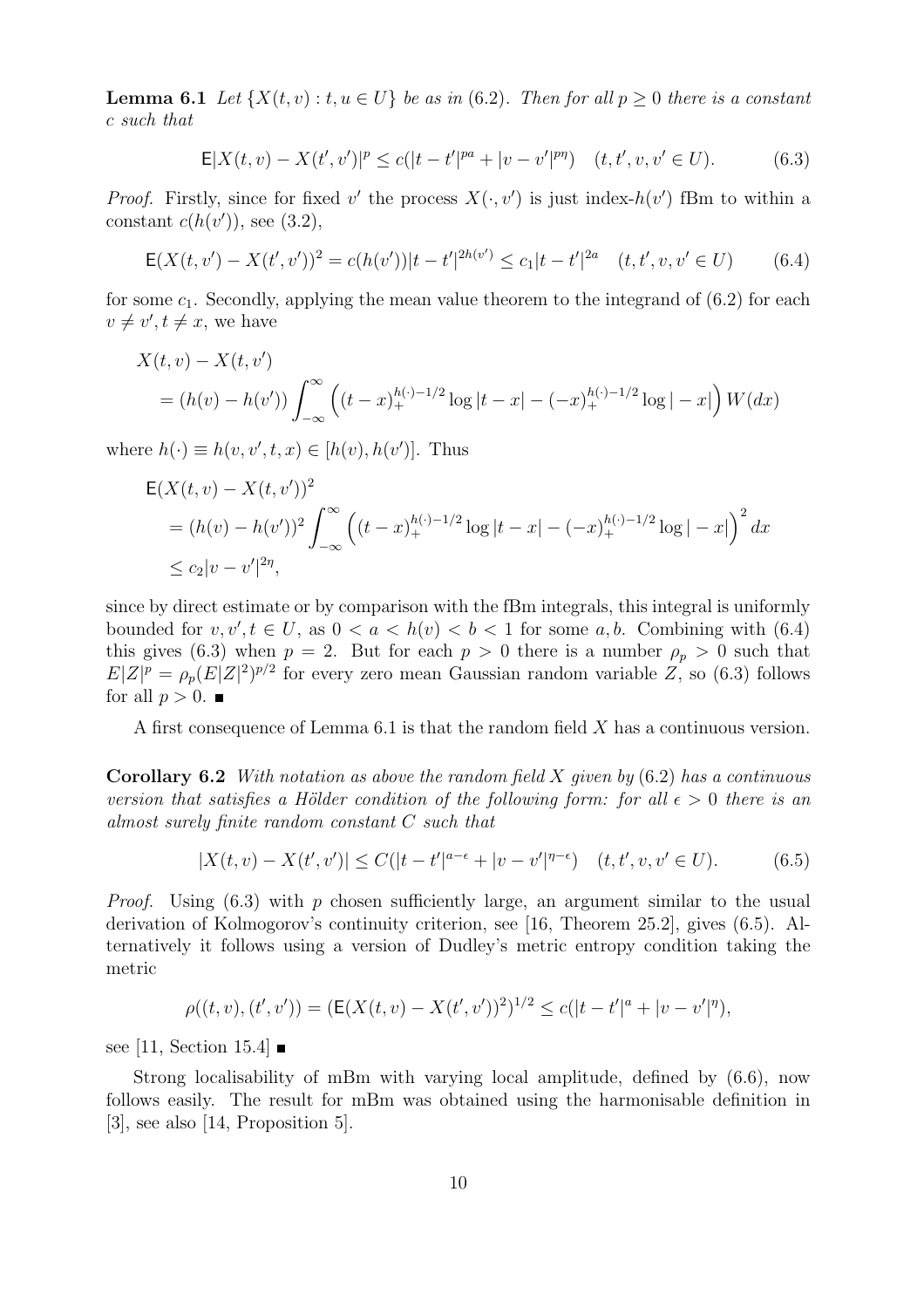**Theorem 6.3** (Multifractional Brownian motion) Let  $u \in \mathbb{R}$  and let U be a closed interval with u an interior point. Suppose that  $h: U \to (0,1)$  and  $a: U \to \mathbb{R}^+$  both satisfy an  $\eta$ -Hölder condition where  $h(u) < \eta \leq 1$ . Define

$$
Y(t) = a(t) \int_{-\infty}^{\infty} \left( (t - x)_+^{h(t)-1/2} - (-x)_+^{h(t)-1/2} \right) W(dx) \quad (t \in U). \tag{6.6}
$$

Then Y is strongly  $h(u)$ -localisable at u with  $Y'_u = a(u)c(h(u))B_{h(u)}$  where  $B_h$  is index-h fBm and where  $c(h)$  is the normalisation constant in  $(3.2)$ .

*Proof.* By Proposition 3.2 it is enough to consider the case where  $a(v) \equiv 1$ .

Let X be the random field (6.2). Choose  $\epsilon > 0$  such that  $h(u) < \eta - \epsilon$ . By (6.5) there is an a.s. finite random variable C such that

$$
|X(v,v) - X(v,u)| \le C|v-u|^{\eta-\epsilon} \quad (v \in U)
$$

so (5.2) holds (with  $\eta$  replaced by  $\eta - \epsilon$ ). But  $X(\cdot, u) = B_{h(u)}(\cdot)$  which is sssi so is strongly h(u)-localisable at u by Proposition 3.1. Theorem 5.1 implies that  $Y = \{X(t,t): t \in T\}$ is strongly  $h(u)$ -localisable at u with  $Y'_u(\cdot) = X'_u(\cdot, u) = (B_{h(u)})'_u(\cdot) = B_{h(u)}(\cdot)$ .

#### 7 Multifractional stable processes

Multifractional Brownian motion generalizes fractional Brownian motion by allowing the parameter h to vary with time. By working with a stochastic integral with respect to an  $\alpha$ -stable measure instead of Wiener measure, we now construct multifractional stable processes with the local scaling exponent depending on t.

Recall that a process  $\{X(t): t \in T\}$ , where T is generally a subinterval of R, is called  $\alpha$ -stable  $(0 < \alpha \leq 2)$  if all its finite-dimensional distributions are  $\alpha$ -stable, see the encyclopaedic work on stable processes [17]. Note that 2-stable processes are just Gaussian processes.

Many stable processes admit a stochastic integral representation. Write  $S_{\alpha}(\sigma,\beta,\mu)$ for the  $\alpha$ -stable distribution with scale parameter  $\sigma$ , skewness  $\beta$  and shift-parameter  $\mu$ ; we will assume throughout that  $\mu = 0$ . Let  $(E, \mathcal{E}, m)$  be a sigma-finite measure space (which will be Lebesgue measure in our examples). Taking m as the control measure and  $\beta: E \to [-1,1]$  a measurable function, this defines an  $\alpha$ -stable random measure M on E such that for  $A \in \mathcal{E}$  we have that  $M(A) \sim S_\alpha(m(A)^{1/\alpha}, \int_A \beta(x)m(dx)/m(A), 0)$ . If  $\beta = 0$ then the process is *symmetric*  $\alpha$ -stable or S $\alpha$ S.

Let

 $\mathcal{F}_{\alpha} \equiv \mathcal{F}_{\alpha}(E, \mathcal{E}, m) = \{f : f \text{ is measurable and } ||f||_{\alpha} < \infty\},\$ 

where  $\| \cdot \|_{\alpha}$  is the quasinorm (or norm if  $1 < \alpha \leq 2$ ) given by

$$
||f||_{\alpha} = \begin{cases} ( \int_{E} |f(x)|^{\alpha} m(dx) \Big)^{1/\alpha} & (\alpha \neq 1) \\ \int_{E} |f(x)| m(dx) + \int_{E} |f(x)\beta(x) \ln |f(x)| |m(dx) & (\alpha = 1) \end{cases}
$$
(7.1)

The stochastic integral of  $f \in \mathcal{F}_{\alpha}(E, \mathcal{E}, m)$  with respect to M then exists [17, Chapter 3] with

$$
I(f) = \int_{E} f(x)M(dx) \sim S_{\alpha}(\sigma_f, \beta_f, 0),\tag{7.2}
$$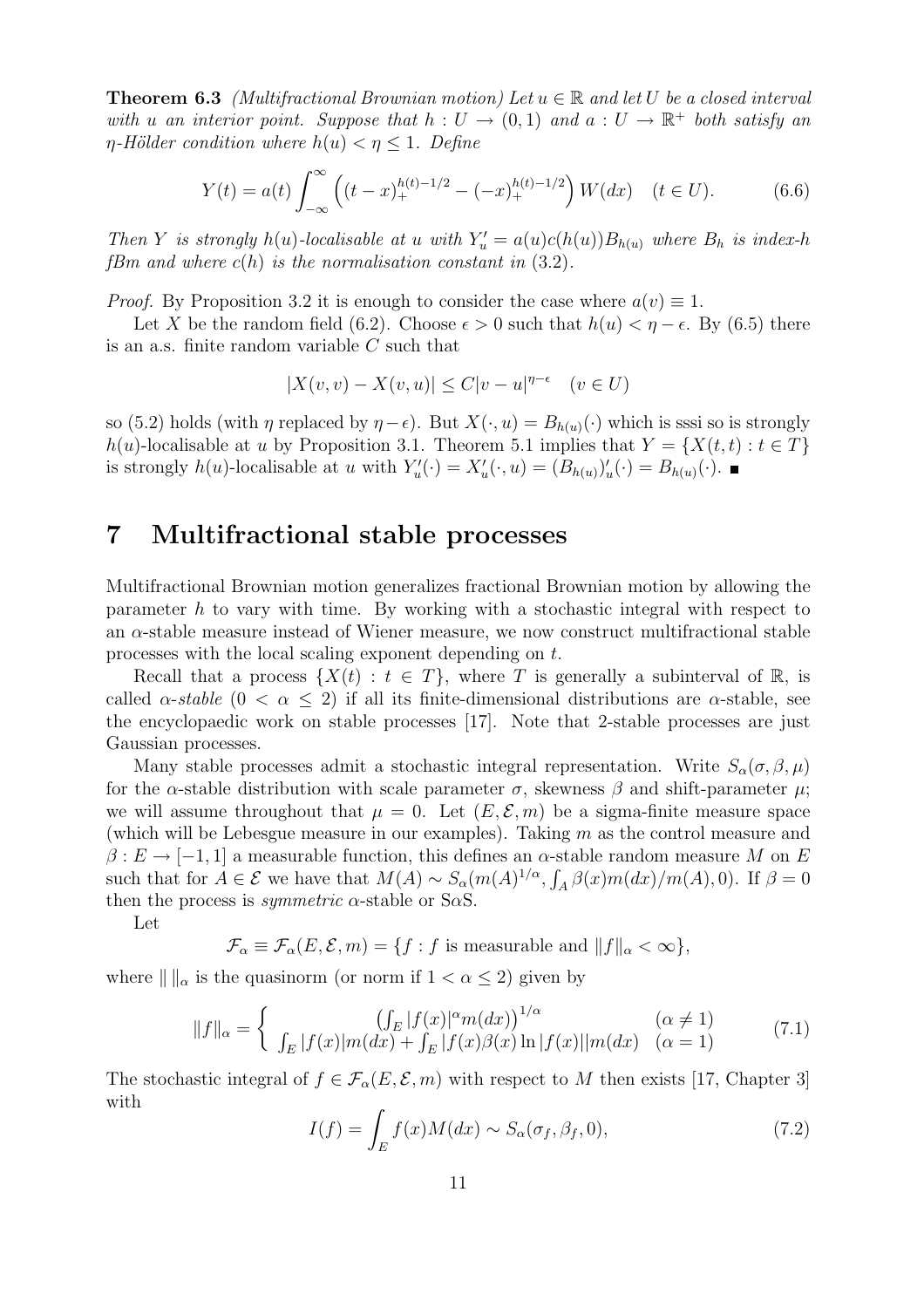where

$$
\sigma_f = ||f||_{\alpha}, \quad \beta_f = \frac{\int f(x)^{<\alpha>} \beta(x) m(dx)}{||f||_{\alpha}^{\alpha}},
$$

writing  $a^{**} \equiv \text{sign}(a)|a|^b**$ , see [17, Section 3.4]. In particular,

$$
\mathsf{E}|I(f)|^p = \begin{cases} c(\alpha,\beta,p) \|f\|_\alpha^p & (0 < p < \alpha) \\ \infty & (p \ge \alpha) \end{cases} \tag{7.3}
$$

where  $c(\alpha, \beta, p) < \infty$ , see [17, Property 1.2.17].

When  $0 < \alpha < 1$  there is a non-negative stable subordinator measure M' associated with M so that  $M'(A) \sim S_\alpha(m(A)^{1/\alpha}, 1, 0)$ . In particular, for  $f \in \mathcal{F}_\alpha$ ,

$$
|I(f)| \le \int_{E} |f(x)| M'(dx). \tag{7.4}
$$

We will be concerned with processes that may be expressed as stochastic integrals

$$
X(t) = \int_{E} f(t, x)M(dx) + \mu(t), \quad (t \in T),
$$
\n(7.5)

where  $f(t, \cdot)$  is a jointly measurable family of functions in  $\mathcal{F}_{\alpha}(E, \mathcal{E}, m)$  and  $\mu(t)$  are real numbers. Note that if  $\operatorname{esssup}_{a \le t \le b} f(t, x) = \infty$  for all  $x \in A$  for some  $A \subset E$  with  $m(A) > 0$ then  $X(t)$  will be unbounded a.s. on the interval [a, b], see [17, Section 10].

Here we consider the localisibility at  $u$  of processes defined in terms of random fields

$$
X(t, v) = \int_{E} f(t, v, x) M(dx) + \mu(t, v) \quad (t, v \in U)
$$
\n(7.6)

where  $f(t, v,.) \in \mathcal{F}_{\alpha}$  and  $\mu(t, v) \in \mathbb{R}$  for all  $t, v \in U$  for some interval U. We assume throughout that  $f(t, v, x)$  is measurable on  $U \times U \times E$ .

The term  $\mu(t, v)$  is easily dealt with: if  $v \mapsto \mu(v, v)$  is pointwise  $\eta$ -Hölder at  $v = u$ , that is  $|\mu(v, v) - \mu(u, u)| \leq k|u - v|^\eta$  for v close to u, where  $0 < h < \eta \leq 1$ , then the h-localisability of  $Y = \{X(t,t): t \in U\}$  at u and its local form are unaffected if we set  $\mu(t, v) = 0$ , so we assume this throughout this section.

The following proposition gives conditions for  $Y$  to have a continuous or bounded version, which is needed for strong localisability to be meaningful. Note that these sufficient conditions are geared towards our context; for other aspects see [17, Chapters 10,12].

**Proposition 7.1** Let U be a closed interval. Let X be a random field defined by

$$
X(t,v) = \int_{E} f(t,v,x)M(dx) \quad (t,v \in U)
$$
\n(7.7)

where  $f(t, v, \cdot) \in \mathcal{F}_{\alpha}$  are jointly measurable and M is an  $\alpha$ -stable random measure with control measure m and measurable skewness.

(a) Let  $0 < \alpha < 1$ . If

$$
\|\sup_{t,v\in U}|f(t,v,x)|\|_{\alpha} < \infty,
$$
\n(7.8)

then the random field (7.7) has a bounded version.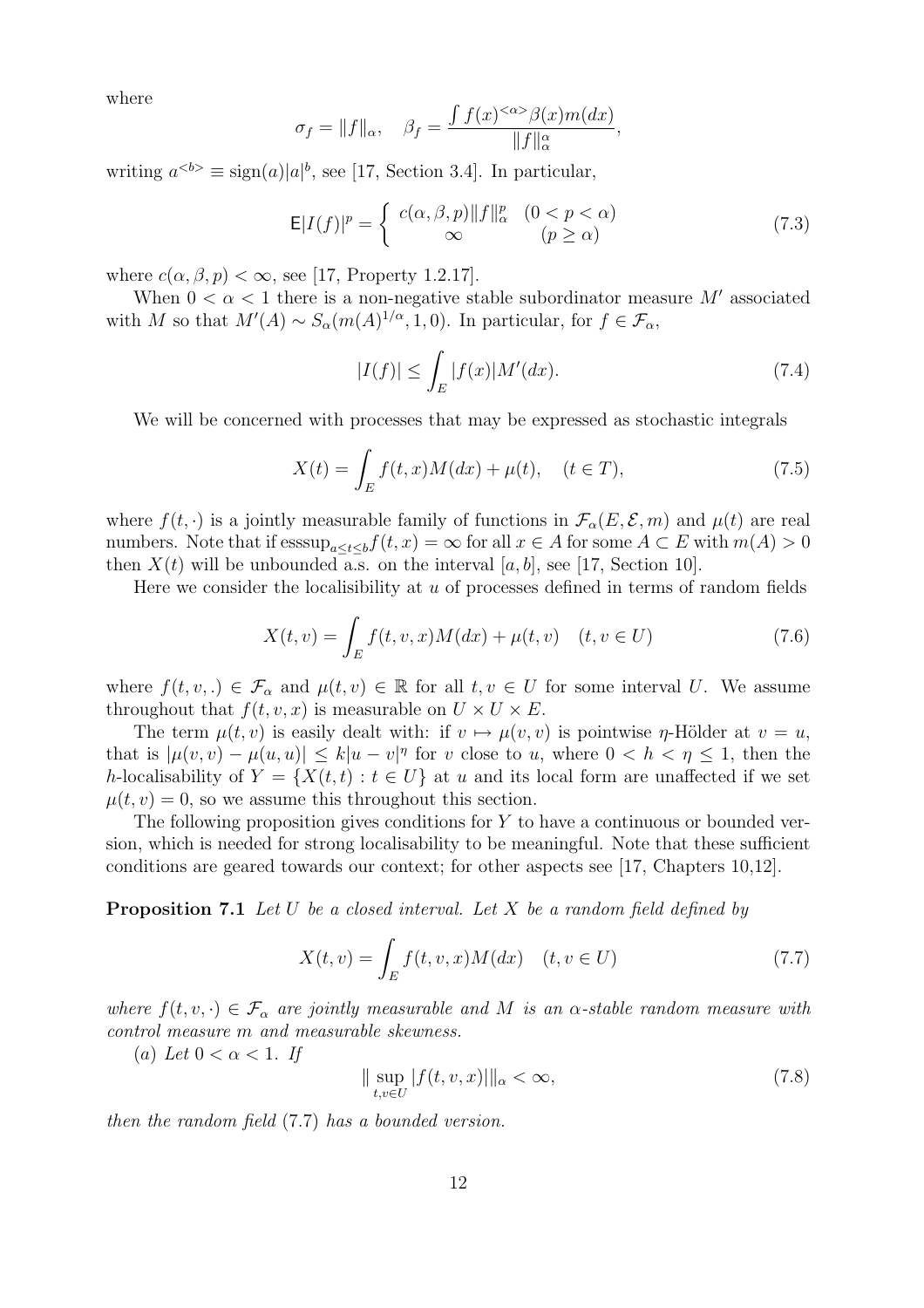If in addition  $\{f(t, v, x) : x \in E\}$  is an equiuniformly continuous family for  $t, v \in U$ , then (7.7) has a continuous version.

(b) Let  $1 < \alpha < 2$  and  $1/\alpha < \eta \leq 1$ . If

$$
|| f(t, v, \cdot) - f(t', v', \cdot)||_{\alpha} \le k (|v - v'|^{\eta} + |t - t'|^{\eta}) \quad (t, t', v, v' \in U), \tag{7.9}
$$

then  $Y = \{X(t,t): t \in U\}$  has a continuous version for  $t \in U$ , satisfying an a.s. β-Hölder condition for all  $0 < \beta < (\eta \alpha - 1)/\alpha$ .

*Proof.* (a) Since  $0 < \alpha < 1$  there exists a stable subordinator measure M' associated with M, so that M' has control measure m and  $M'(A) \sim S_\alpha(m(A)^{1/\alpha}, 1, 0)$ . By (7.4), for  $t, v \in U$ ,

$$
|X(t,v)| \le \int |f(t,v,x)| M'(dx) \le \int \sup_{t,v \in U} |f(t,v,x)| M'(dx) \equiv Z,
$$

where Z is an almost surely finite random variable by  $(7.8)$ , so  $X(t, v)$  is a.s. bounded for  $t, v \in U$ .

Now assume also the equicontinuity condition. Given  $\epsilon > 0$  we may, since E is  $\sigma$ finite, choose  $D \subset E$  such that  $\int_{E \setminus D} (\sup_{t,v \in U} |f(t,v,x)|)^{\alpha} m(dx) < \epsilon^{\alpha}$ . By equiuniform continuity we may find  $\delta > 0$  such that for all  $x \in E$  and  $|(t, v) - (t', v')| < \delta$  we have  $|f(t, v, x) - f(t', v', x)| < m(D)^{-1/\alpha} \epsilon$ . Then if  $|(t, v) - (t', v')| < \delta$ , (7.4) gives

$$
\begin{aligned} |X(t,v) - X(t',v')| &\leq \int_E |f(t,v,x) - f(t',v',x)| M'(dx) \\ &\leq 2 \int_{E \backslash D} \sup_{t,v \in U} |f(t,v,x)| M'(dx) + \int_D \frac{\epsilon}{m(D)^{1/\alpha}} M'(dx) \equiv Z_{\epsilon}, \end{aligned}
$$

say, where  $Z_{\epsilon}$  is a random variable. Fix  $0 < p < \alpha$ . By (7.3) there is a constant c independent of  $\epsilon$  such that

$$
\mathsf{E}|Z_{\epsilon}|^p \le c\epsilon^p.
$$

Thus choosing  $\epsilon(n)$   $(n = 1, 2, ...)$  such that  $\mathsf{E}|Z_{\epsilon(n)}|^p \leq 2^{-n}$ , there are corresponding  $\delta_n$ such that

$$
\sup_{|(t,v)-(t',v')|<\delta_n} |X(t,v)-X(t',v')| \leq Z_{\epsilon(n)}.
$$

Since  $\sum_{n=1}^{\infty}$   $\mathsf{E}|Z_{\epsilon(n)}|^p < \infty$ , the Borel-Cantelli lemma gives that  $Z_{\epsilon(n)} \to 0$  almost surely, so sup<sub> $|(t,v)-(t',v')|<\delta_n$ </sub>  $|X(t,v)-X(t',v')| \to 0$  a.s. as  $n \to \infty$ , giving continuity of  $X(t,v)$ a.s.

(b) From (7.7)

$$
X(t, v) - X(t', v') = \int (f(t, v, x) - f(t', v', x)) M(dx).
$$

This integrand is in  $\mathcal{F}_{\alpha}$ , so for  $0 < p < \alpha$ , estimate (7.3) gives

$$
\mathsf{E}|X(t,v) - X(t',v')|^p \leq c_1 \|f(t,v,\cdot) - f(t',v',\cdot)\|_{\alpha}^p \leq c_2 (|v-v'|^{np} + |t-t'|^{np})
$$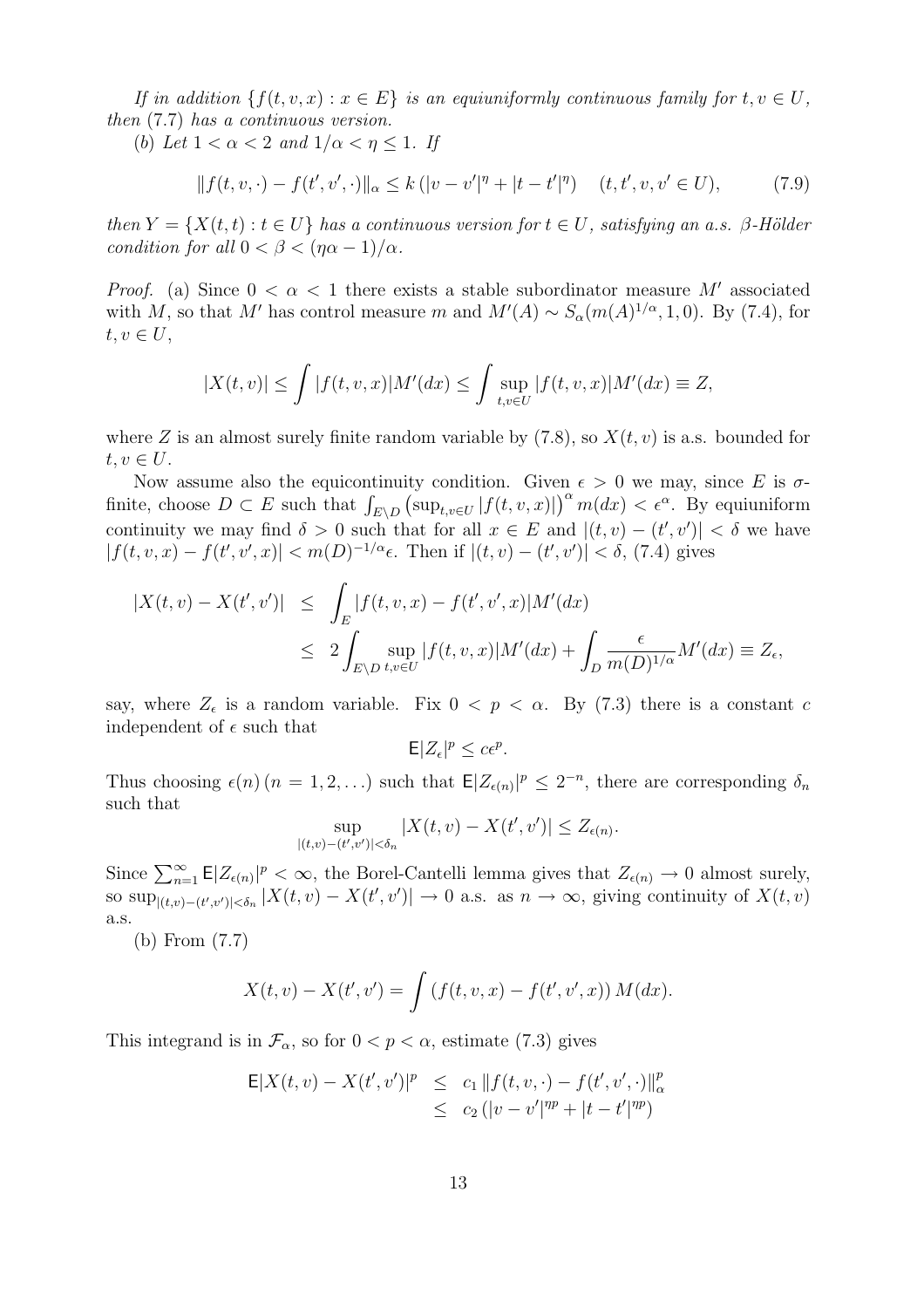by (7.9) where  $c_1$  and  $c_2$  are independent of  $t, t', v, v' \in U$ . Specialising,

$$
\mathsf{E}|Y(t) - Y(t')|^p = \mathsf{E}|X(t,t) - X(t',t')|^p \le 2c_2|t-t'|^{np}
$$

for  $t, t' \in U$ .

Since  $\eta > 1/\alpha$  we may choose  $0 < p < \alpha$  such that  $\eta p > 1$ . Kolmogorov's Theorem 5.2 gives that Y has a continuous version for  $t \in U$  with an a.s. β-Hölder condition for all  $0 < \beta < (np-1)/p$  for all  $p < \alpha$ .

We require the following calculus lemma.

**Lemma 7.2** Let U be an interval and let  $f: U \to \mathbb{R}$  be continuously differentiable with  $f'$  satisfying an  $\eta$ -Hölder condition

$$
|f'(v) - f'(w)| \le k|v - w|^{\eta} \quad (v, w \in U)
$$
\n(7.10)

for some  $0 < \eta \leq 1$ . Let  $v, w, u \in U$  with  $v \neq u, w \neq u$ . Then

$$
\left| \frac{f(v) - f(u)}{v - u} - \frac{f(w) - f(u)}{w - u} \right| \le 2^n k |v - w|^n. \tag{7.11}
$$

*Proof.* We may assume without loss of generality that  $v < w$  and  $u < w$ . Write  $g(v) = \frac{f(v) - f(u)}{h}$  $v - u$ . We consider three cases.

(a) If  $v < u < w$ , then by the mean value theorem there exist  $v_0 \in (v, u)$  and  $w_0 \in (u, w)$  such that  $g(v) = f'(v_0)$  and  $g(w) = f'(w_0)$ . Then

$$
|g(v) - g(w)| = |f'(v_0) - f'(w_0)| \le k|v_0 - w_0|^{\eta} \le k|v - w|^{\eta}.
$$

(b) If  $u < v < w$  and  $|w - v| \ge |v - u|$ , then  $|w - v| \ge \frac{1}{2}|w - u|$ . There exist  $v_0 \in (u, v)$ and  $w_0 \in (u, w)$  such that  $g(v) = f'(v_0)$  and  $g(w) = f'(w_0)$ , so

$$
|g(v) - g(w)| = |f'(v_0) - f'(w_0)| \le k|v_0 - w_0|^{\eta} \le k|w - u|^{\eta} \le k2^{\eta}|w - v|^{\eta}.
$$

(c) If  $u < v < w$  and  $|w - v| \leq |v - u|$ , we apply the mean value theorem to g. Thus there exists  $s \in (v, w)$  such that

$$
g(v) - g(w) = (v - w)g'(s)
$$
  
=  $(v - w)\frac{(s - u)f'(s) - f(s) + f(u)}{(s - u)^2}$   
=  $(v - w)\frac{f'(s) - f'(z)}{(s - u)}$ 

where  $z \in (u, s)$  using the mean value theorem again. Hence

$$
|g(v) - g(w)| \leq k \frac{|v - w||s - z|^{\eta}}{|s - u|} \leq k|v - w||s - u|^{\eta - 1} \leq k|v - w||v - u|^{\eta - 1} \leq k|v - w|^{\eta}.
$$

The following theorem gives conditions that allow the transfer of localisability properties from  $X(\cdot, u)$  to  $Y = \{X(t,t) : t \in U\}$  in the  $\alpha$ -stable case, generalising the results of Section 6 in the Gaussian case.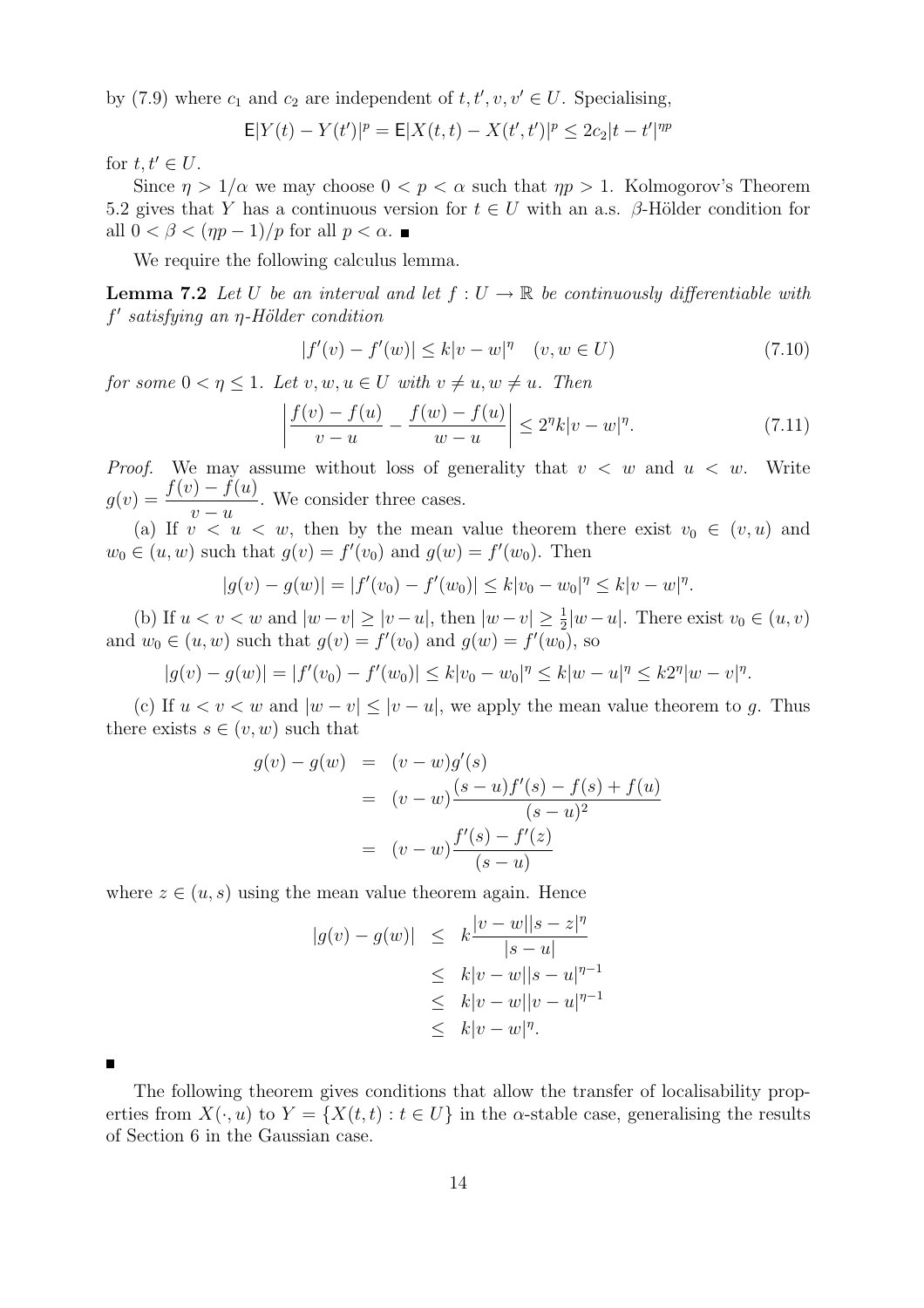**Theorem 7.3** Let U be a closed interval with u an interior point. Let X be a random field defined by

$$
X(t,v) = \int f(t,v,x)M(dx) \quad (t,v \in U)
$$
\n(7.12)

where  $f(t, v, \cdot) \in \mathcal{F}_{\alpha}$  are jointly measurable and M is an  $\alpha$ -stable random measure with control measure m and measurable skewness.

(a) Suppose that  $0 < \alpha \leq 2$  and the process  $X(\cdot, u)$  is h-localisable at u with  $h > 0$ . Suppose that for some  $\eta > h$ 

$$
|| f(t, v, \cdot) - f(t, u, \cdot)||_{\alpha} \le k_1 |v - u|^{\eta} \quad (t, v \in U). \tag{7.13}
$$

Then  $Y = \{X(t,t) : t \in U\}$  is h-localisable at u with local form  $Y'_u(\cdot) = X'_u(\cdot, u)$ .

(b) Suppose that  $0 < \alpha < 1$  and that  $X(\cdot, u)$  is strongly h-localisable in  $C(\mathbb{R})$  (resp.  $D(\mathbb{R})$  at u. Suppose that for some  $\eta > h$ 

$$
|f(t, v, x) - f(t, u, x)| \le k_1(x)|v - u|^\eta \quad (t, v \in U, x \in E),
$$
\n(7.14)

where  $k_1(\cdot) \in \mathcal{F}_{\alpha}$ . If  $Y = \{X(t,t) : t \in U\}$  has a version in  $C(U)$  (resp.  $D(U)$ ) (see Proposition 7.1(a)), then Y is strongly h-localisable at u in  $C(\mathbb{R})$  (resp.  $D(\mathbb{R})$ ) with  $Y'_u(\cdot) = X'_u(\cdot, u).$ 

(c) Suppose that  $1 < \alpha \leq 2$ , that  $\eta > 1/\alpha$  and that  $X(\cdot, u)$  is strongly h-localisable in  $C(\mathbb{R})$  or  $D(\mathbb{R})$  at u. Suppose that for all  $t, v \in U$  the partial derivative  $f_v(t, v, \cdot) \in \mathcal{F}_\alpha$ with

$$
|f_v(t, v, x) - f_v(t, v', x)| \le k_1(t, x)|v - v'|^{\eta} \quad (t, v, v' \in U, x \in E), \tag{7.15}
$$

where  $\sup_{t\in U} ||k_1(t,\cdot)||_{\alpha} < \infty$ , and that

$$
\sup_{v \in U} |f_v(t, v, x) - f_v(t', v, x)| \le k_2(t, t', x) \quad (t, t' \in U, x \in E), \tag{7.16}
$$

where  $||k_2(t, t', \cdot)||_{\alpha} \leq c|t - t'|^{\eta}$ . Then  $Y = \{X(t, t) : t \in U\}$  is strongly h-localisable at u in  $C(\mathbb{R})$  with  $Y'_u(\cdot) = X'_u(\cdot, u)$ .

Proof. (a) We have

$$
X(t, v) - X(t, u) = \int (f(t, v, x) - f(t, u, x)) M(dx)
$$
\n(7.17)

so, taking  $0 < p < \alpha$  and using (7.3), there is a constant  $c_1$  such that

$$
\mathsf{E}|X(t,v) - X(t,u)|^{p} \leq c_{1} \|f(t,v,\cdot) - f(t,u,\cdot)\|_{\alpha}^{p} \leq c_{1}k_{1}|v-u|^{np}.
$$

The conclusion follows from Theorem 4.1.

(b) Since  $0 < \alpha < 1$  there exists a stable subordinator measure M' associated with M, so that M' has control measure m and  $M'(A) \sim S_\alpha(m(A)^{1/\alpha}, 1, 0)$ . Applying (7.4) to  $(7.17)$  and using  $(7.14)$ , gives that for  $t, v \in U$ 

$$
|X(t, v) - X(t, u)| \leq \int |f(t, v, x) - f(t, u, x)| M'(dx)
$$
  
\n
$$
\leq |v - u|^{\eta} \int k_1(x) M'(dx)
$$
  
\n
$$
\leq |v - u|^{\eta} Z,
$$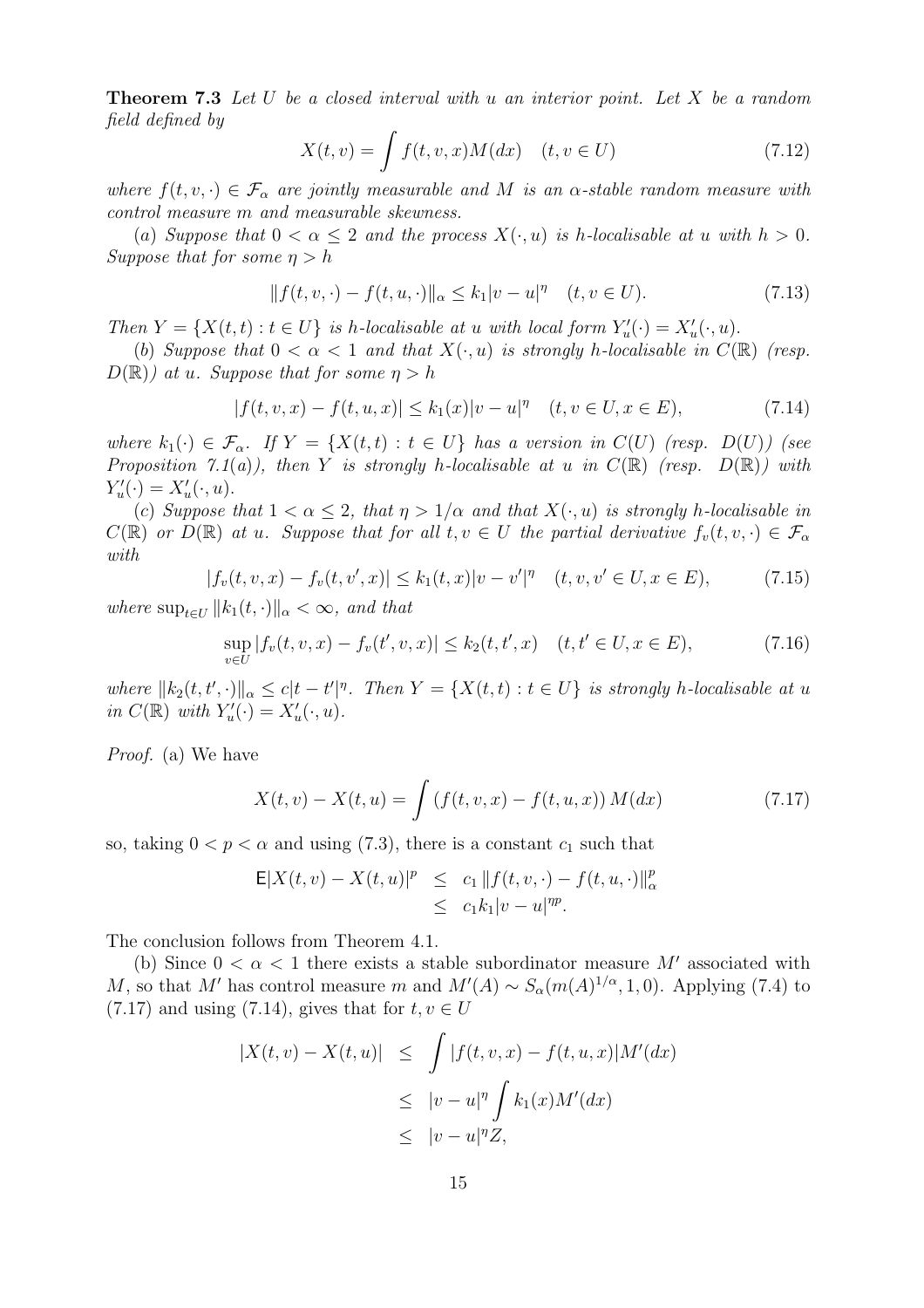where  $Z$  is an a.s. finite random variable. Thus  $(5.2)$  holds and Theorem 5.1 gives that Y is strongly localisable at u.

(c) It is easy to check that Y satisfies the conditions of Theorem 7.1(b) and so has a continuous version. Again we verify (5.2). Define

$$
Z(t, v) = \frac{X(t, v) - X(t, u)}{v - u} \quad (t, v \in U, v \neq u)
$$

$$
= \int g(t, v, x) M(dx)
$$

where

$$
g(t, v, x) = \frac{f(t, v, x) - f(t, u, x)}{v - u}.
$$

Applying Lemma 7.2 with  $f(v) = f(t, v, x)$  and noting (7.15), we get

$$
|g(t, v, x) - g(t, v', x)| \le 2^{\eta} k_1(t, x) |v - v'|^{\eta}.
$$
\n(7.18)

Also

$$
|g(t, v, x) - g(t', v, x)| = \frac{1}{|v - u|} |(f(t, v, x) - f(t', v, x)) - (f(t, u, x) - f(t', u, x))|
$$
  
\n
$$
\leq |f_v(t, v_1, x) - f_v(t', v_1, x)|
$$
  
\n
$$
\leq k_2(t, t', x),
$$
\n(7.19)

for some  $v_1 \in (u, v)$ , on applying the mean value theorem to  $f(t, v, x) - f(t', v, x)$ . From  $(7.18)$  and  $(7.19)$  together with the conditions on  $k_1$  and  $k_2$  we get

$$
||g(t, v, \cdot) - g(t', v', \cdot)||_{\alpha} \le c_1(|v - v'|^{\eta} + |t - t'|^{\eta}).
$$

Applying Proposition 7.1(b) to  $\{Z(v, v) : v \in U\}$ , it follows that  $Z(v, v) = (X(v, v) X(v, u)/(v - u)$  has a version that is a.s. continuous and bounded for  $v \in U$ . Thus (5.2) holds and strong localisability follows from Theorem 5.1.  $\blacksquare$ 

We illustrate Theorem 7.3 by constructing processes whose local forms are linear stable fractional motions  $L_{\alpha,h(t)}$ , see (3.3). Overlapping results with a different emphasis are given in [19, 20]. The following process is termed a linear stable multifractional motion:

$$
Y(t) = \int_{-\infty}^{\infty} \left[ a \left( (t-x)_+^{h(t)-1/\alpha} - (-x)_+^{h(t)-1/\alpha} \right) + b \left( (t-x)_-^{h(t)-1/\alpha} - (-x)_-^{h(t)-1/\alpha} \right) \right] M(dx) \quad (t \in \mathbb{R}), \tag{7.20}
$$

where M is an  $\alpha$ -stable random measure  $(0 < \alpha < 2)$  with constant skewness intensity  $\beta$ and control measure Lebesgue measure, with  $h(t) \in (0,1)$  for all  $t \in \mathbb{R}$ , and a and b real numbers. (Recall that  $(w)_{+} = \max\{0, w\}$  and  $(w)_{-} = -(w)_{+}$  for  $w \in \mathbb{R}$ .)

To investigate localisability, we introduce the random field

$$
X(t,v) = \int_{-\infty}^{\infty} \left[ a \left( (t-x)_+^{h(v)-1/\alpha} - (-x)_+^{h(v)-1/\alpha} \right) + b \left( (t-x)_-^{h(v)-1/\alpha} - (-x)_-^{h(v)-1/\alpha} \right) \right] M(dx) \quad (t,v \in \mathbb{R}). \tag{7.21}
$$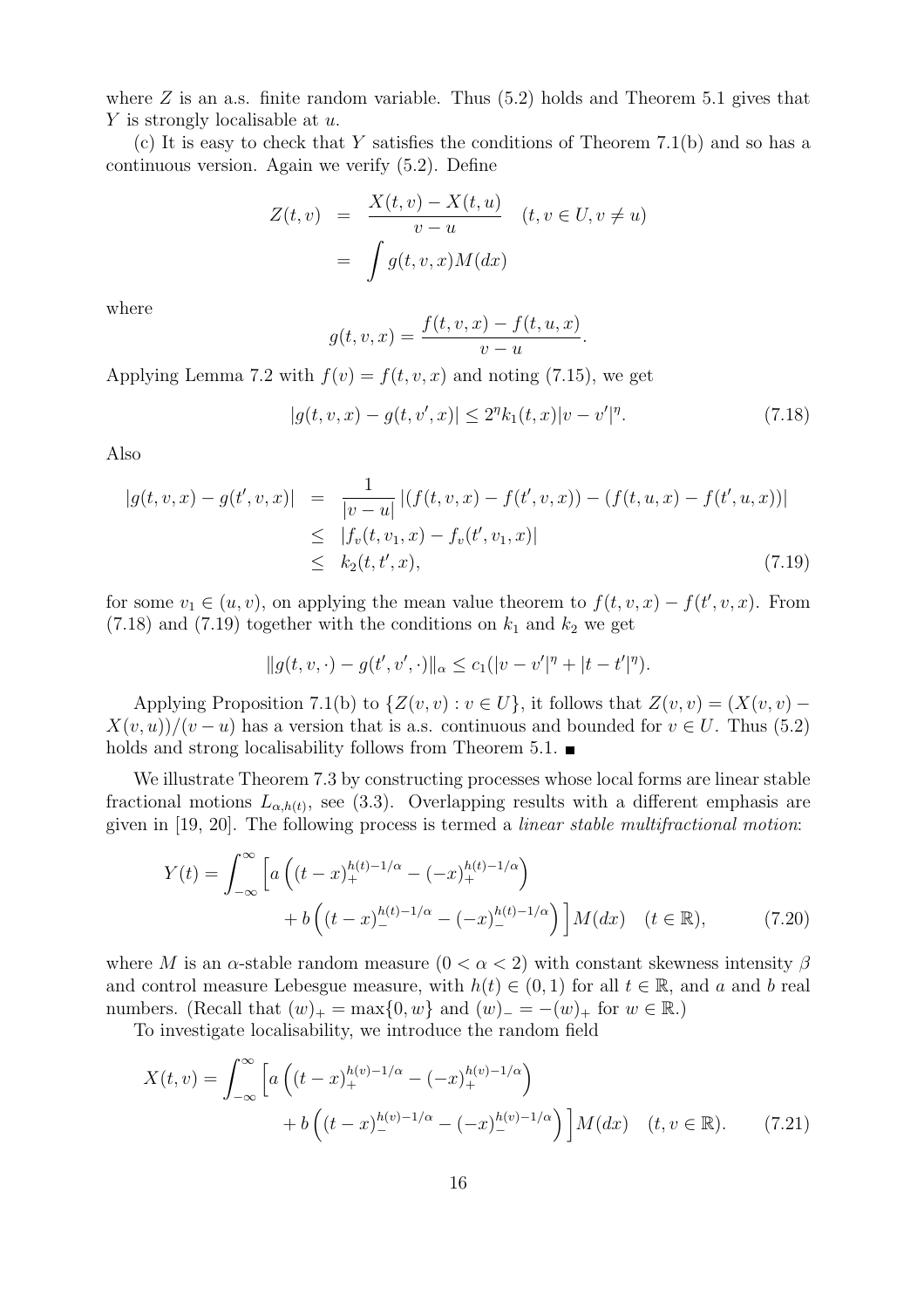Then  $X(t, v)$  is well-defined since since for each  $(t, v)$  the  $\alpha$ -th power of the integrand is Lebesgue integrable. For each fixed v the process  $X(\cdot, v)$  is just a linear stable fractional motion (3.3) so is  $h(v)$ -localisable, with  $X'_u(\cdot, v) = L_{\alpha, h(v)}(\cdot)$  for all  $u \in \mathbb{R}$ . Provided that  $h(v) > 1/\alpha$  it is in  $C(\mathbb{R})$  and is strongly localisable.

**Theorem 7.4** (Linear multifractional stable motion) Let U be a closed interval with u an interior point. Let  $0 < \alpha < 2$  and  $h: U \rightarrow (0, 1)$ . Define  $\{Y(t): t \in U\}$  by (7.20). (a) Assume that h satisfies a  $\eta$ -Hölder condition at u

 $|h(v) - h(u)| \le k|v - u|^{\eta}$   $(v \in U)$ 

where  $h(u) < \eta \leq 1$ . Then Y is  $h(u)$ -localisable at u with local form  $Y'_u = L_{\alpha, h(u)}$ . (b) If  $1 < \alpha < 2$  and h is differentiable with  $1/\alpha < h(u) < 1$  and

$$
|h'(v) - h'(v')| \le k|v - v'|^{\eta} \quad (v, v' \in U)
$$
\n(7.22)

where  $1/\alpha < \eta \leq 1$ , then Y is strongly  $h(u)$ -localisable at u with local form  $Y'_u = L_{\alpha,h(u)}$ .

Proof. For brevity of exposition we give the proof in the case of well-balanced linear multifractional stable motion, that is with  $a = b = 1$  in (7.20) and (7.21); the general case is very similar. Thus we take

$$
f(t, v, x) = |t - x|^{h(v) - 1/\alpha} - |x|^{h(v) - 1/\alpha}
$$

in Theorem 7.3 (when  $h(v) = 1/\alpha$  such expressions are interpreted as  $\mathbf{1}_{[0,t]}(x)$  where  $\mathbf{1}_{[0,t]}$ is an indicator function). Then  $X(t, v) = \int f(t, v, x)M(dx)$  and  $Y(t) = \int f(t, t, x)M(dx)$ .

(a) By continuity, we may assume that  $U$  is a sufficiently small interval to ensure that  $h(v) < \eta$  for all  $v \in U$ . Fix  $h_-, h_+$  such that  $0 < h_- < h(v) < h_+ < 1$  for all  $v \in U$ . Then for each  $t, v, v', x \in U$  with  $x \neq 0, x \neq t$ , the mean value theorem gives

$$
|f(t, v, x) - f(t, u, x)|
$$
  
= 
$$
||t - x|^{h(\cdot) - 1/\alpha} \log |t - x| - |x|^{h(\cdot) - 1/\alpha} \log |x|| |h(v) - h(u)|
$$
  

$$
\leq ||t - x|^{h(\cdot) - 1/\alpha} \log |t - x| - |x|^{h(\cdot) - 1/\alpha} \log |x|| |k|v - u|^{\eta}, \qquad (7.23)
$$

where  $h(\cdot) \equiv h(t, v, x) \in [h(v), h(u)]$ . But

$$
k||t - x|^{h(\cdot) - 1/\alpha} \log |t - x| - |x|^{h(\cdot) - 1/\alpha} \log |x|| \le k_1(t, x)
$$

for all  $t \in U, x \in \mathbb{R}$ , where

$$
k_1(t,x) = \begin{cases} c_1 \max\left\{1, |t-x|^{h_1-1/\alpha} + |x|^{h_1-1/\alpha}\right\} & (|x| \le 1+2 \max_{t \in U} |t|) \\ c_2 |x|^{h_1-1/\alpha-1} & (|x| > 1+2 \max_{t \in U} |t|) \end{cases} \tag{7.24}
$$

for appropriately chosen constants  $c_1$  and  $c_2$ . Then  $\int k_1(t, x)^\alpha dx$  is finite and uniformly bounded for  $t \in U$ , so as  $X(\cdot, u)$  is  $h(u)$ -localisable at u, Theorem 7.3(a) gives that  $Y = \{X(t,t) : t \in U\}$  is  $h(u)$ -localisable at u with local form  $Y'_u(\cdot) = X'_u(\cdot, u) = L_{\alpha, h(u)}(\cdot)$ .

(b) We may assume that U is small enough and  $h_-, h_+$  are chosen so that  $0 < 1/\alpha <$  $h_{-} < h(v) < h_{+} < 1$  for all  $v \in U$ . A similar estimate to (7.23) on the derivatives gives

$$
|f_v(t, v, x) - f_v(t, v', x)| \leq |[h'(v)||h'(v(\cdot))||v - v'| + |h(v) - h(v')|]k_1(t, x)
$$
  
\n
$$
\leq c_1 k_1(t, x)|v - v'|^{\eta},
$$
\n(7.25)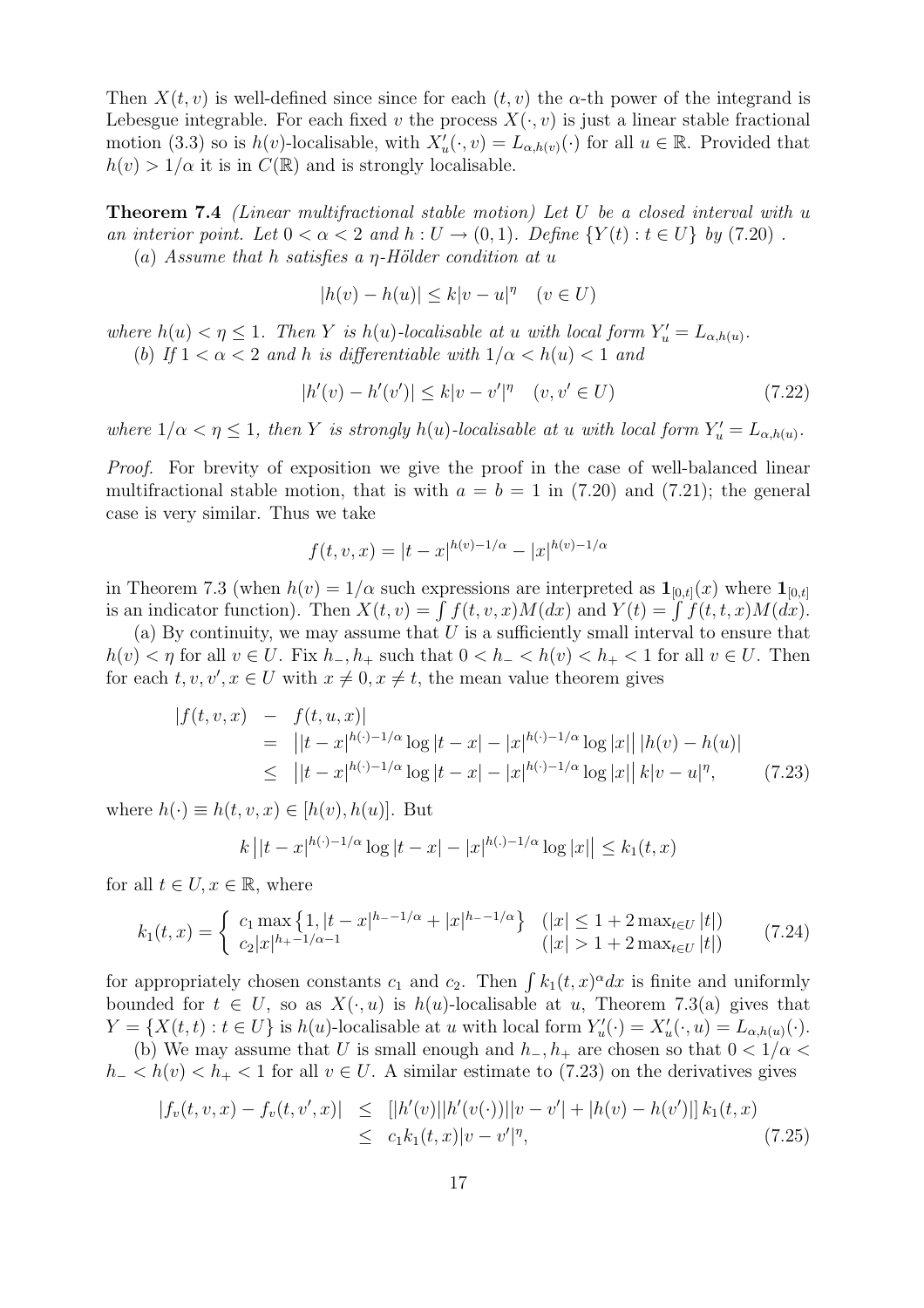for  $t, v, v' \in U, x \in \mathbb{R}$ , where  $k_1(t, x)$  is as in (7.24), so (7.15) is satisfied. Moreover,

$$
|f_v(t, v, x) - f_v(t', v, x)|
$$
  
= |h'(v)| |t - x|<sup>h(v)-1/\alpha</sup> log |t - x| - |t' - x|<sup>h(v)-1/\alpha</sup> log |t' - x| |  

$$
\leq k_2(t, t', x),
$$
 (7.26)

for  $t, t', v \in U, x \in \mathbb{R}$ , where

$$
k_2(t, t', x) = \begin{cases} c_2|t - t'|^{h_--1/\alpha} & (|x - \frac{1}{2}(t - t')| \le |t - t'|\\ c_3|x - \frac{1}{2}(t - t')|^{h_+-1/\alpha-1}|t - t'| & (|x - \frac{1}{2}(t - t')| > |t - t'|) \end{cases} \tag{7.27}
$$

for constants  $c_2, c_3$ . Then  $||k_2(t, t', \cdot)||_{\alpha} \leq c_4 |t - t'|^{h_-}$ , so (7.16) is satisfied taking  $\eta = h_-$ . Strong localisability follows from Theorem 7.3(c).  $\blacksquare$ 

To conclude this section we examine stationary moving average processes. These provide examples of localisable  $\alpha$ -stable processes of a rather different nature being stationary processes and not based on existing sssi processes.

**Proposition 7.5** Let  $0 < \alpha \leq 2$ , let  $g \in \mathcal{F}_{\alpha}$  and let M be a symmetric  $\alpha$ -stable measure on  $\mathbb R$  with control measure  $\mathcal L$ . Define the stationary process Y by

$$
Y(t) = \int g(t-x)M(dx) \quad (t \in \mathbb{R}).
$$
\n(7.28)

Suppose that there exist jointly measurable functions  $h(t,.) \in \mathcal{F}_{\alpha}$  such that

$$
\lim_{r \to 0} \int \left| \frac{g(r(t+z)) - g(rz)}{r^{\gamma}} - h(t,z) \right|^{\alpha} dz = 0 \tag{7.29}
$$

for all  $t \in \mathbb{R}$ , where  $\gamma + (1/\alpha) > 0$ . Then Y is  $(\gamma + (1/\alpha))$ -localisable at all  $u \in \mathbb{R}$  with local form  $Y_u = \{ \int h(t, z) M(dz) : t \in \mathbb{R} \}.$ 

*Proof.* Using stationarity followed by a change of variable  $z = -x/r$  and the self-similarity of M,

$$
Y(u + rt) - Y(u) = Y(rt) - Y(0)
$$
  
= 
$$
\int (g(rt - x) - g(-x))M(dx)
$$
  
= 
$$
r^{1/\alpha} \int (g(r(t + z)) - g(rz))M(dz)
$$

where equality is in finite dimensional distributions. Thus

$$
\frac{Y(u+rt)-Y(u)}{r^{\gamma+1/\alpha}}-\int h(t,z)M(dz)=\int \left(\frac{g(r(t+z))-g(rz)}{r^{\gamma}}-h(t,z)\right)M(dz).
$$

By [17, Proposition 3.5.1] and (7.29),  $r^{-\gamma-1/\alpha}(Y(u + rt) - Y(u)) \to \int h(t, z)M(dz)$  in probability and thus in finite dimensional distributions.

A particular instance of (7.28) is the reverse Ornstein-Uhlenbeck process, see [17, Section 3.6].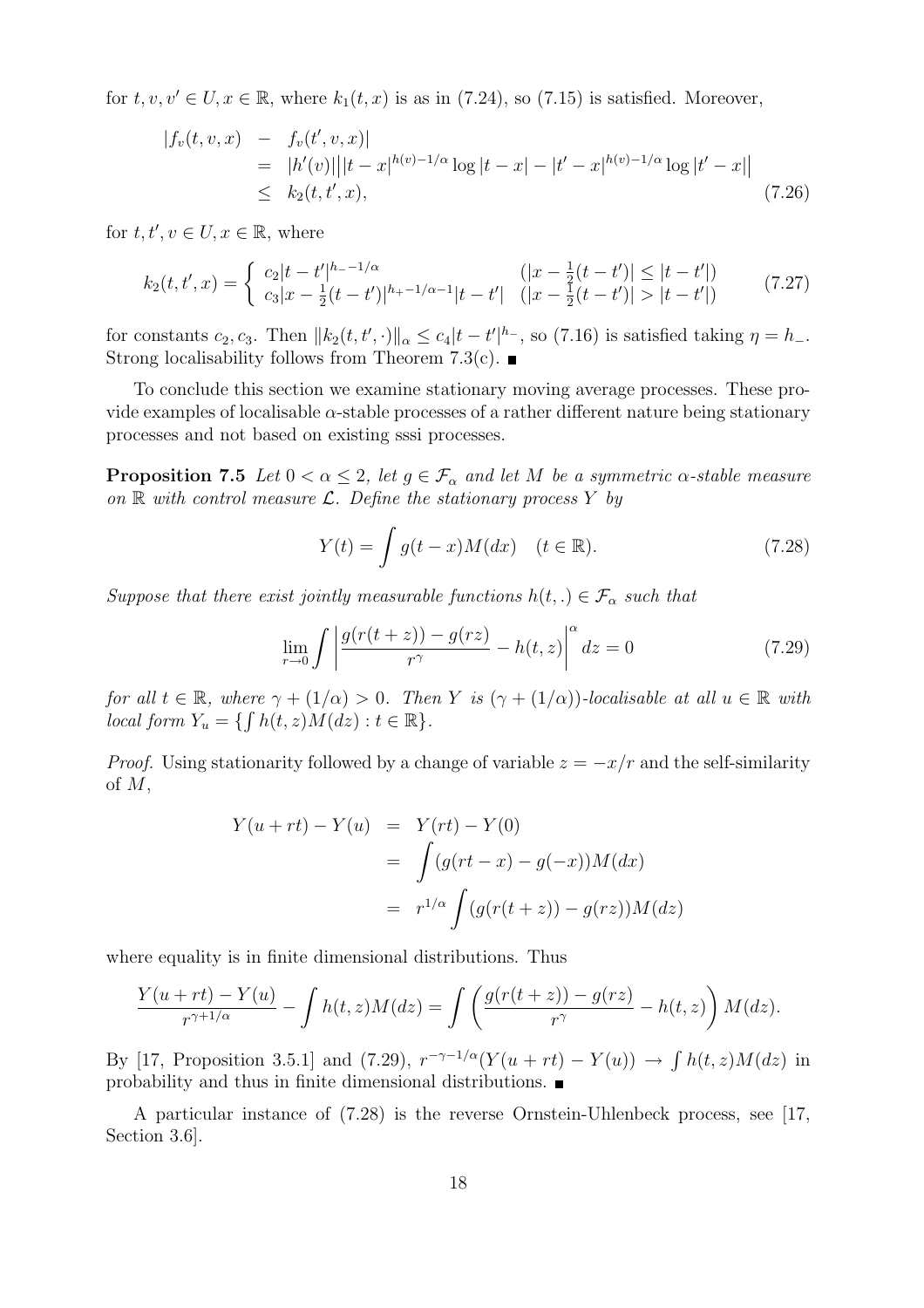**Theorem 7.6** (Reverse Ornstein-Uhlenbeck process) Let  $\lambda > 0$  and  $0 < \alpha < 2$  and let M be an  $\alpha$ -stable measure on  $\mathbb R$  with control measure  $\mathcal L$ . The stationary process defined by

$$
Y(t) = \int_t^{\infty} \exp(-\lambda(x - t)) M(dx) \quad (t \in \mathbb{R})
$$

has a version in  $D(\mathbb{R})$  that is  $1/\alpha$ -localisable at all  $u \in \mathbb{R}$  with  $Y'_u = L_\alpha$ , where  $L_\alpha$  is  $\alpha$ -stable Lévy motion.

*Proof.* The process Y is a stationary Markov process which has a version in  $D(\mathbb{R})$  see [18, Remark 17.3]. It is a moving average process taking  $g(x) = \exp(\lambda x) \mathbf{1}_{(-\infty,0]}(x)$  in (7.28). It is easily verified using the dominated convergence theorem that  $g$  satisfies (7.29) with  $\gamma = 0$  and  $h(t, z) = -1_{[-t,0]}(z)$ , so Proposition 7.5 gives the conclusion with  $Y'_u(t) = -M([-t, 0]) = L_\alpha(t).$ 

#### 8 Sums over Poisson processes

In the next section we will set up 'multistable processes', that is  $\alpha$ -stable processes where  $\alpha$  is allowed to vary with t. For this it is convenient to express the random field  $X(t, v)$ as a sum over a suitable Poisson point process.

In this section we bring together the basic properties of Poisson sums that we need. Let  $(E, \mathcal{E}, m)$  be a  $\sigma$ -finite measure space. We work throughout with a Poisson point process  $\Pi$  on  $E \times \mathbb{R}$ , with mean measure  $m \times \mathcal{L}$  where  $\mathcal{L}$  is Lebesgue measure. Thus  $\Pi$  is a random countable subset of  $E \times \mathbb{R}$  such that, writing  $N(A)$  for the number of points in a measurable  $A \subset E \times \mathbb{R}$ , the random variable  $N(A)$  has a Poisson distribution of mean  $(m \times \mathcal{L})(A)$  with  $N(A_1), \ldots, N(A_n)$  independent for disjoint  $A_1, \ldots, A_n \subset \mathbb{R}^2$ , see [12].

We define a quasinorm on certain spaces of measurable functions on E. For  $0 < a \leq$  $b < 2$  let

$$
\mathcal{F}_{a,b} \equiv \mathcal{F}_{a,b}(E,\mathcal{E},m) = \{f : f \text{ is } m\text{-measurable with } ||f||_{a,b} < \infty\}
$$

where

$$
||f||_{a,b} = \left(\int_E |f(x)|^a m(dx)\right)^{1/a} + \left(\int_E |f(x)|^b m(dx)\right)^{1/b}.
$$
\n(8.1)

(Of course  $|| ||_{a,b}$  is a norm if  $1 \le a \le b$ .) Note that if  $a \le a' \le b' \le b$  then  $\mathcal{F}_{a,b} \subset \mathcal{F}_{a',b'}$ and  $||f||_{a',b'} \le c||f||_{a,b}$  where c depends on  $a, a', b', b$ . Moreover,  $\mathcal{F}_{a,a} = \mathcal{F}_{a}$ .

The following estimate will be useful. Note that expressions such as (8.2) have two parts since we need to control the growth of  $q(x, y)$  at both small and large values of y.

**Lemma 8.1** Let  $g : E \times \mathbb{R} \to \mathbb{R}$  be  $\mathcal{L}^2$ -measurable and suppose that

$$
|g(x,y)| \le h(x) \left( |y|^{-1/a} + |y|^{-1/b} \right) \tag{8.2}
$$

where  $h \in \mathcal{F}_{a,b}$  for some  $0 < a \leq b < 2$ . Then there is a constant c depending only on a and b such that

$$
\int \int \sin^2(\frac{1}{2}\theta g(x,y))m(dx)dy \le c \left(\theta^a \int |h(x)|^a m(dx) + \theta^b \int |h(x)|^b m(dx)\right) \quad (\theta \ge 0).
$$
\n(8.3)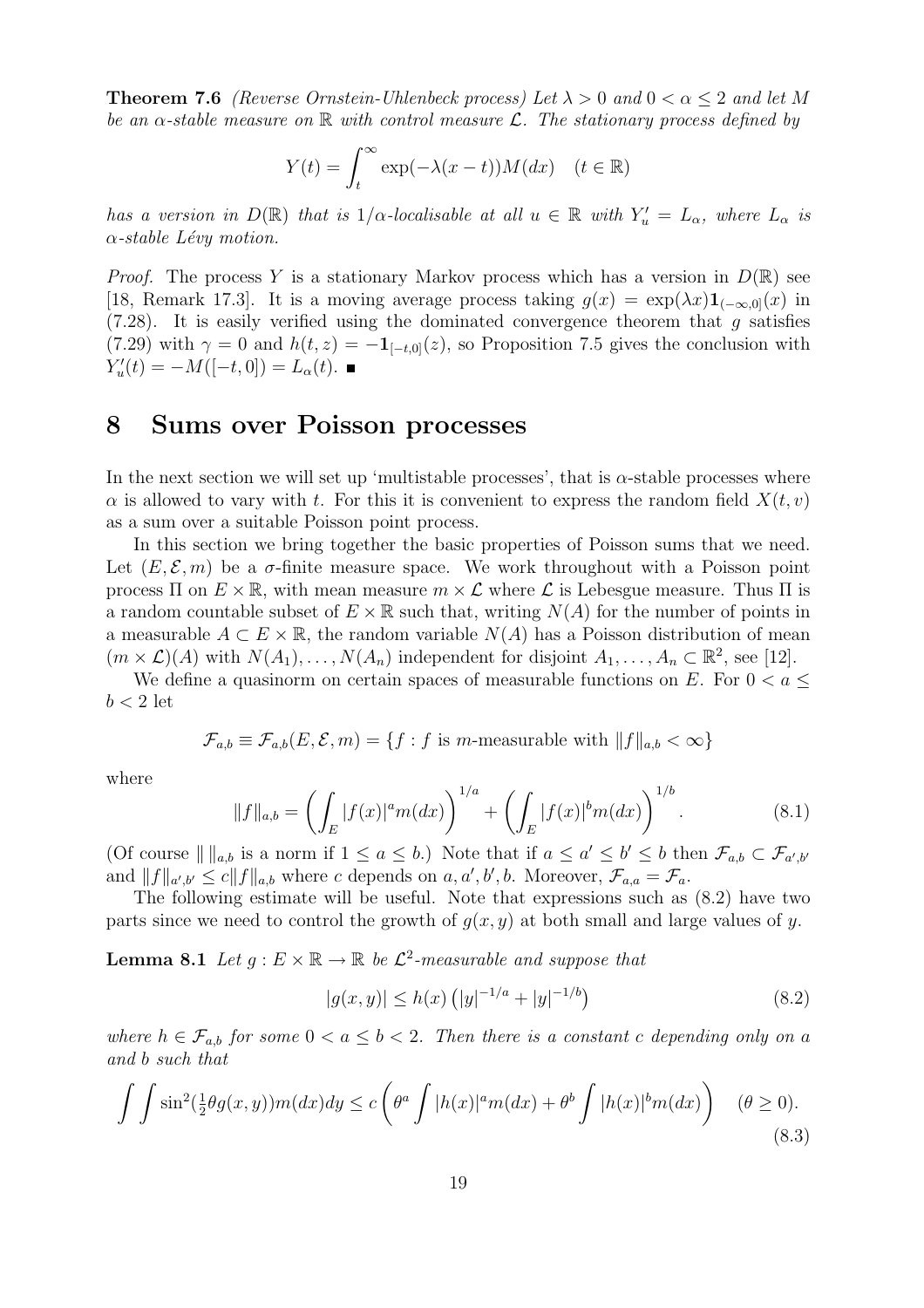Proof. We have

$$
\iint \sin^2(\frac{1}{2}\theta g(x, y))m(dx)dy \leq \iint \min\left\{\frac{1}{4}\theta^2|g(x, y)|^2, 1\right\}m(dx)dy
$$
  

$$
\leq c_1 \iint \min\left\{\theta^2|h(x)|^2|y|^{-2/a}, 1\right\}m(dx)dy
$$
  
+
$$
+c_1 \iint \min\left\{\theta^2|h(x)|^2|y|^{-2/b}, 1\right\}m(dx)dy, (8.4)
$$

where  $c_1$  is a constant, using  $(8.2)$  and making a simple estimate. But

$$
\iint \min \left\{ \theta^2 |h(x)|^2 |y|^{-2/a}, 1 \right\} m(dx) dy
$$
  
\n
$$
\leq \iint \left[ \int_{|y| \leq |\theta h(x)|^a} dy + \theta^2 |h(x)|^2 \int_{|y| > |\theta h(x)|^a} |y|^{-2/a} dy \right] m(dx)
$$
  
\n
$$
\leq c_2 \theta^a \int |h(x)|^a m(dx)
$$

where  $c_2$  depends only on a, so along with a similar estimate with b replacing a,  $(8.4)$ gives  $(8.3)$ . ■

The next proposition gives criteria for the convergence of Poisson sums. We write  $(X, Y)$  for a random point of  $E \times \mathbb{R}$  of the Poisson process  $\Pi$ .

**Proposition 8.2** Let  $q : E \times \mathbb{R} \to \mathbb{R}$  be  $m \times \mathcal{L}$ -measurable with

$$
|g(x,y)| \le h(x) \left( |y|^{-1/a} + |y|^{-1/b} \right) \tag{8.5}
$$

where  $h \in \mathcal{F}_{a,b}$ .

(a) If  $0 < a \leq b < 1$  then the series

$$
\Sigma \equiv \sum_{(\mathsf{X}, \mathsf{Y}) \in \Pi} g(\mathsf{X}, \mathsf{Y}) \tag{8.6}
$$

converges absolutely almost surely.

(b) Suppose that  $0 < a \leq b < 2$  and that q is symmetric in the sense that

$$
g(x, -y) = -g(x, y) \qquad (x, y) \in E \times \mathbb{R}.
$$
 (8.7)

Let  $E_n$  be an increasing sequence of m-measurable subsets of E with  $m(E_n) < \infty$  for all n and  $\bigcup_{n=1}^{\infty} E_n = E$  and write  $R_n$  for the rectangle  $\{(x, y) : x \in E_n, |y| \leq n\} \subset E \times \mathbb{R}$ . Then we may define

$$
\Sigma \equiv \sum_{(\mathsf{X},\mathsf{Y})\in\Pi} g(\mathsf{X},\mathsf{Y}) = \lim_{n\to\infty} \sum_{(\mathsf{X},\mathsf{Y})\in\Pi\cap R_n} g(\mathsf{X},\mathsf{Y}),\tag{8.8}
$$

where the series converges almost surely.

(c) Provided the symmetry condition (8.7) holds, the characteristic function of  $\Sigma$ , taking either definition (8.6) or definition (8.8), is given by

$$
\mathsf{E}(e^{i\theta\Sigma}) = \exp\left(-2\int\int\sin^2(\frac{1}{2}\theta g(x,y))m(dx)dy\right) \quad (\theta \in \mathbb{R}).\tag{8.9}
$$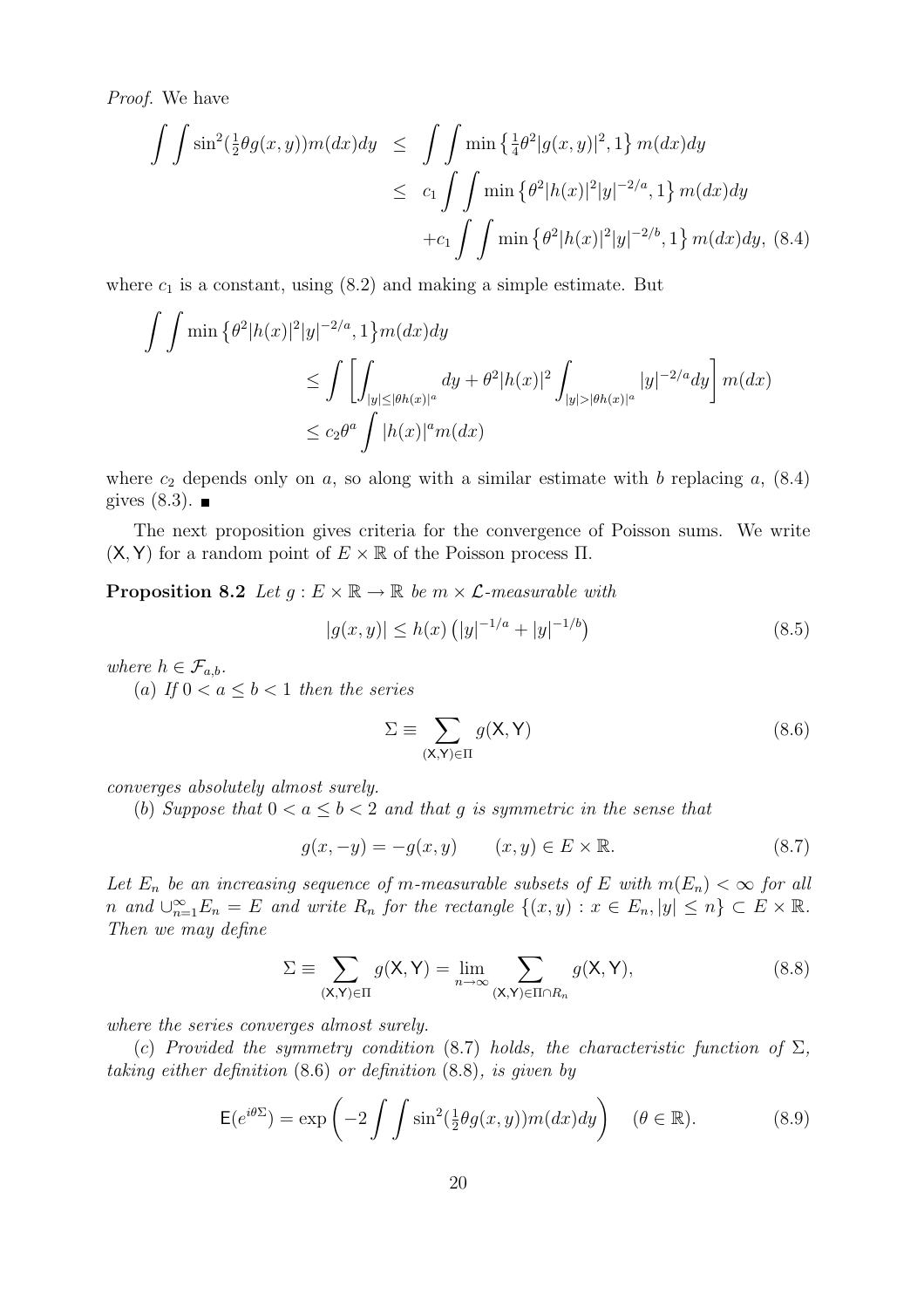*Proof.* If  $0 < a \leq b < 1$ , (8.5) easily implies that  $\int \min\{|g(x,y)|,1\} m(dx) dy < \infty$ . By Campbell's theorem [12, Section 3.2] the random sum (8.6) is absolutely convergent almost surely with characteristic function

$$
\mathsf{E}(e^{i\theta\Sigma}) = \exp\left(\int\int \left(e^{i\theta g(x,y)} - 1\right) m(dx) dy\right) \quad (\theta \in \mathbb{R}).
$$

If the symmetry condition (8.7) holds, this reduces to (8.9).

In case (b) write  $\Sigma_n = \sum_{(\mathsf{X},\mathsf{Y})\in\Pi\cap R_n} g(\mathsf{X},\mathsf{Y}) = \sum_{(\mathsf{X},\mathsf{Y})\in\Pi} g(\mathsf{X},\mathsf{Y}) \mathbf{1}_{R_n}(\mathsf{X},\mathsf{Y}),$  where  $\mathbf{1}_{R_n}$ is the indicator function of  $R_n$ . Then by (8.5)  $\int \min\{|g(x,y)1_{R_n}(x,y)|,1\}m(dx)dy < \infty$ , so using Campbell's theorem just as before

$$
\mathsf{E}(e^{i\theta\Sigma_n}) = \exp\left(-2\int\int\sin^2(\frac{1}{2}\theta g(x,y))\mathbf{1}_{R_n}(x,y)m(dx)dy\right) \n\to \exp\left(-2\int\int\sin^2(\frac{1}{2}\theta g(x,y))m(dx)dy\right),
$$

as  $n \to \infty$  for all  $\theta$ , by monotone convergence. By (8.3) there is a number  $c_1 > 0$  such that

$$
1 \ge \exp\left(-2\int\int \sin^2(\frac{1}{2}\theta g(x,y))m(dx)dy\right) \ge \exp(-2c_1|\theta|^a) \ge 1 - 2c_1|\theta|^a
$$

for  $|\theta| \leq 1$ , using that  $1 - e^{-x} \leq x$  if  $x \geq 0$ . Thus  $\lim_{n \to \infty} E(e^{i\theta \Sigma_n})$  exists for all  $\theta$  and is continuous at  $\theta = 0$ , so by Lévy's continuity theorem [5, Section 10.6],  $\Sigma_n$  converges in distribution to a random variable  $\Sigma$  with characteristic function (8.9).

We may write

$$
\lim_{n\to\infty}\sum_{(\mathsf{X},\mathsf{Y})\in\Pi\cap R_n}g(\mathsf{X},\mathsf{Y})=\sum_{n=1}^{\infty}\sum_{(\mathsf{X},\mathsf{Y})\in\Pi\cap (R_n\setminus R_{n-1})}g(\mathsf{X},\mathsf{Y})
$$

(taking  $R_0 = \emptyset$ ), which is an infinite sum of independent random variables that converges in distribution, so by another theorem of Lévy [5, Chapter 12] it also converges almost surely.  $\blacksquare$ 

**Proposition 8.3** Let  $\Sigma = \sum_{(\mathsf{X},\mathsf{Y})\in\Pi} g(\mathsf{X},\mathsf{Y})$  be as in (8.6) or (8.8) where  $g(x,-y) =$  $-g(x, y)$  and

$$
|g(x,y)| \le h(x) \left( |y|^{-1/a} + |y|^{-1/b} \right) \tag{8.10}
$$

for some  $h \in \mathcal{F}_{a,b}$ . Then for  $0 < p < a$ ,

$$
\mathsf{E}|\Sigma|^p \le c \|h\|_{a,b}^p,\tag{8.11}
$$

where c depends only on a, b and p.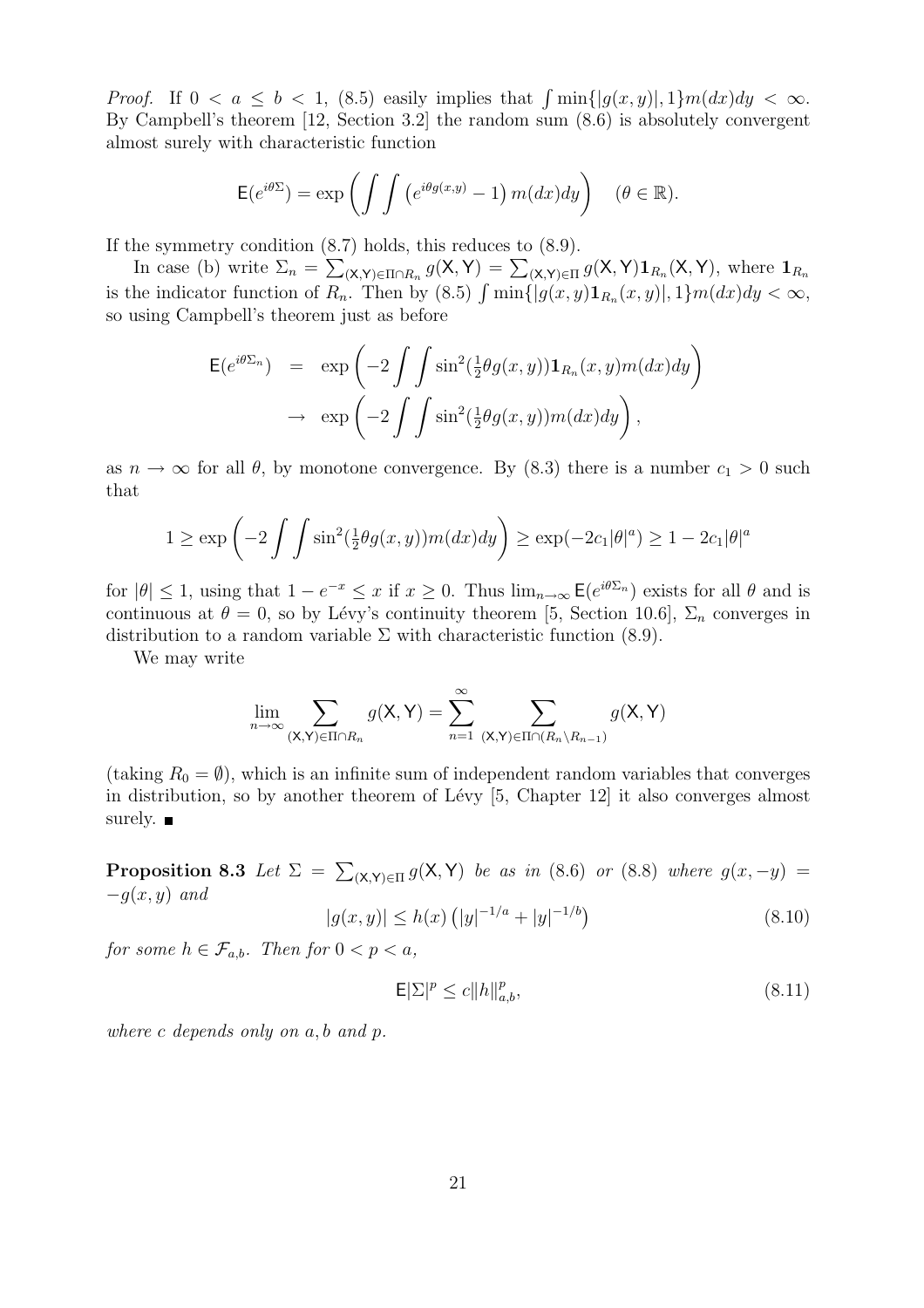Proof. A simple calculation using distribution functions (see [4, p.47]) gives

$$
P\{|\Sigma| \ge \lambda\} \le \frac{\lambda}{2} \int_{-2/\lambda}^{2/\lambda} \left(1 - \mathbb{E}(\exp(i\theta\Sigma))\right) d\theta
$$
  
\n
$$
= \frac{\lambda}{2} \int_{-2/\lambda}^{2/\lambda} \left(1 - \exp\left(-2 \int \int \sin^2(\frac{1}{2}\theta g(x, y)) m(dx) dy\right)\right) d\theta
$$
  
\n
$$
\le \frac{\lambda}{2} \int_{-2/\lambda}^{2/\lambda} \left(1 - \exp\left(-2c(\theta^a \int |h(x)|^a m(dx) + \theta^b \int |h(x)|^b m(dx))\right)\right) d\theta
$$
  
\n
$$
\le c\lambda \int_{-2/\lambda}^{2/\lambda} \left(\theta^a \int |h(x)|^a m(dx) + \theta^b \int |h(x)|^b m(dx)\right) d\theta
$$
  
\n
$$
\le c_1 \lambda^{-a} \int |h(x)|^a m(dx) + c_1 \lambda^{-b} \int |h(x)|^b m(dx)
$$
  
\n
$$
\equiv \lambda^{-a} h_a + \lambda^{-b} h_b,
$$

say, where  $c_1$  depends only on  $a$  and  $b$ , using  $(8.9)$  and  $(8.3)$ . Then

$$
\begin{split}\n\mathsf{E}|\Sigma|^{p} &= p \int_{0}^{\infty} \lambda^{p-1} \mathsf{P}(|\Sigma| \geq \lambda) d\lambda \\
&\leq p \int_{0}^{\infty} \lambda^{p-1} \min\{1, \lambda^{-a} h_{a}\} d\lambda + p \int_{0}^{\infty} \lambda^{p-1} \min\{1, \lambda^{-b} h_{b}\} d\lambda \\
&\leq p \int_{0}^{h_{a}^{1/a}} \lambda^{p-1} d\lambda + p h_{a} \int_{h_{a}^{1/a}}^{\infty} \lambda^{p-a-1} d\lambda + p \int_{0}^{h_{b}^{1/b}} \lambda^{p-1} d\lambda + p h_{b} \int_{h_{b}^{1/b}}^{\infty} \lambda^{p-b-1} d\lambda \\
&\leq c_{2} (h_{a}^{p/a} + h_{b}^{p/b}) \\
&\leq c ||h||_{a,b}^{p}\n\end{split}
$$

where  $c_2$ , c depend on a, b and p.  $\blacksquare$ 

We will sometimes need the following variant of Proposition 8.3.

Corollary 8.4 Let  $0 < p < a < a_1 < b_1 < b < 2$  and let  $f_1, f_2 \in \mathcal{F}_{a,b}$ . Let

$$
\Sigma \equiv \sum_{(\mathsf{X},\mathsf{Y})\in\Pi} \left( f_1(\mathsf{X})\mathsf{Y}^{<-1/\alpha_1>} - f_2(\mathsf{X})\mathsf{Y}^{<-1/\alpha_2>} \right),
$$

where  $a_1 \leq \alpha_1, \alpha_2 \leq b_1$ . Then

$$
\mathsf{E}|\Sigma|^p \le c||f_1 - f_2||_{a,b}^p + c||f_2||_{a,b}^p|\alpha_1 - \alpha_2|^p
$$

where c depends only on  $a, a_1, b, b_1$  and p.

Proof. Since

$$
\Sigma = \sum_{\substack{(X,Y)\in \Pi}} (f_1(X) - f_2(X))Y^{<-1/\alpha_1>} + f_2(X) \sum_{\substack{(X,Y)\in \Pi}} (Y^{<-1/\alpha_1>} - Y^{<-1/\alpha_2}>)
$$
  
= 
$$
\sum_{\substack{(X,Y)\in \Pi}} (f_1(X) - f_2(X))Y^{<-1/\alpha_1>} + f_2(X) \sum_{\substack{(X,Y)\in \Pi}} (\alpha_1 - \alpha_2)Y^{<-1/\alpha>} \alpha^{-2} \log |Y|
$$

where  $\alpha \in [\alpha_1, \alpha_2]$ , using the mean value theorem, the corollary follows from Proposition 8.3. ■

Note that the introduction of  $a_1$  and  $b_1$  in Corollary 8.4 is necessitated by the 'log' term to ensure uniformity of the constant c.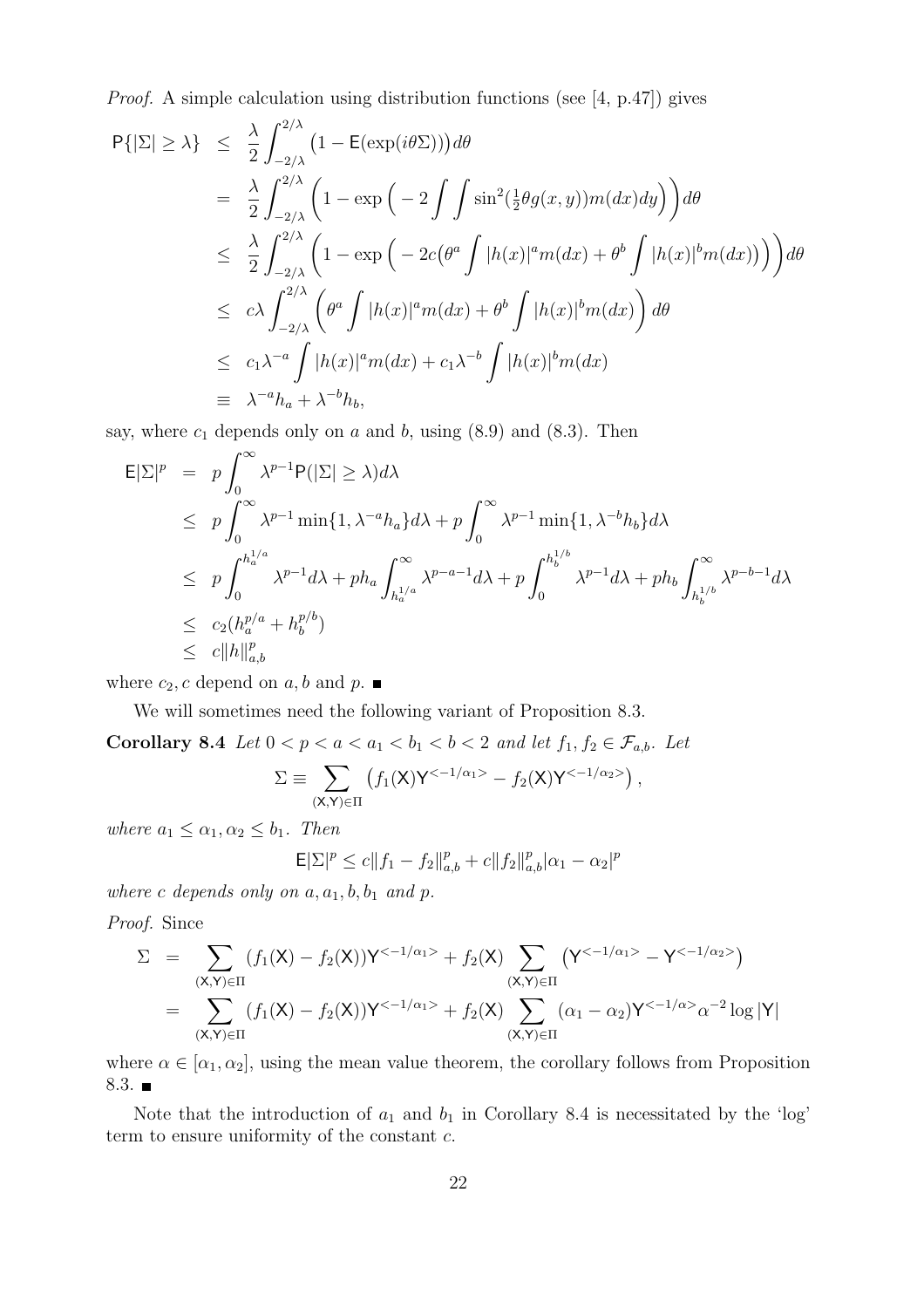#### 9 Multistable processes

We now show how our approach may be used to construct multistable processes, that is processes where the local stability index varies. The development of this section mirrors that of Section 7, but depends heavily on the properties of Poisson sums derived in Section 8. We seek an analogue of Theorem 7.3 but with the local form  $Y'_u$  an  $\alpha(u)$ -stable process with  $\alpha(u)$  depending on u.

We first define a random field analogous to  $(7.12)$ , but where the stable random measure M is not allied to a particular value of  $\alpha$ . Whilst it would be possible to set up a random measure that resembles an  $\alpha(u)$ -stable measure close to u, this would be technically quite complicated. We therefore favour an alternative approach, using a representation by sums over Poisson processes. In particular this permits  $X(\cdot, v)$  to be specified using the same underlying Poisson process for different v.

As before  $(E, \mathcal{E}, m)$  is a  $\sigma$ -finite measure space, and  $\Pi$  is a Poisson process on  $E \times \mathbb{R}$ with mean measure  $m \times \mathcal{L}$ . In the case of constant  $\alpha$ , with M an symmetric  $\alpha$ -stable random measure on  $E$  with control measure m and skewness 0, the stochastic integral (7.2) may be expressed as a Poisson process sum

$$
I(f) = \int f(x)M(dx) = c(\alpha) \sum_{(\mathsf{X}, \mathsf{Y}) \in \Pi} f(\mathsf{X})\mathsf{Y}^{<-1/\alpha>} \quad (0 < \alpha < 2), \tag{9.1}
$$

with the sum taken in the sense of  $(8.6)$  or  $(8.8)$ , and with

$$
c(\alpha) = \left(2\alpha^{-1}\Gamma(1-\alpha)\cos(\frac{1}{2}\pi\alpha)\right)^{-1/\alpha},\tag{9.2}
$$

see [17, Section 3.12]. (As before  $a^{**} = \text{sign}(a)|a|^{b}**$  and  $\mathcal{L}$  is Lebesgue measure.)

Particularly relevant in  $(9.1)$  is that the stability index  $\alpha$  occurs only as an exponent of Y, since the underlying Poisson process does not depend on  $\alpha$ , so by varying this exponent we can vary the stability index. Thus the random field

$$
X(t,v) = \sum_{(\mathsf{X},\mathsf{Y}) \in \Pi} f(t,v,\mathsf{X}) \mathsf{Y}^{<-1/\alpha(v)>}
$$
\n(9.3)

gives rise to a *multistable* process with varying  $\alpha$ , of the form

$$
Y(t) \equiv X(t,t) = \sum_{(\mathsf{X},\mathsf{Y}) \in \Pi} f(t,t,\mathsf{X}) \mathsf{Y}^{<-1/\alpha(t)>}.
$$
\n(9.4)

We first consider continuity and boundedness of the processes.

**Proposition 9.1** Let U be a closed interval. Let X be the random field defined by

$$
X(t,v) = \sum_{(\mathsf{X},\mathsf{Y}) \in \Pi} f(t,v,\mathsf{X}) \mathsf{Y}^{<-1/\alpha(v)>} \quad (t,v \in U)
$$
\n(9.5)

where  $f(t, v, \cdot) \in \mathcal{F}_{a,b}$  are jointly measurable and  $\alpha : U \to (a, b)$  is continuous.

(a) Suppose  $0 < a < \alpha(v) < b < 1$  for  $v \in U$ . If

$$
\sup_{t,v \in U} |f(t,v,x)| \le k(x),\tag{9.6}
$$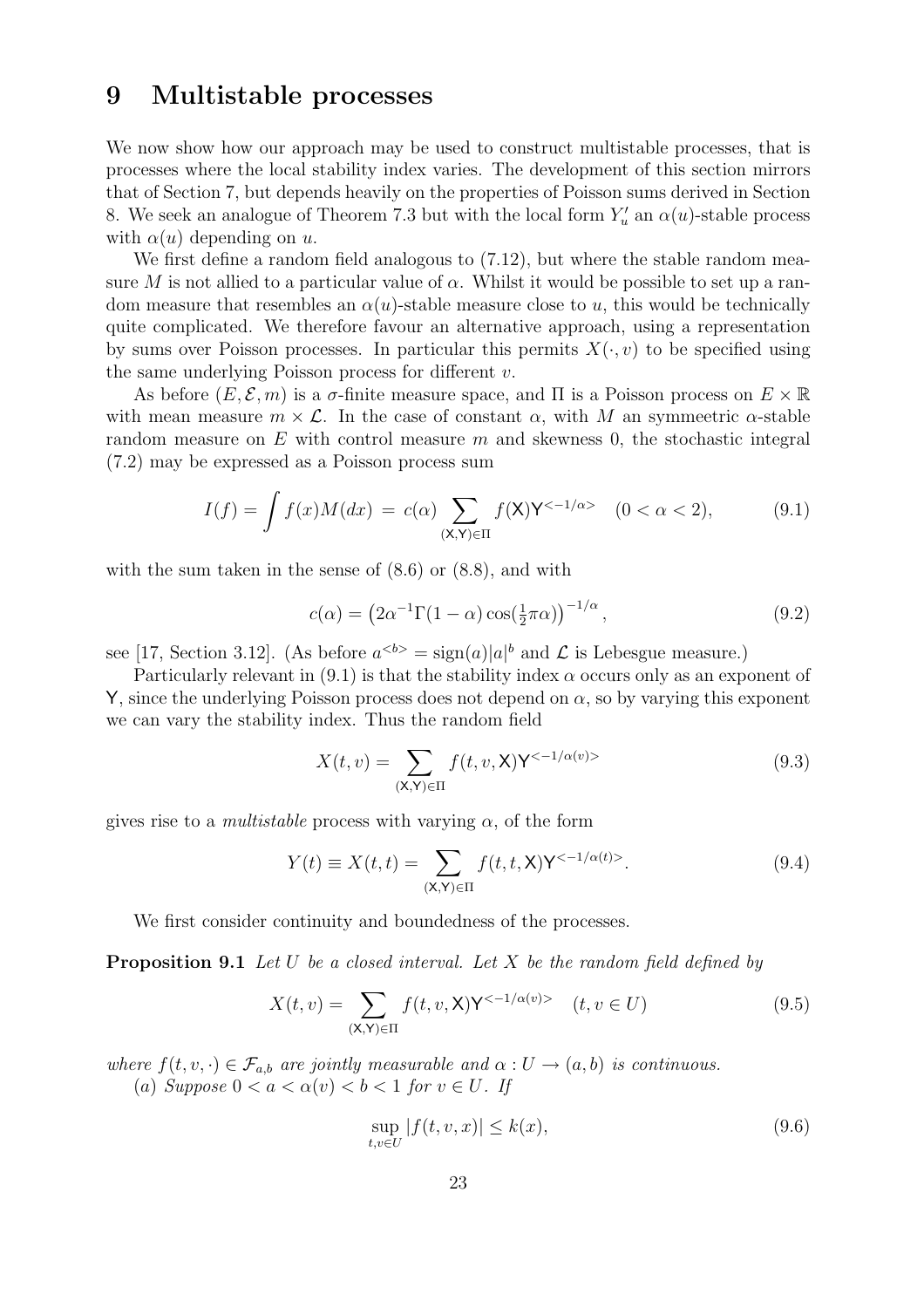where  $k \in \mathcal{F}_{a,b}$ , then  $\{X(t,v): t, v \in U\}$  has a bounded version.

If in addition  $\{f(t, v, x) : x \in E\}$  is an equiuniformly continuous family for  $t, v \in U$ , then X has a continuous version.

(b) Suppose that  $1 < a < \alpha(v) < b < 2$  for  $v \in U$  and  $1/a < \eta < 1$ . Suppose that

$$
|\alpha(v) - \alpha(v')| \le k_1 |v - v'|^{\eta} \quad (v, v' \in U),
$$
\n(9.7)

that

$$
\sup_{t,v \in U} ||f(t,v,\cdot)||_{a,b} < \infty,
$$
\n(9.8)

and

$$
|| f(t, v, \cdot) - f(t', v', \cdot)||_{a,b} \le k_2 (|v - v'|^{\eta} + |t - t'|^{\eta}) \quad (t, t', v, v' \in U). \tag{9.9}
$$

Then  $Y = \{X(t,t): t \in U\}$  has a continuous version satisfying an a.s. β-Hölder condition for all  $0 < \beta < (\eta a - 1)/a$ .

*Proof.* (a) From (9.5), for all  $t, v \in U$ ,

$$
|X(t,v)| \leq \sum_{\substack{(\mathbf{X}, \mathbf{Y}) \in \Pi \\ (\mathbf{X}, \mathbf{Y}) \in \Pi}} |f(t,v,\mathbf{X})||\mathbf{Y}|^{-1/\alpha(v)}
$$
  

$$
\leq \sum_{(\mathbf{X}, \mathbf{Y}) \in \Pi} \sup_{t,v \in U} |f(t,v,\mathbf{X})|(|\mathbf{Y}|^{-1/a} + |\mathbf{Y}|^{-1/b}) \equiv Z
$$

where Z is an a.s. finite random variable, by Proposition 8.2(a). Thus  $\{X(t, v) : t, v \in U\}$ is a.s. bounded.

Assuming also the equicontinuity condition, given  $\epsilon > 0$  we may choose  $r \geq 1$  such that  $||k(x)1_{\{|x|>r\}}(x)||_{a,b} < \epsilon$ , where I is the indicator function. By equiuniform continuity we may find  $\delta > 0$  such that for all  $x \in \mathbb{R}$  and  $|(t, v) - (t', v')| < \delta$  we have  $|f(t, v, x) |f(t',v',x)| < r^{-1/a}\epsilon$ , and  $|\alpha(v) - \alpha(v')| < \epsilon$ . Then if  $|(t,v) - (t',v')| < \delta$ , making several estimates in the obvious way,

$$
|X(t, v) - X(t', v')| \leq \sum_{(X,Y) \in \Pi} |f(t, v, X)Y^{<-1/\alpha(v)} - f(t', v', X)Y^{<-1/\alpha(v')>}|
$$
  
\n
$$
\leq \sum_{|X| \leq r} |f(t, v, X) - f(t', v', X)||Y|^{-1/\alpha(v)} + 2 \sum_{|X| > r} \sup_{t, v \in U} |f(t, v, X)||Y|^{-1/\alpha(v)}
$$
  
\n
$$
+ \sum_{(X,Y) \in \Pi} |f(t', v', X)||Y^{<-1/\alpha(v)} - Y^{<-1/\alpha(v')>}|
$$
  
\n
$$
\leq \sum_{(X,Y) \in \Pi} r^{-1/\alpha} \epsilon \mathbf{1}_{\{|x| \leq r\}}(X)|Y|^{-1/\alpha(v)} + 2 \sum_{(X,Y) \in \Pi} k(X)\mathbf{1}_{\{|x| > r\}}(X)|Y|^{-1/\alpha(v)}
$$
  
\n
$$
+ \sum_{(X,Y) \in \Pi} |f(t', v', X)| \frac{1}{\alpha^2} |Y|^{-1/\alpha} |\log |Y|| |\alpha(v) - \alpha(v')|
$$
  
\n
$$
\leq \left( \sum_{(X,Y) \in \Pi} r^{-1/\alpha} \epsilon \mathbf{1}_{\{|x| \leq r\}}(X) + 2 \sum_{(X,Y) \in \Pi} k(X)\mathbf{1}_{\{|x| > r\}}(X)
$$
  
\n
$$
+ \sum_{(X,Y) \in \Pi} c_1 |k(X)| \frac{1}{\alpha^2} \epsilon \right) (|Y|^{-1/\alpha} + |Y|^{-1/\delta}) \equiv Z_{\epsilon}
$$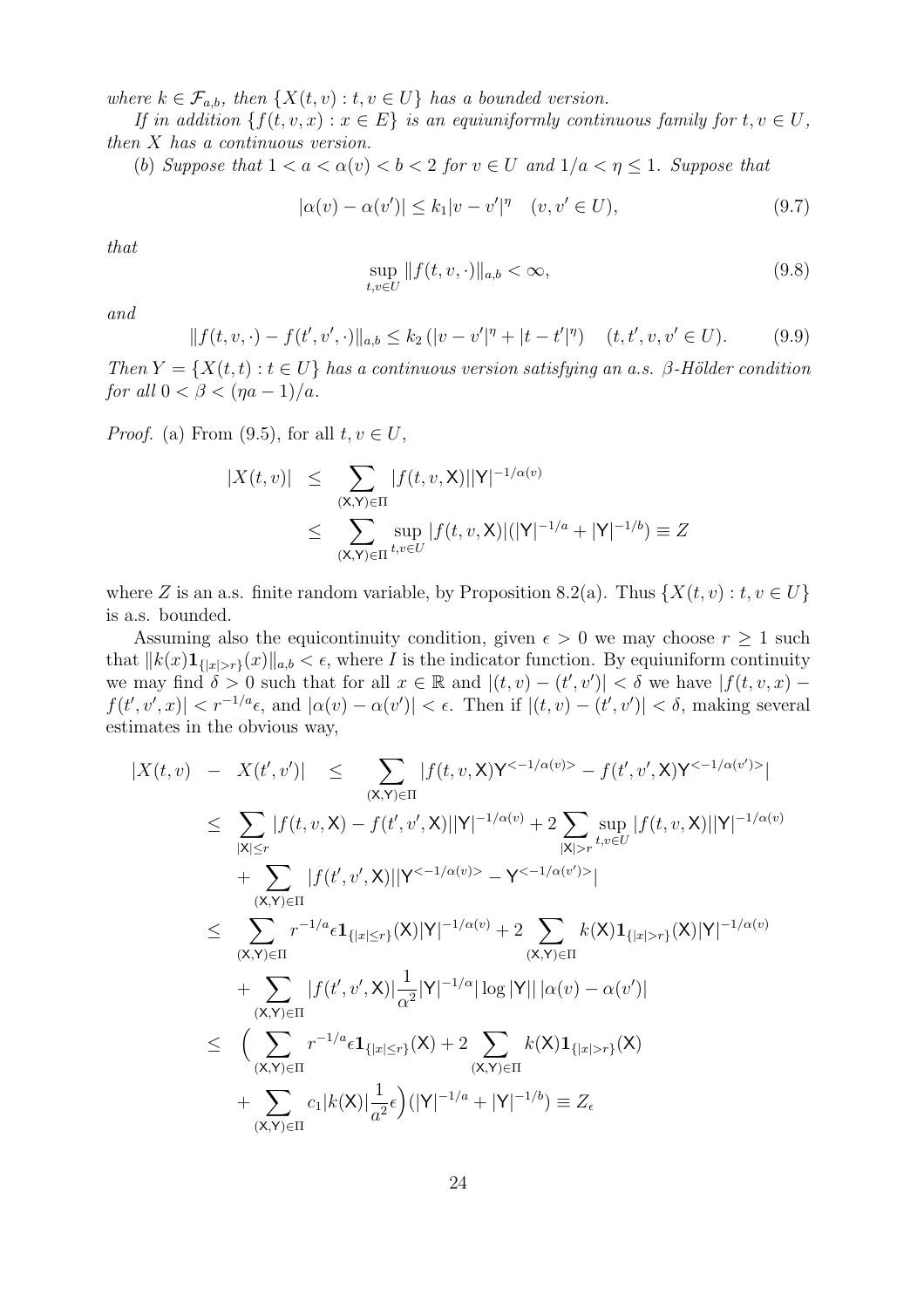where  $Z_{\epsilon}$  is a random variable, and we have used the mean value theorem in the third term of the sum with  $\alpha \in [\alpha(v), \alpha(v')]$ . Fix  $0 < p < \alpha$ . By (8.11) there is a constant c independent of  $\epsilon$  such that

$$
\mathsf{E}|Z_{\epsilon}|^p \le c\epsilon^p.
$$

The proof is completed just as in the proof of Proposition 7.1(a).

(b) We estimate

$$
X(t, v) - X(t', v') = (X(t, v) - X(t, v')) + (X(t, v') - X(t', v')) \quad (t, t', v, v' \in U) \tag{9.10}
$$

by considering its two parts in turn. Firstly

$$
X(t,v) - X(t,v') = \sum_{(\mathsf{X},\mathsf{Y})\in\Pi} \left( f(t,v,\mathsf{X})\mathsf{Y}^{<-1/\alpha(v)>} - f(t,v',\mathsf{X})\mathsf{Y}^{<-1/\alpha(v')>} \right)
$$

Thus Corollary 8.4 gives, for  $0 < p < a$ ,

$$
\mathsf{E}|X(t,v) - X(t,v')|^p \leq c_1 \|f(t,v,\cdot) - f(t,v',\cdot)\|_{a,b}^p + c_1 \|f(t,v',\cdot)\|_{a,b}^p |\alpha(v) - \alpha(v')|^p
$$
  
 
$$
\leq c_2 |v - v'|^{np}
$$
 (9.11)

by  $(9.9)$ ,  $(9.8)$  and  $(9.7)$ .

For the second term of (9.10)

$$
X(t, v) - X(t', v) = \sum_{(\mathsf{X}, \mathsf{Y}) \in \Pi} (f(t, v, \mathsf{X}) - f(t', v, \mathsf{X})) \mathsf{Y}^{< -1/\alpha(v) > }.
$$

Then

$$
|(f(t,v,x) - f(t',v,x))y^{(-1/\alpha(v))}| \le |f(t,v,x) - f(t',v,x)| (|y|^{-1/a} + |y|^{-1/b})
$$

so, for  $0 < p < a$ , Proposition 8.3 and (9.9) give

$$
\mathsf{E}|X(t,v) - X(t',v)|^{p} \leq c_{3}||f(t,v,\cdot) - f(t',v,\cdot)||_{a,b}^{p}
$$
  
 
$$
\leq c_{4}|t-t'|^{np}.
$$

Combining with (9.11) we estimate (9.10) to get, for  $t, t', v, v' \in U$ ,

$$
\mathsf{E}|X(t,v) - X(t',v')|^p \le c_5(|v-v'|^{np} + |t-t'|^{np}).
$$

Specialising,

$$
\mathsf{E} |Y(t) - Y(t')|^p = \mathsf{E} |X(t,t) - X(t',t')|^p \leq 2c_5|t-t'|^{\eta p}
$$

for  $t, t' \in U$ .

Since  $\eta > 1/a$  we may choose  $0 < p < a$  such that  $\eta p > 1$ . Kolmogorov's Theorem 5.2 gives that  $\{Y(t): t \in U\}$  has a continuous version that is a.s. β-Hölder for all  $0 < \beta < (np-1)/p$  for all  $p < a$ .

We come to the main result on the localisability of processes with varying stability index.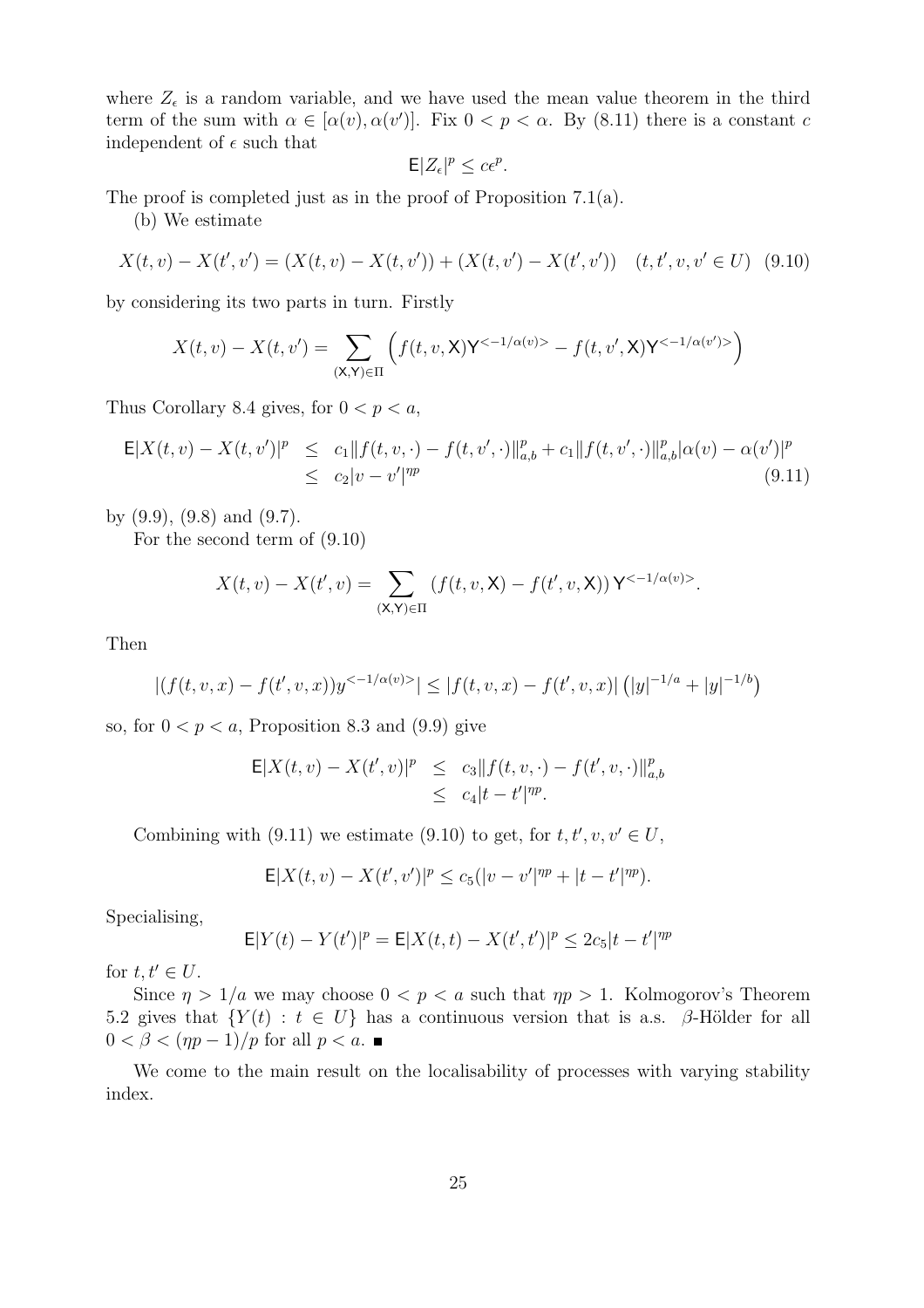**Theorem 9.2** Let U be a closed interval with u an interior point and let  $0 < a < b < 2$ . Let  $X$  be the random field defined by

$$
X(t,v) = \sum_{(\mathsf{X},\mathsf{Y})\in\Pi} f(t,v,\mathsf{X})\mathsf{Y}^{<-1/\alpha(v)>} \quad (t,v\in U)
$$
\n(9.12)

where  $f(t, v, \cdot) \in \mathcal{F}_{a,b}$  are jointly measurable and  $\alpha : U \to (a, b)$ .

(a) Suppose  $X(\cdot, u)$  is h-localisable at u for  $h > 0$ . Suppose that  $\sup_{t \in U} ||f(t, u, \cdot)||_{a,b}$  $\infty$ , and that for some  $\eta > h$ 

$$
|\alpha(v) - \alpha(u)| \le k_1 |v - u|^\eta \quad (v \in U),\tag{9.13}
$$

and

$$
|| f(t, v, \cdot) - f(t, u, \cdot)||_{a,b} \le k_2 |v - u|^\eta \quad (t, v \in U). \tag{9.14}
$$

Then  $Y = \{X(t,t) : t \in U\}$  is h-localisable at u with local form  $Y'_u(\cdot) = X'_u(\cdot, u)$ .

(b) Suppose that  $0 < \alpha(u) < 1$  and that  $X(\cdot, u)$  is strongly h-localisable in  $C(\mathbb{R})$  (resp.  $D(\mathbb{R})$  at u. Suppose that for some  $\eta > h$ 

$$
|\alpha(v) - \alpha(u)| \le k_1 |v - u|^\eta \quad (v \in U),\tag{9.15}
$$

and

$$
|f(t, u, x)| \le k_2(x) \quad (t \in U, x \in E), \tag{9.16}
$$

and

$$
|f(t, v, x) - f(t, u, x)| \le k_3(x)|v - u|^\eta \quad (t, v \in U, x \in E),
$$
\n(9.17)

where  $k_2(\cdot), k_3(\cdot) \in \mathcal{F}_{a,b}$ . If  $Y = \{X(t,t) : t \in U\}$  has a version in  $C(U)$  (resp.  $D(U)$ ) then Y is strongly h-localisable in  $C(\mathbb{R})$  (resp.  $D(\mathbb{R})$ ) at u with  $Y'_u(\cdot) = X'_u(\cdot, u)$ .

(c) Suppose that  $1 < \alpha(u) < 2$  and that  $X(\cdot, u)$  is strongly h-localisable in  $C(\mathbb{R})$  (resp.  $D(\mathbb{R})$  at u. Let  $\eta$  satisfy  $1/\alpha(u) < \eta \leq 1$ . Suppose that  $\alpha$  is continuously differentiable on U with

$$
|\alpha'(v) - \alpha'(v')| \le k_1 |v - v'|^{\eta} \quad (v, v' \in U). \tag{9.18}
$$

Suppose that the partial derivatives  $f_v(t, v, \cdot) \in \mathcal{F}_{a,b}$  for all  $t, v \in U$ , and the following estimates hold:

$$
\sup_{t \in U} ||f(t, u, \cdot)||_{a,b} < \infty, \quad \sup_{t, v \in U} ||f_v(t, v, \cdot)||_{a,b} < \infty,
$$
\n(9.19)

$$
|| f(t, v, \cdot) - f(t', v, \cdot)||_{a,b} \le k_2 |t - t'|^{\eta} \quad (t, t', v \in U),
$$
\n(9.20)

$$
|f_v(t, v, x) - f_v(t, v', x)| \le k_3(t, x)|v - v'|^{\eta} \quad (t, v, v' \in U, x \in E), \tag{9.21}
$$

and

$$
|f_v(t, v, x) - f_v(t', v, x)| \le k_4(t, t', x) \quad (t, t', v \in U, x \in E),
$$
\n(9.22)

where  $\sup_{t\in U} ||k_3(t,\cdot)||_{a,b} < \infty$ , and  $||k_4(t,t',\cdot)||_{a,b} \leq k|t-t'|^{\eta}$  for all  $t,t' \in U$ . Then  $Y = \{X(t,t) : t \in U\}$  is strongly h-localisable in  $C(\mathbb{R})$  at u with  $Y'_u(\cdot) = X'_u(\cdot, u)$ .

Proof. (a) We have

$$
X(t,v) - X(t,u) = \sum_{(\mathsf{X},\mathsf{Y}) \in \Pi} \left( f(t,v,\mathsf{X}) \mathsf{Y}^{<-1/\alpha(v)>} - f(t,u,\mathsf{X}) \mathsf{Y}^{<-1/\alpha(u)>} \right). \tag{9.23}
$$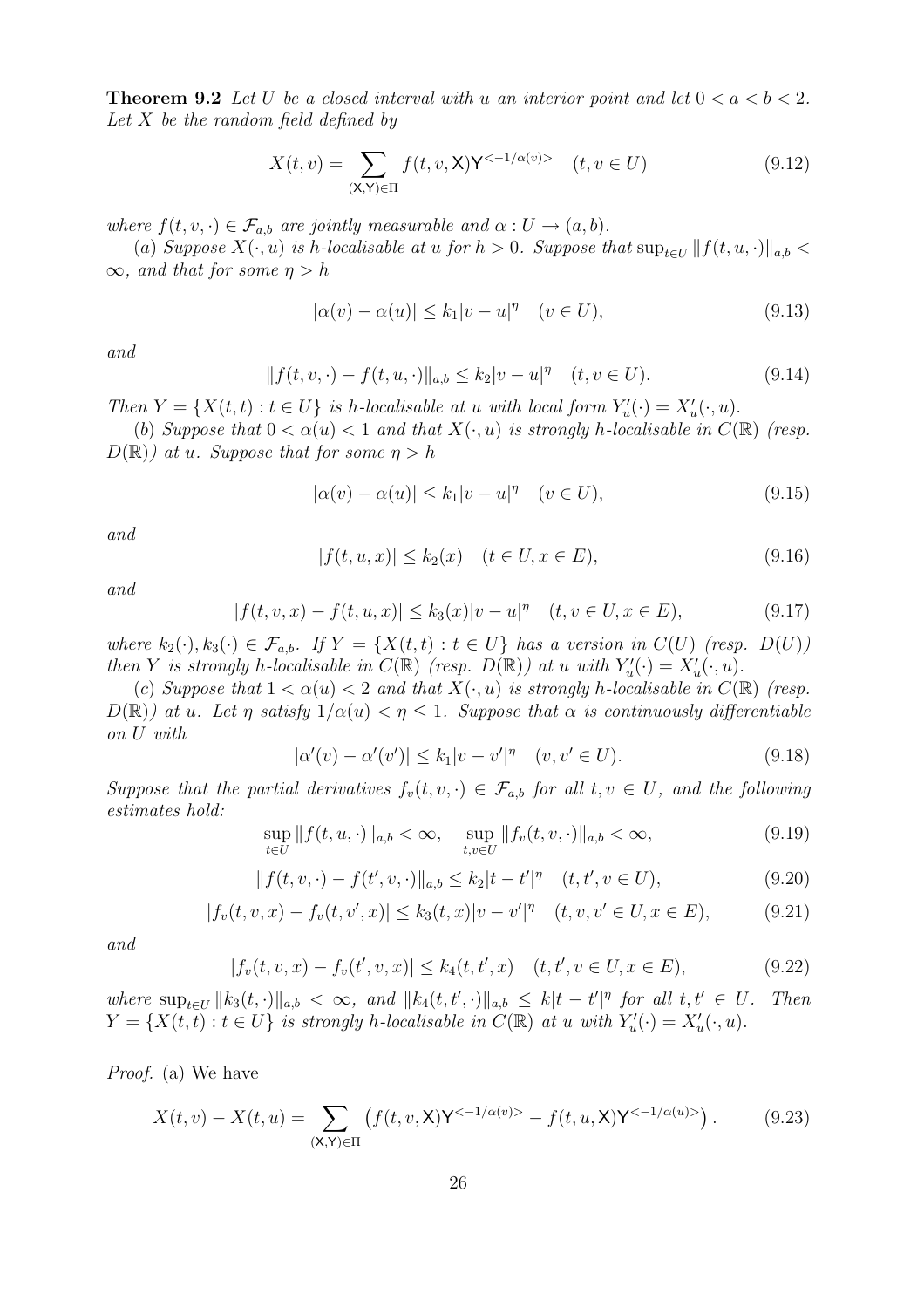With  $0 < p < a$ , Corollary 8.4 gives that there are constants  $c_1, c_2$  such that

$$
\mathsf{E}|X(t,v) - X(t,u)|^p \leq c_1 \|f(t,v,\cdot) - f(t,u,\cdot)\|_{a,b}^p + c_1 |\alpha(v) - \alpha(u)|^p \|f(t,u,\cdot)\|_{a,b}^p
$$
  

$$
\leq c_2 |v-u|^{np},
$$

for all  $t, v \in U$ , by (9.13) and (9.14). Part (a) now follows from Theorem 4.1.

(b) We may assume that  $a < \alpha(v) < b < 1$  for  $v \in U$ , if necessary using the continuity of  $\alpha$  to replace U by a subinterval to decrease the value of b. Splitting and estimating (9.23), using the mean value theorem as in the proof of Corollary 8.4, we get, with  $\alpha' \in [\alpha(v), \alpha(u)]$  (where  $\alpha'$  depends on v),

$$
|X(t, v) - X(t, u)| \leq \sum_{\substack{(X, Y) \in \Pi \\ (\mathbf{X}, Y) \in \Pi}} |f(t, v, X) - f(t, u, X)||Y|^{-1/\alpha(v)} + \sum_{\substack{(X, Y) \in \Pi \\ (\mathbf{X}, Y) \in \Pi}} |f(t, u, X)||\alpha(v) - \alpha(u)||Y|^{-1/\alpha'}\alpha'^{-2}|\log|Y|| + \sum_{\substack{(X, Y) \in \Pi \\ (\mathbf{X}, Y) \in \Pi}} |k_3(X)|(|Y|^{-1/a} + |Y|^{-1/b}) + c_1|v - u|^{\eta} \sum_{\substack{(X, Y) \in \Pi}} |k_2(X)|(|Y|^{-1/a} + |Y|^{-1/b})
$$

for all  $t, v \in U$ , using (9.15)-(9.17). By Proposition 8.2(a)  $|k_2(\mathsf{X})|(|\mathsf{Y}|^{-1/a} + |\mathsf{Y}|^{-1/b})$  and  $|k_3(\mathsf{X})|(|\mathsf{Y}|^{-1/a} + |\mathsf{Y}|^{-1/b})$  are a.s. finite random variables, so (5.2) holds and Theorem 5.1 implies that  $Y$  is strongly localisable at  $u$ .

(c) The conditions of Proposition 9.1(b) are easily checked, so Y has a continuous version. We may assume that  $1 < a < \alpha(v) < b$  for  $v \in U$  and that  $1/a < \eta$ , using continuity of  $\alpha$  to replace U by a subinterval and to increase the value of a if necessary.

Define

$$
Z(t, v) = \frac{X(t, v) - X(t, u)}{v - u} \quad (t, v \in U, v \neq u);
$$

again we use Kolmogorov's criterion to show that  $\{Z(v, v) : v \in U\}$  is almost surely bounded to get (5.2). We write

$$
Z(t, v) = Z_1(t, v) + Z_2(t, v) \quad (t, v \in U)
$$
\n(9.24)

where

$$
Z_1(t,v) = \sum_{(\mathsf{X},\mathsf{Y}) \in \Pi} g(t,v,\mathsf{X}) \mathsf{Y}^{<-1/\alpha(v)>} \text{ with } g(t,v,x) = \frac{f(t,v,x) - f(t,u,x)}{v-u} \qquad (9.25)
$$

and

$$
Z_2(t, v) = \sum_{(\mathsf{X}, \mathsf{Y}) \in \Pi} f(t, u, \mathsf{X}) \frac{\mathsf{Y}^{< -1/\alpha(v) > -\mathsf{Y}^{< -1/\alpha(u) >}}{v - u}.\tag{9.26}
$$

For  $p < a$  we estimate  $E|Z(t, v) - Z(t', v')|^p$  by breaking it into four parts.

(i) Applying Lemma 7.2 to (9.21) gives  $|g(t, v, x) - g(t, v', x)| \leq 2^{\eta} k_3(t, x) |v - v'|^{\eta}$ . Thus Corollary 8.4 on (9.25) and then (9.19) with the mean value theorem gives

$$
\mathsf{E}|Z_1(t,v) - Z_1(t,v')|^p \leq c_1 \|g(t,v,\cdot) - g(t,v',\cdot)\|_{a,b}^p + c_1 \|g(t,v',\cdot)\|_{a,b}^p |\alpha(v) - \alpha(v')|^p
$$
  
\n
$$
\leq c_2 \|k_3(t,\cdot)\|_{a,b}^p |v - v'|^{qp} + c_2 \sup_{t,v \in U} \|f_v(t,v,\cdot)\|_{a,b}^p |v - v'|^{qp}
$$
  
\n
$$
\leq c_3 |v - v'|^{qp}.
$$
\n(9.27)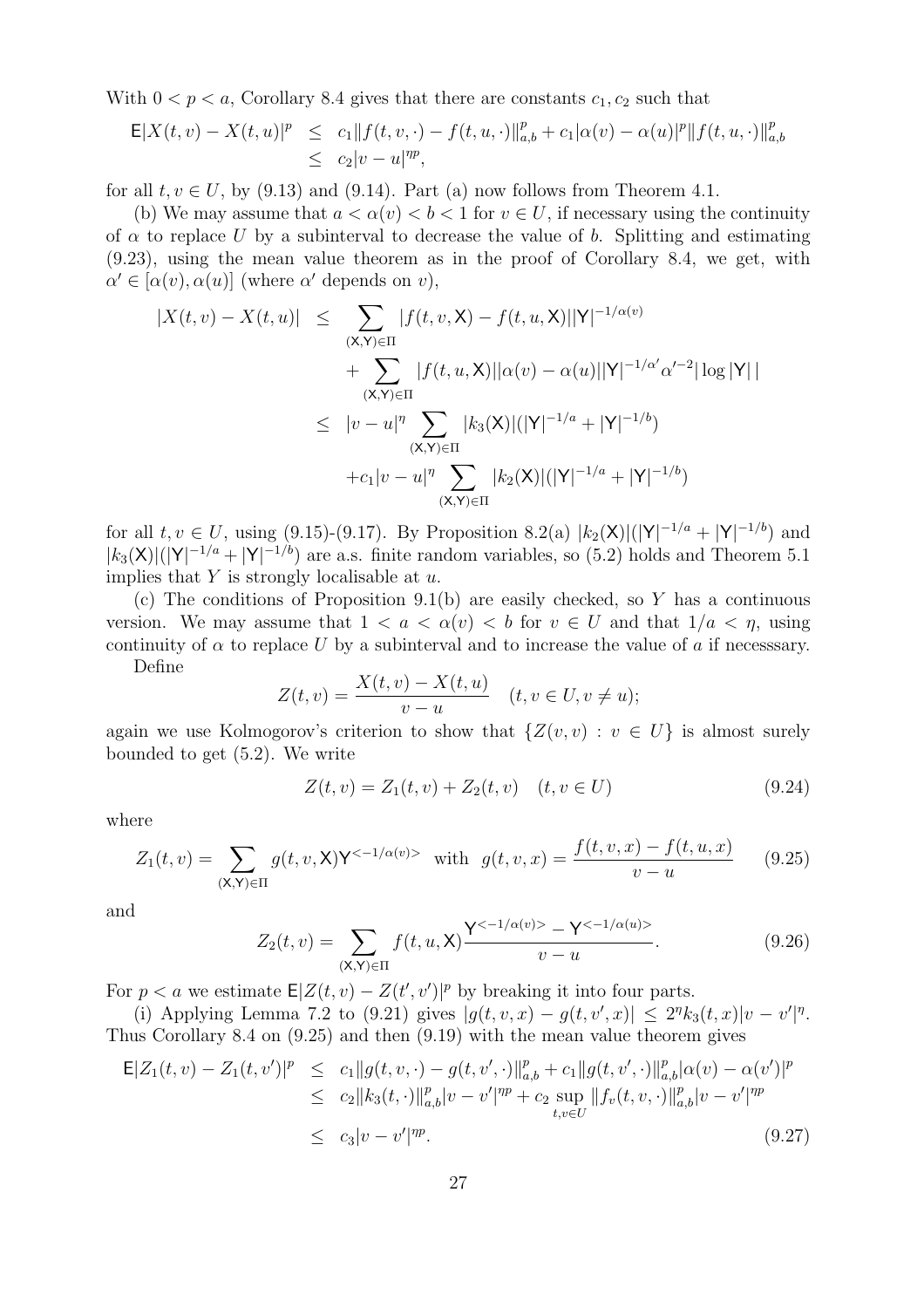(ii) Using the mean value theorem and (9.22)

$$
|g(t, v, x) - g(t', v, x)| = \frac{1}{|v - u|} |(f(t, v, x) - f(t', v, x)) - (f(t, u, x) - f(t', u, x))|
$$
  

$$
= |f_v(t, v_1, x) - f_v(t', v_1, x)|
$$
  

$$
\leq k_4(t, t', x)
$$

where  $v_1 \in (v, u)$  depends on  $t, t', v$  and x. Proposition 8.3 with (9.25) now gives

$$
\mathsf{E}|Z_1(t,v) - Z_1(t',v)|^p \le c_4 \|k_4(t,t',\cdot)\|_{a,b}^p \le c_5 |t-t'|^{np}.\tag{9.28}
$$

(iii) Turning to (9.26), a simple estimate using (9.18) gives that

$$
\left| \left[ \frac{d}{dv} y^{<-1/\alpha(v)>} \right]_{v'}^v \right| \leq c_6 |v-v'|^{\eta} \left( |y|^{-1/a} + |y|^{-1/b} \right).
$$

By Lemma 7.2

$$
\left|\frac{y^{<-1/\alpha(v)>}-y^{<-1/\alpha(u)>}}{v-u}-\frac{y^{<-1/\alpha(v')>-}y^{<-1/\alpha(u)>}}{v'-u}\right|\leq 2^{\eta}c_6|v-v'|^{\eta}\left(|y|^{-1/a}+|y|^{-1/b}\right).
$$

Thus Proposition 8.3 applied to (9.26) gives

$$
\mathsf{E}|Z_2(t,v) - Z_2(t,v')|^p \le c_7 \|f(t,u,\cdot)\|_{a,b}^p |v-v'|^{pp} \le c_8 |v-v'|^{pp}.
$$
 (9.29)

(iv) Finally, a further mean value estimate gives

$$
\left| (f(t, v, x) - f(t', v, x)) \frac{y^{< -1/\alpha(v) > -y^< -1/\alpha(u) >}}{v - u} \right| \le c_9 | (f(t, v, x) - f(t', v, x)) | (|y|^{1/a} + |y|^{1/b}).
$$

By Proposition 8.3 and (9.20)

$$
\mathsf{E}|Z_2(t,v) - Z_2(t',v)|^p \le c_{10} \|f(t,v,\cdot) - f(t',v,\cdot)\|_{a,b}^p \le c_{11}|t - t'|^{np}.\tag{9.30}
$$

Taking (9.24) with (9.27), (9.28), (9.29) and (9.30), we conclude that for some  $c_{12}$ independent of  $t, t', v, v' \in U$ ,

$$
\mathsf{E}|Z(t,v) - Z(t',v')|^p \le c_{12}(|v - v'|^{np} + |t - t'|^{np})\tag{9.31}
$$

if  $0 < p < a$ . Specialising,

$$
E|Z(v,v) - Z(v',v')|^p \le 2c_{12}|v - v'|^{np}
$$
\n(9.32)

for  $v, v' \in U$ .

Since  $\eta > 1/a$  we may choose  $0 < p < a$  such that  $\eta p > 1$ . Applying Kolomogorov's Theorem 5.2 to  $\{Z(v,v): v \in U\}$  we conclude that  $Z(v,v) = \frac{X(v,v) - X(v,u)}{u}$  $v - u$ has a version that is a.s. bounded. Thus (5.2) holds and strong localisability follows from Theorem 5.1.  $\blacksquare$ 

We now show how Theorem 9.2 may be used to construct some specific multistable processes. In these examples we take  $(E, \mathcal{E}, m)$  to be Lebesgue measure on R so that  $\Pi$ is the Poisson process on  $\mathbb{R}^2$  with mean measure  $\mathcal{L}^2$ . We first construct a multistable analogue of the linear multifractional motion of Theorem 7.4.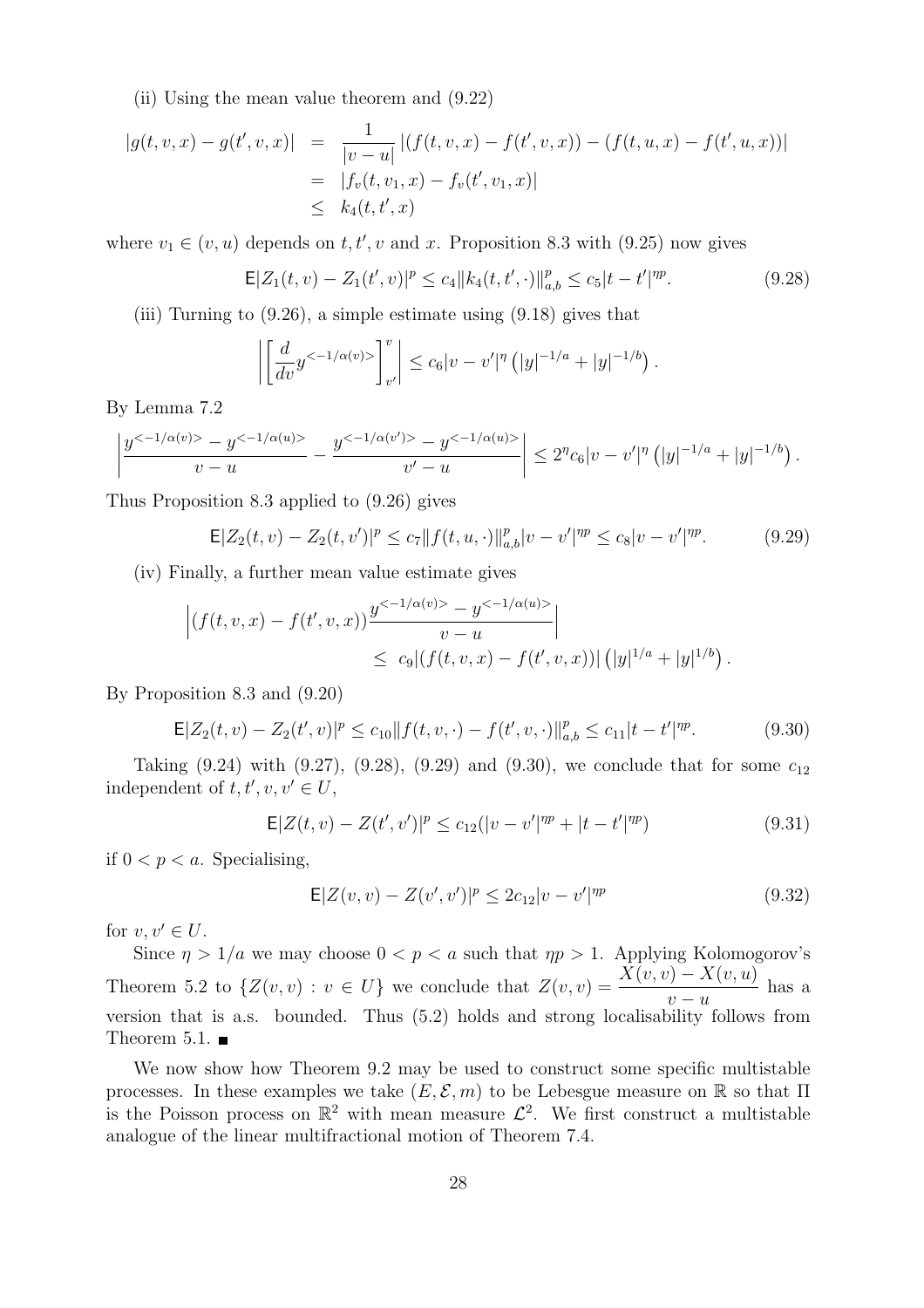**Theorem 9.3** (Linear multistable multifractional motion). Let  $a : \mathbb{R} \to \mathbb{R}^+$  be  $C^1$  and  $\alpha : \mathbb{R} \to (0, 2)$  and  $h : \mathbb{R} \to (0, 1)$  be  $C^2$ . Define

$$
Y(t) = a(t)c(\alpha(t)) \sum_{(\mathsf{X},\mathsf{Y}) \in \Pi} \mathsf{Y}^{<-1/\alpha(t)>} \left( |t - \mathsf{X}|^{h(t)-1/\alpha(t)} - |\mathsf{X}|^{h(t)-1/\alpha(t)} \right) \quad (t \in \mathbb{R}). \tag{9.33}
$$

(a) The process Y is h(u)-localisable at all  $u \in \mathbb{R}$ , with  $Y'_u = a(u)L_{\alpha(u),h(u)}$ , where  $L_{\alpha,h}$ is linear stable motion.

(b) If u is such that  $h(u) > 1/\alpha(u)$  then Y is strongly  $h(u)$ -localisable in  $C(\mathbb{R})$  at u, with  $Y'_u = a(u)L_{\alpha(u),h(u)}$ .

*Proof.* By the amplitude result, Proposition 3.2, the term  $a(t)c(\alpha(t))$  in (9.33) does not affect localisability, so it is enough to prove the result with  $a(t)c(\alpha(t)) = 1$ . Define a random field by

$$
X(t, v) = \sum_{\substack{(\mathsf{X}, \mathsf{Y}) \in \Pi \\ (\mathsf{X}, \mathsf{Y}) \in \Pi}} \mathsf{Y}^{< -1/\alpha(v) >} \left( |t - \mathsf{X}|^{h(v) - 1/\alpha(v)} - |\mathsf{X}|^{h(v) - 1/\alpha(v)} \right) \quad (t, v \in \mathbb{R})
$$
\n
$$
= \sum_{(\mathsf{X}, \mathsf{Y}) \in \Pi} f(t, v, \mathsf{X}) \mathsf{Y}^{< -1/\alpha(v) >},
$$

where

$$
f(t, v, x) = (|t - x|^{h(v) - 1/\alpha(v)} - |x|^{h(v) - 1/\alpha(v)}).
$$

Then

$$
f_v(t, v, x) = (|t - x|^{h(v) - 1/\alpha(v)} \log |t - x| - |x|^{h(v) - 1/\alpha(v)} \log |x|) (h'(v) + \alpha'(v)/\alpha(v)^2).
$$

Given  $u \in \mathbb{R}$  we may use continuity of h and  $\alpha$  to choose U to be a small enough closed interval with u an interior point, and numbers  $a, b, h_-, h_+$ , such that  $0 < a < \alpha(v) < b < 2$ and  $0 < h_- < h(v) < h_+ < 1$  for all  $v \in U$ , and such that  $\frac{1}{a} - \frac{1}{b} < h_- < h_+ < 1 - (\frac{1}{a} - \frac{1}{b})$  $\frac{1}{b}$ . A similar argument to that of Theorem 7.4 gives that

$$
|f(t, v, x)|, |f_v(t, v, x)| \le k_1(t, x) \quad (t, v \in U, x \in \mathbb{R})
$$
\n(9.34)

and

$$
|f(t, v, x) - f(t, v', x)|, |f_v(t, v, x) - f_v(t, v', x)| \le k_1(t, x)|v - v'| (t, v, v' \in U, x \in \mathbb{R})
$$
 (9.35)

where

$$
k_1(t,x) = \begin{cases} c_1 \max\{1, |t-x|^{h_{-1}/a} + |x|^{h_{-1}/a}\} & (|x| \le 1 + 2 \max_{t \in U} |t|) \\ c_2 |x|^{h_{+1}/b_{-1}} & (|x| > 1 + 2 \max_{t \in U} |t|) \end{cases}
$$
(9.36)

for appropriately chosen constants  $c_1$  and  $c_2$ . By virtue of the conditions on  $a, b, h_-, h_+$ it follows that  $\sup_{t\in U} ||k_1(t, \cdot)||_{a,b} < \infty$ . Since  $X(\cdot, u) = c(\alpha(u))^{-1}L_{\alpha(u),h(u)}(\cdot)$ , Theorem 9.2(a) gives  $h(u)$ -localisability of Y with  $Y_u'(\cdot) = X_u'(\cdot, u) = c(\alpha(u))^{-1}(L_{\alpha(u),h(u)})_u'(\cdot) =$  $c(\alpha(u))^{-1}L_{\alpha(u),h(u)}(\cdot).$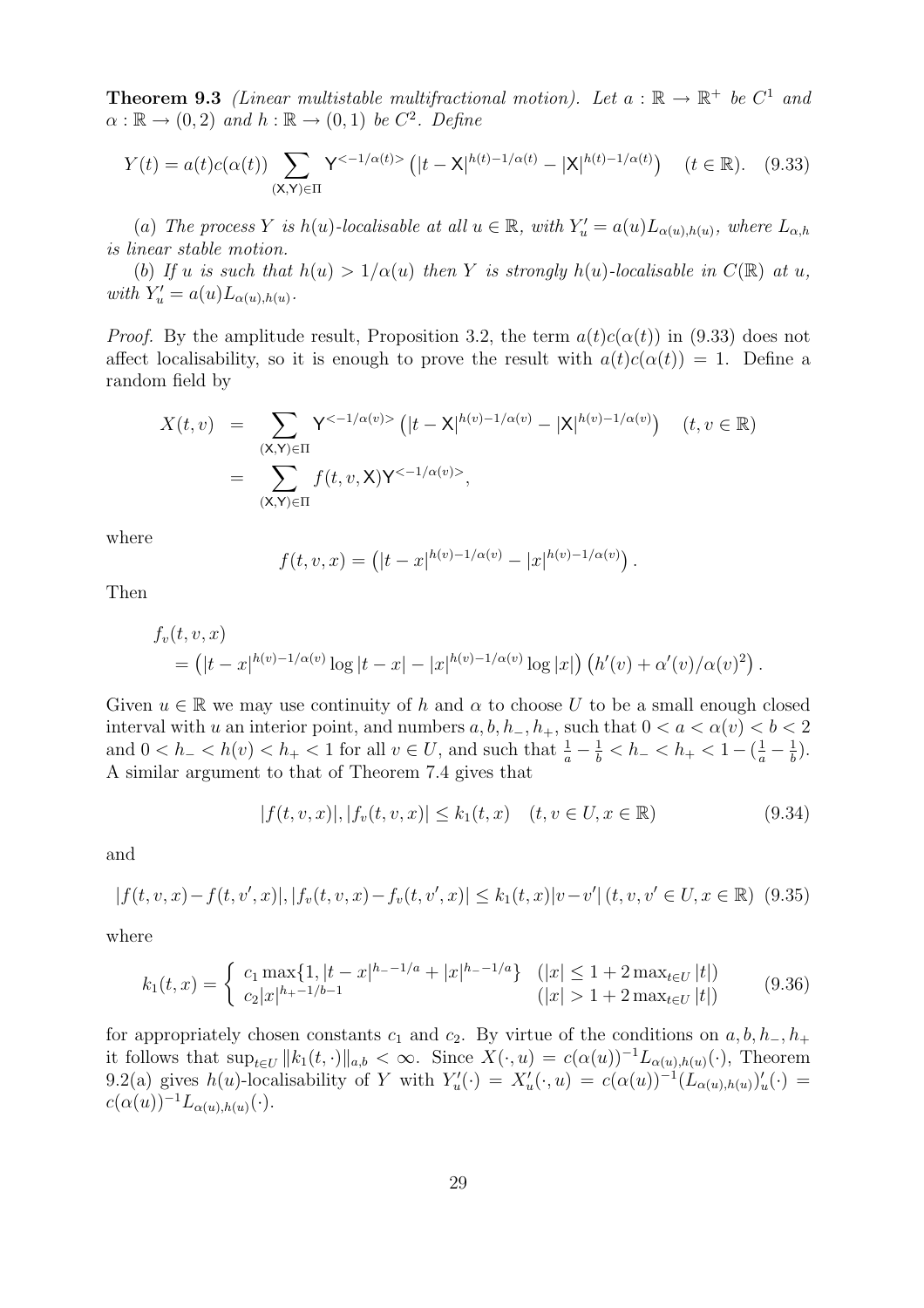For part (b), we choose U and the numbers  $a, b, h_-, h_+$  to satisfy the conditions stipulated in the proof of (a) but also to satisfy  $h_$  >  $1/a + (1/a - 1/b) > 0$ , so in particular  $h(v) - 1/\alpha(v') > 0$  for all  $v, v' \in U$ . Again as in Theorem 7.4,

$$
|f(t,v,x) - f(t',v,x)|, |f_v(t,v,x) - f_v(t',v,x)| \le k_2(t,t',x)
$$

for  $t, v \in U, x \in \mathbb{R}$ , where

$$
k_2(t, t', x) = \begin{cases} c_3|t - t'|^{h_2 - 1/a} & (|x - \frac{1}{2}(t - t')| \le |t - t'|\\ c_4|x - \frac{1}{2}(t - t')|^{h_2 - 1/b - 1}|t - t'| & (|x - \frac{1}{2}(t - t')| > |t - t'|) \end{cases}
$$
(9.37)

for constants  $c_3, c_4$ . Then  $||k_2(t, t', \cdot)||_{a,b} \le c_5|t-t'|^{1/a}$ . The conditions of Theorem 9.2(c) are satisfied with  $\eta = 1/a > 1/\alpha(u)$ , so strong localisability follows.

Note that the differentiability conditions in Theorem 9.3 could be weakened slightly to Hölder conditions for which Theorem 9.2 would still be applicable.

Recall that an  $\alpha$ -stable Lévy motion,  $0 < \alpha < 2$ , is a process of  $D(\mathbb{R})$  with stationary independent increments which have a strictly  $\alpha$ -stable distribution. Taking M as a symmetric  $\alpha$ -stable random measure on R, the  $\alpha$ -stable Lévy motion may be represented as

$$
L_{\alpha}(t) = M[0, t] = \int \mathbf{1}_{[0, t]}(x)M(dx) = c(\alpha) \sum_{(\mathsf{X}, \mathsf{Y}) \in \Pi} \mathbf{1}_{[0, t]}(\mathsf{X})\mathsf{Y}^{<-1/\alpha>} \quad (t \in \mathbb{R}), \tag{9.38}
$$

where  $\Pi$  is the Poisson process on  $\mathbb{R}^2$  with  $\mathcal{L}^2$  as mean measure,  $\mathbf{1}_{[0,t]}$  is the indicator function and  $c(\alpha) = (2\alpha^{-1}\Gamma(1-\alpha)\cos(\frac{1}{2}\pi\alpha))^{-1/\alpha}$ . Then  $L_{\alpha}$  is  $1/\alpha$ -sssi and is strongly  $1/\alpha$ -localisable in  $D(\mathbb{R})$ .

**Theorem 9.4** (Multistable Lévy motion). Let  $\alpha : \mathbb{R} \to (0, 2)$  and  $a : \mathbb{R} \to \mathbb{R}^+$  be continuously differentiable, and define

$$
Y(t) = a(t)c(\alpha(t)) \sum_{(\mathsf{X}, \mathsf{Y}) \in \Pi} \mathbf{1}_{[0,t]}(\mathsf{X})\mathsf{Y}^{<-1/\alpha(t)>} \quad (t \in \mathbb{R}).
$$
\n(9.39)

(a) If  $1 < \alpha(u) < 2$  then Y is  $1/\alpha(u)$ -localisable at u, with  $Y'_u = a(u)L_{\alpha(u)}$ .

(b) If  $0 < \alpha(u) < 1$  and  $\alpha'(u) \neq 0$  then Y is 1-localisable at u with  $\{Y'_u(t) : t \in \mathbb{R}\}$  ${tW : t \in \mathbb{R}}$ , where W is the random variable

$$
W = a(u)c(\alpha(u)) \sum_{(\mathsf{X},\mathsf{Y})\in\Pi} \mathbf{1}_{[0,u]}(\mathsf{X})\mathsf{Y}^{<-1/\alpha(u)>}\left(\frac{\alpha'(u)}{\alpha(u)^2}|\log|\mathsf{Y}||+\frac{d}{du}(a(u)c(\alpha(u)))\right).
$$

*Proof.* (a) By Proposition 3.2 the term  $a(t)c(\alpha(t))$  does not affect localisability. Define a random field by

$$
X(t,v) = \sum_{(\mathsf{X},\mathsf{Y})\in\Pi} \mathbf{1}_{[0,t]}(\mathsf{X})\mathsf{Y}^{<-1/\alpha(v)>} \quad (t,v\in\mathbb{R}).
$$

Taking  $f(t, v, x) = \mathbf{1}_{[0,t]}(x)$  the conditions of Theorem 9.2(a) are satisfied with  $h =$  $1/\alpha(u) < 1 \equiv \eta$ , so the result follows from the localisability of  $L_{\alpha}$ .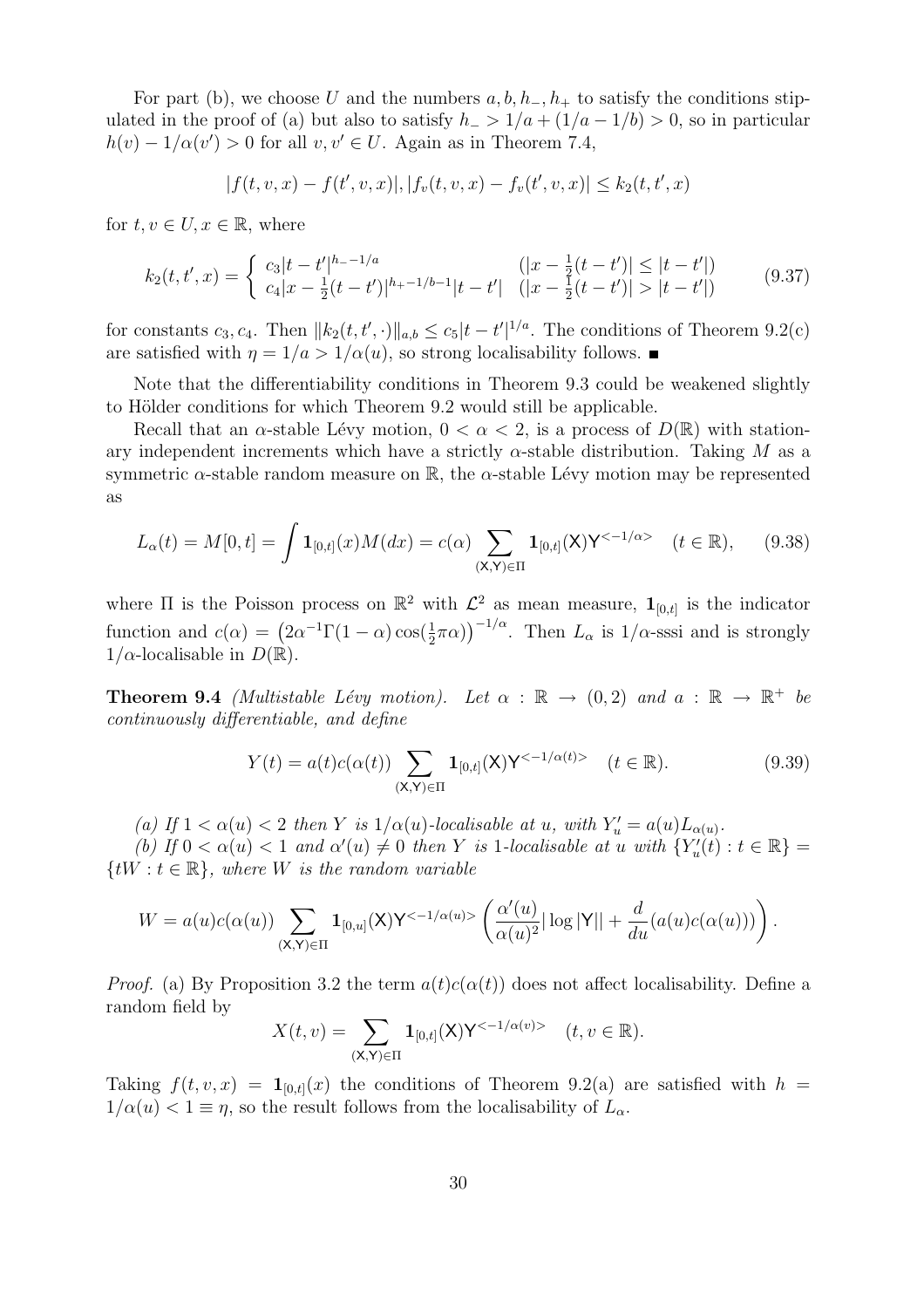(b) In the case where  $a(t)c(\alpha(t)) = 1$ 

$$
\frac{Y(u+rt)-Y(u)}{r} = \frac{1}{r} \sum_{(\mathsf{X},\mathsf{Y}) \in \Pi} \mathbf{1}_{[0,u]}(\mathsf{X})(\mathsf{Y}^{<-1/\alpha(u+rt)>} - \mathsf{Y}^{<-1/\alpha(u)>}) \n+ \frac{1}{r} \sum_{(\mathsf{X},\mathsf{Y}) \in \Pi} \mathbf{1}_{[u,u+rt]}(\mathsf{X})\mathsf{Y}^{<-1/\alpha(u+rt)>}.
$$

Letting  $r \to 0$  the second term vanishes if  $1/\alpha(u) > 1$  and the first term converges to W in finite dimensional distributions. The general case is similar.

Note that Theorem 9.4(b) illustrates a general phenomenon that occurs when the process  $\{X(t, u): t \in \mathbb{R}\}\$ is  $h(u)$ -localisable at u where  $h(u) > 1$ . The process  $\{Y'_u(t):$  $t \in \mathbb{R}$  will typically be 1-localisable at u, with the dominant component of  $Y_u'(t)$  derived from  $(X(u + rt, u + rt) - X(u + rt, u))/r$  rather than from  $X'_u(t, u)$ .

As explained in [17, Section 7.6], there are two ways to extend the linear fractional stable motion to the case  $H = 1/\alpha$ . Apart from the Lévy motion considered above, one may define the following process, called log-fractional stable motion:

$$
\Lambda_{\alpha}(t) = \int_{-\infty}^{\infty} \left( \log(|t - x|) - \log(|x|) \right) M(dx) \quad (t \in \mathbb{R}) \tag{9.40}
$$

where, as usual, M is an  $\alpha$ -stable random measure. This process is well-defined only for  $\alpha \in (1,2]$  (the integrand does not belong to  $\mathcal{F}_{\alpha}$  for  $\alpha \leq 1$ ). It is  $1/\alpha$ -self-similar with stationary increments. Unlike the Lévy motion, however, its increments are not independent. Another difference is that log-fractional stable motion does not have a version in  $D(\mathbb{R})$ , so we cannot speak of strong localisability.

**Theorem 9.5** (Log-fractional multistable motion) Let  $\alpha : \mathbb{R} \to (1,2)$  and a be continuously differentiable, and define

$$
Y(t) = a(t) \sum_{\substack{(\mathsf{X}, \mathsf{Y}) \in \Pi}} (\log |t - \mathsf{X}| - \log |\mathsf{X}|) \mathsf{Y}^{< -1/\alpha(t) > (t \in \mathbb{R}).\tag{9.41}
$$

Then Y is  $1/\alpha(u)$ -localisable at all  $u \in \mathbb{R}$ , with  $Y'_u = a(u)\Lambda_{\alpha(u)}$ .

Proof. The proof is similar to that of Theorem 9.4, by considering the field

$$
X(t,v) = \sum_{\substack{(\mathsf{X},\mathsf{Y}) \in \Pi}} (\log|t-\mathsf{X}| - \log|\mathsf{X}|) \mathsf{Y}^{<-1/\alpha(v)>} \quad (t,v \in \mathbb{R}),\tag{9.42}
$$

with Theorem 9.2(a) is applied to  $f(t, v, x) = \log |t - x| - \log |x|$ .

For a final example we give a multistable version of Theorem 7.6

**Theorem 9.6** (Multistable reverse Ornstein-Uhlenbeeck process) Let  $\lambda > 0$  and  $\alpha : \mathbb{R} \to$  $(1, 2)$  be continuously differentiable. Let

$$
Y(t) = \sum_{(\mathsf{X},\mathsf{Y})\in\Pi,\mathsf{X}\geq t} \exp(-\lambda(\mathsf{X}-t))\mathsf{Y}^{<-1/\alpha(t)>} \quad (t\in\mathbb{R}).
$$

Then Y is  $1/\alpha(u)$ -localisable at all  $u \in \mathbb{R}$ , with  $Y'_u = c(\alpha(u))^{-1}L_{\alpha(u)}$ , where  $L_{\alpha}$  is Lévy α-stable motion.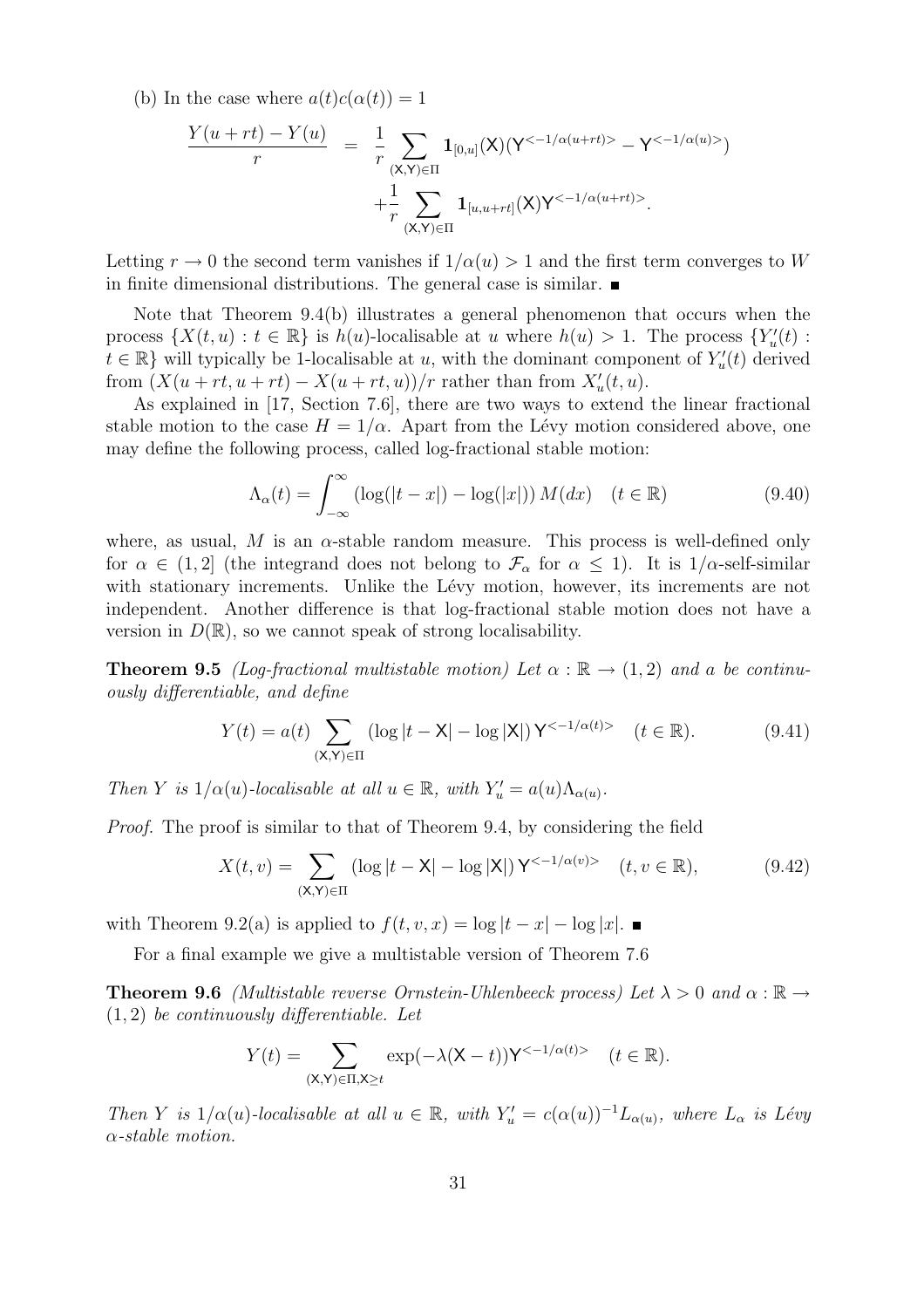Proof. Let

$$
X(t,v) = \sum_{(\mathsf{X},\mathsf{Y}) \in \Pi, \mathsf{X} \ge t} \exp(-\lambda(\mathsf{X}-t)) \mathsf{Y}^{<-1/\alpha(v)>} \quad (t,v \in \mathbb{R}). \tag{9.43}
$$

Then for each  $v, X(\cdot, v)$  is everywhere  $1/\alpha(v)$ -localisable with  $X'_u(\cdot, v) = c(\alpha(v))^{-1}L_{\alpha(v)}(\cdot)$ by Theorem 7.6. Applying Theorem 9.2(a) with  $f(t, v, x) = \mathbf{1}_{[t,\infty)} \exp(-\lambda(x-t))$  gives the conclusion.  $\blacksquare$ 

### 10 Further work

There are a great many possible variants and extensions of this work. Localisable processes of many other forms may be constructed. For example multistable processes with skewness and the class of stationary localisble processes deserve investigation. There may be advantages in seeking other representations of multistable processes such as by sums involving arrival times of a Poisson process or as stochastic integrals with respect to suitably constructed random measures. Our conditions for localisability could certainly be weakened and further techniques for establishing localisability and in particular strong localisability developed. Effective techniques for simulation and inference on parameters for these processes are also needed. We will be addressing some of these matters in a sequel to this paper.

#### References

- [1] Ayache, A. (2002). The generalized multifractional field: a nice tool for the study of the generalized multifractional brownian motion. J. Fourier Anal. Appl. 8, 581–601.
- [2] AYACHE, A. AND LÉVY VÉHEL, J.  $(2000)$ . The generalized multifractional Brownian motion. Stat. Inference Stoch. Process. 3, 7–18.
- [3] Benassi, A., Jaffard, S. and Roux, D. (1997). Gaussian processes and pseudodifferential elliptic operators. Rev. Mat. Iberoamericana 13, 19–89.
- [4] BILLINGSLEY, P. (1968). Convergence of Probability Measures, John Wiley, Chichester.
- [5] Eisen, M. (1969). Introduction to Mathematical Probability Theory, Prentice Hall, New Jersey.
- [6] EMBRECHTS, P. AND MAEJIMA, M. (2002). Selfsimilar Processes, Princeton University Press, Princeton.
- [7] Falconer, K.J. (2003). Fractal Geometry Mathematical Foundations and Applications, 2nd ed., John Wiley, Chichester.
- [8] Falconer, K.J. (2002). Tangent fields and the local structure of random fields. J. Theoret. Probab. 15, 731–750.